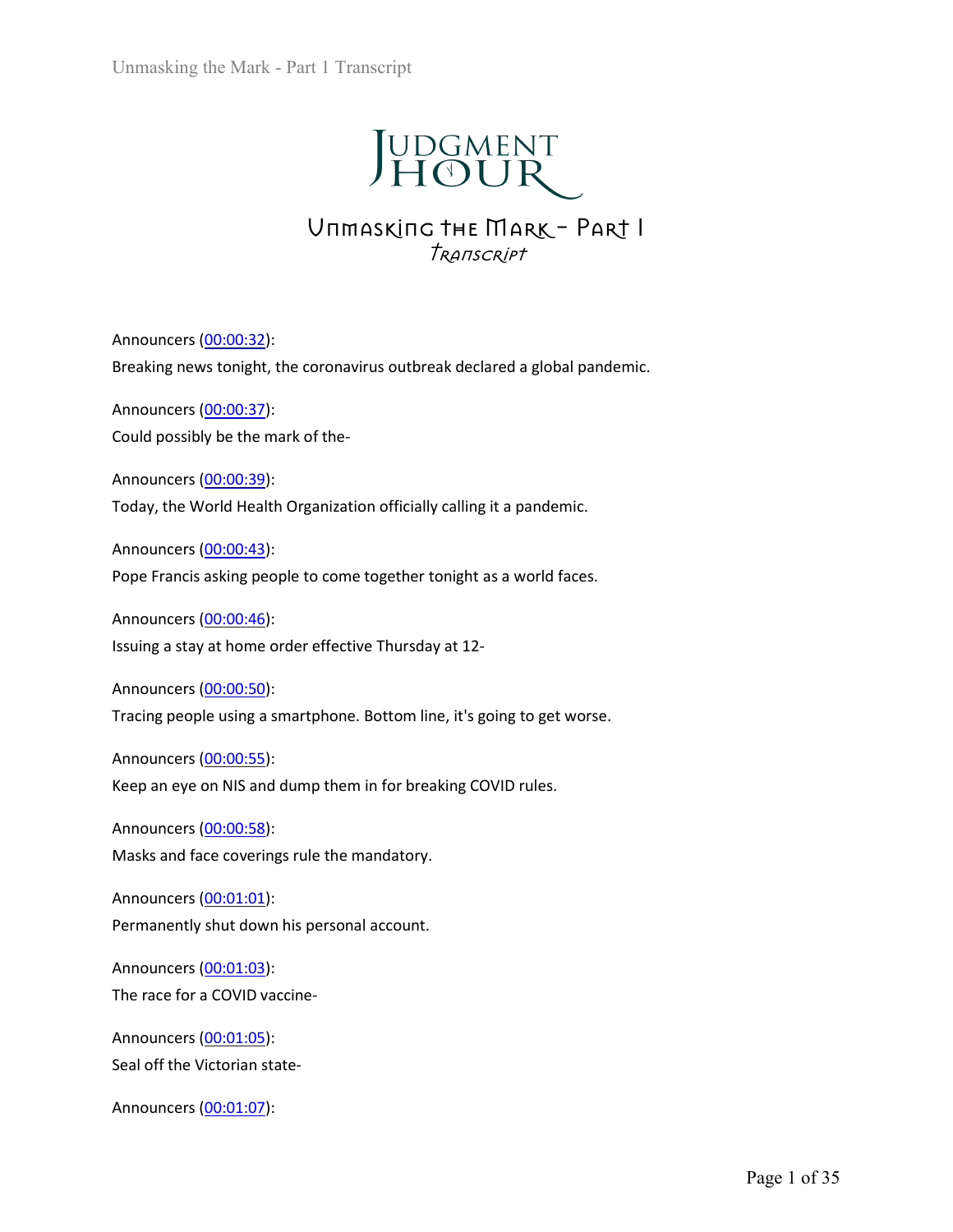Unmasking the Mark - Part 1 Transcript<br>And close places of worship is actually-<br>Announcers <u>(00:01:09)</u>:<br>Mandatory quarantine.<br>Announcers <u>(00:01:10</u>):<br>Unemployment nationwide. Unmasking the Mark - Part 1 Transcript<br>
And close places of worship is actually-<br>
Announcers (<u>00:01:09</u>):<br>
Mandatory quarantine.<br>
Announcers (<u>00:01:10</u>):<br>
Unemployment nationwide.<br>
Announcers (00:01:12):

Unmasking the Mark - Part 1 Transcript<br> **And close places of worship is actually-<br>
Announcers (<u>00:01:09</u>):<br>
Mandatory quarantine.<br>
Announcers (<u>00:01:10</u>):<br>
Unemployment nationwide.<br>
Announcers (<u>00:01:12</u>):<br>
Issued execu** Unmasking the Mark - Part 1 Transcript<br>
And close places of worship is actually-<br>
Announcers (<u>00:01:09)</u>:<br>
Mandatory quarantine.<br>
Announcers (<u>00:01:10</u>):<br>
Unemployment nationwide.<br>
Announcers (0<u>0:01:12</u>):<br>
Issued execut Unmasking the Mark - Part 1 Transcript<br>And close places of worship is actually-<br>Announcers <u>(00:01:09):</u><br>Mandatory quarantine.<br>Announcers <u>(00:01:10)</u>:<br>Unemployment nationwide.<br>Announcers <u>(00:01:12):</u><br>Issued executive ord Unmasking the Mark - Part 1 Transcript<br>
And close places of worship is actually-<br>
Announcers (<u>00:01:09</u>):<br>
Mandatory quarantine.<br>
Announcers (<u>00:01:10):</u><br>
Unemployment nationwide.<br>
Announcers (<u>00:01:12</u>):<br>
Issued execu Unmasking the Mark - Part 1 Transcript<br>
And close places of worship is actually-<br>
Announcers (<u>00:01:09):</u><br>
Mandatory quarantine.<br>
Announcers (<u>00:01:10</u>):<br>
Unemployment nationwide.<br>
Announcers (<u>00:01:12):</u><br>
Issued execut Unmasking the Mark - Part 1 Transcript<br>
And close places of worship is actually-<br>
Announcers <u>(00:01:09)</u>:<br>
Mandatory quarantine.<br>
Announcers <u>(00:01:10):</u><br>
Unemployment nationwide.<br>
Announcers (0<u>0:01:12):</u><br>
Issued execut

Unmasking the Mark - Part 1 Transcript<br>
And close places of worship is actually-<br>
Announcers (<u>00:01:09</u>):<br>
Mandatory quarantine.<br>
Announcers (0<u>0:01:10</u>):<br>
Unemployment nationwide.<br>
Announcers (0<u>0:01:12):</u><br>
Issued execut Announcers (<u>00:01:09)</u>:<br>
Mandatory quarantine.<br>
Mandatory quarantine.<br>
Announcers <u>(00:01:10)</u>:<br>
Unemployment nationwide.<br>
Announcers (<u>00:01:12):</u><br>
Issued executive orders to-<br>
Announcers (00:01:13):<br>
The plan is asking Announcers (<u>00:01:09</u>):<br>
Mandatory quarantine.<br>
Announcers (<u>00:01:09</u>):<br>
Mandatory quarantine.<br>
Announcers (<u>00:01:10</u>):<br>
Unemployment nationwide.<br>
Announcers (00:01:12):<br>
Sisued executive orders to-<br>
Announcers (00:01:1 Announcers (0<u>0:01:09):</u><br>Mandatory quarantine.<br>Announcers (0<u>0:01:10):</u><br>Unemployment nationwide.<br>Announcers (0<u>0:01:12):</u><br>Issued executive orders to-<br>Announcers (00:01:13):<br>The plan is asking people to come together tonigh Manualory quarantine.<br>
Announcers (<u>00:01:10)</u>:<br>
Unemployment nationwide.<br>
Announcers (<u>00:01:12</u>):<br>
Issued executive orders to-<br>
Announcers (00:01:13):<br>
The plan is asking people to come together tonight-<br>
Announcers (00: Announcers (0<u>0:01:10)</u>:<br>
Unemployment nationwide.<br>
Announcers (0<u>0:01:12</u>):<br>
Issued executive orders to-<br>
Announcers (00:01:13):<br>
The plan is asking people to come together tonight-<br>
Announcers (00:01:15):<br>
Hopes of great Onempioyment riadonwace.<br>
Announcers (00:01:12):<br>
Issued executive orders to-<br>
Announcers (00:01:13):<br>
The plan is asking people to come together tonight-<br>
Announcers (00:01:15):<br>
Hopes of great reset.<br>
Announcers (00:01:1 Announcers (0<u>0:01:12</u>):<br>
Issued executive orders to-<br>
Announcers (00:01:13):<br>
The plan is asking people to come together tonight-<br>
Announcers (00:01:15):<br>
Hopes of great reset.<br>
Announcers (00:01:16):<br>
To restoring the co

Saled executive orders to-<br>
Announcers (00:01:13):<br>
The plan is asking people to come together tonight-<br>
Announcers (00:01:15):<br>
Hopes of great reset.<br>
Announcers (00:01:16):<br>
To restoring the common good.<br>
Announcers (00: Announcers (00:01:13):<br>
The plan is asking people to come together tonight-<br>
Announcers (00:01:15):<br>
Hopes of great reset.<br>
Announcers (00:01:16):<br>
To restoring the common good.<br>
Announcers (00:01:19):<br>
And it's an idea, n The plan is asking people to come together tonight-<br>Announcers (00:01:15):<br>Hopes of great reset.<br>To restoring the common good.<br>Announcers (00:01:19):<br>And it's an idea, not an organization.<br>Announcers (00:01:20):<br>Oh, you go Announcers (00:01:15):<br>
Hopes of great reset.<br>
Announcers (00:01:16):<br>
To restoring the common good.<br>
Announcers (00:01:29):<br>
Oh, you got to be kidding.<br>
Announcers (00:01:22):<br>
The time to act is now.<br>
Michael (00:01:41): Hopes of great reset.<br>
Announcers (00:01:16):<br>
To restoring the common good.<br>
Announcers (00:01:19):<br>
And it's an idea, not an organization.<br>
Announcers (00:01:20):<br>
The time to act is now.<br>
Michael (00:01:41):<br>
Michael (0 Hopes or great reset.<br>
Announcers (00:01:16):<br>
To restoring the common good.<br>
Announcers (00:01:29):<br>
Oh, you got to be kidding.<br>
Announcers (00:01:22):<br>
The time to act is now.<br>
Michael (00:01:41):<br>
The coronavirus, and m Announcers (00:01:16):<br>
To restoring the common good.<br>
Announcers (00:01:19):<br>
And it's an idea, not an organization.<br>
Announcers (00:01:20):<br>
The time to act is now.<br>
Michael (00:01:21):<br>
The coronavirus, and more importa Announcers (00:01:16):<br>
To restoring the common good.<br>
Announcers (00:01:29):<br>
Oh, you got to be kidding.<br>
Announcers (00:01:20):<br>
The time to act is now.<br>
Michael (00:01:41):<br>
The time to act is now.<br>
Michael (00:01:41):<br> To restoring the common good.<br>
Announcers (00:01:19):<br>
And it's an idea, not an organization.<br>
Announcers (00:01:20):<br>
Oh, you got to be kidding.<br>
Announcers (00:01:20):<br>
The time to act is now.<br>
Michael (00:01:41):<br>
The c Announcers (00:01:19):<br>
And it's an idea, not an organization.<br>
Oh, you got to be kidding.<br>
Announcers (00:01:20):<br>
The time to act is now.<br>
Michael (00:01:41):<br>
The coronavirus, and more importantly, the events, laws, and Announcers (00:01:19):<br>
Announcers (00:01:20):<br>
Oh, you got to be kidding.<br>
Announcers (00:01:22):<br>
The time to act is now.<br>
Michael (00:14:41):<br>
The coronavius, and more importantly, the events, laws, and policies that ha And it's an idea, not an organization.<br>
Announcers (00:01:20):<br>
Oh, you got to be kidding.<br>
Announcers (00:01:22):<br>
The time to act is now.<br>
Incherent have been catapulting the world closer to the enforcement of the Mark o Announcers (00:01:20):<br>
The time to act is now.<br>
The time to act is now.<br>
The coronavius, and more importantly, the events, laws, and policies that have transpired as a result of<br>
The coronavius, and more importantly, the Announcers (00:01:20):<br>
Oh, you got to be kidding.<br>
Announcers (00:01:22):<br>
The time to act is now.<br>
Michael (00:01:21):<br>
The coronavirus, and one importantly, the events, laws, and policies that have transpired as a resul On, you got to be kidding.<br>
Announcers (00:01:22):<br>
The time to act is now.<br>
Michael (00:01:41):<br>
The coronavirus, and more importantly, the events, laws, and policies that have tr<br>
the pandemic have been catapulting the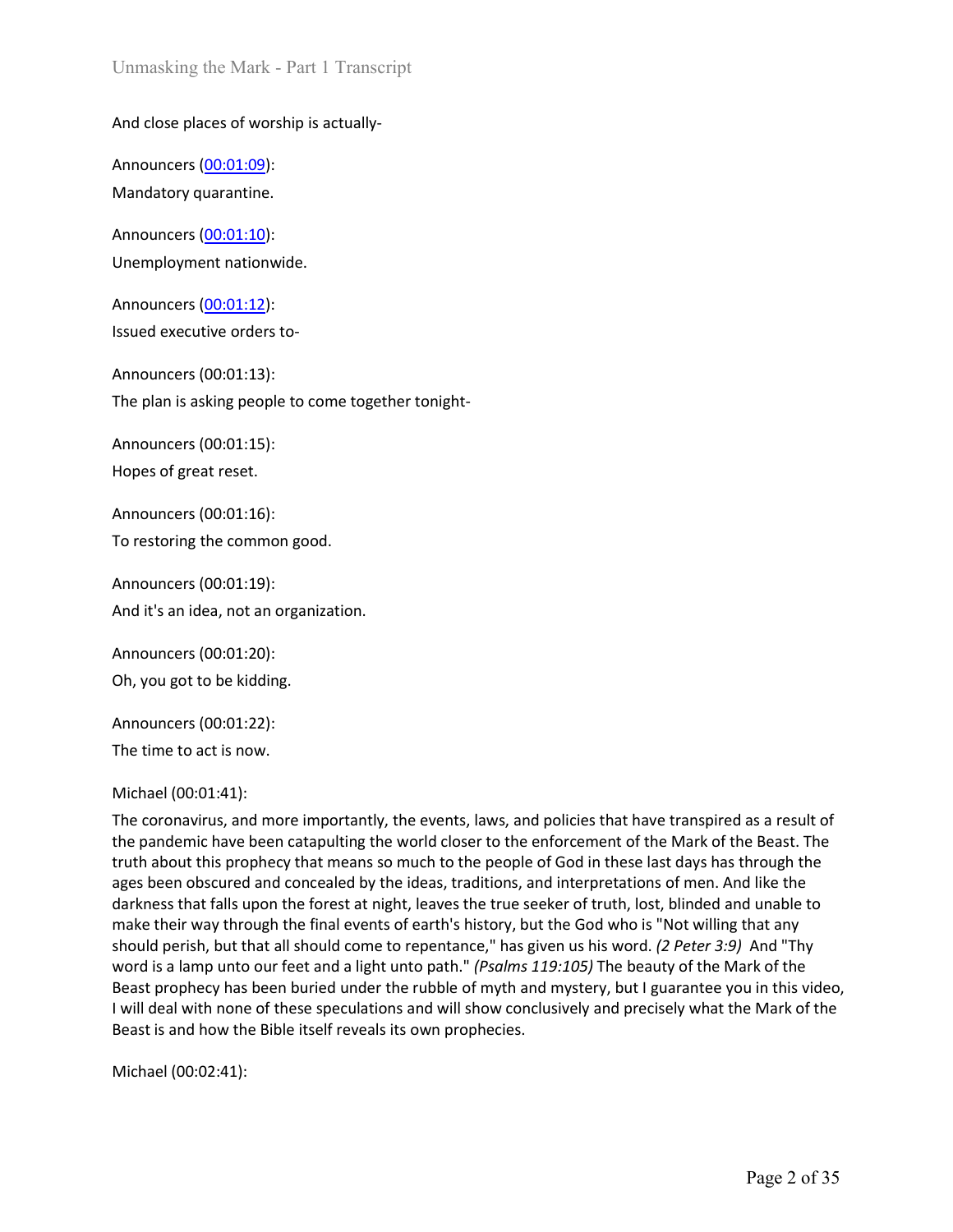Unmasking the Mark - Part 1 Transcript<br>We will also trace the coronavirus pandemic that has been such a colossal catalyst in readying the world<br>for the last great controversy between Christ and Satan, which will be a revel Unmasking the Mark - Part 1 Transcript<br>We will also trace the coronavirus pandemic that has been such a colossal catalyst in readying the world<br>for the last great controversy between Christ and Satan, which will be a revel Unmasking the Mark - Part 1 Transcript<br>We will also trace the coronavirus pandemic that has been such a colossal catalyst in readying the world<br>for the last great controversy between Christ and Satan, which will be a revel Unmasking the Mark - Part 1 Transcript<br>We will also trace the coronavirus pandemic that has been such a colossal catalyst in readying the world<br>for the last great controversy between Christ and Satan, which will be a revel Unmasking the Mark - Part 1 Transcript<br>We will also trace the coronavirus pandemic that has been such a colossal catalyst in readying the world<br>for the last great controversy between Christ and Satan, which will be a revel Unmasking the Mark - Part 1 Transcript<br>We will also trace the coronavirus pandemic that has been such a colossal catalyst in readying the world<br>for the last great controversy between Christ and Satan, which will be a revel Unmasking the Mark - Part 1 Transcript<br>We will also trace the coronavirus pandemic that has been such a colossal catalyst<br>for the last great controversy between Christ and Satan, which will be a revelation<br>crisis that char Unmasking the Mark - Part 1 Transcript<br>We will also trace the coronavirus pandemic that has been such a colossal catalyst in readying the world<br>for the last great controversy between Christ and Satan, which will be a revel Unmasking the Mark - Part 1 Transcript<br>We will also trace the coronavirus pandemic that has been such a colossal catalyst in readying the world<br>for the last great controversy between Christ and Satan, which will be a revel Unmasking the Mark - Part 1 Transcript<br>We will also trace the coronavirus pandemic that has been such a colossal catalyst in readying the world<br>for the last great controversy between Christ and Satan, which will be a revel Unmasking the Mark - Part I Transcript<br>We will also trace the coronavirus pandemic that has been such a colossal catalyst in readying the world<br>for the last great controversy between Christ and Staan, which will be a revel Unmasking the Mark - Part 1 Transcript<br>We will also trace the coronavirus pandemic that has been such a colossal catalyst in readying the world<br>for the last great controversy between Christ and Satan, which will be a revel Unmasking the Mark - Part 1 Transcript<br>We will also trace the coronavirus pandemic that has been such a colossal catalyst in for the last great controversy between Christ and Satan, which will be a revelation of crisis tha Unmasking the Mark - Part 1 Transcript<br>We will also trace the coronavirus pandemic that has been such a colossal catalyst in readying the world<br>for the last great controversy between Christ and Satan, which will be a revel We will also trace the coronavirus pandemic that has been such a colossal catalyst in for the last great controversy between Christ and Satan, which will be a revelation of crisis that character is revealed, and with the M for the last great controversy between Christ and Satan, which will be a revelation of characterisis that characteris revealed, and with the Mark of the Beast crisis, the characters of all will the market crisis that char

manifest. Those who have a selfish character will make it manifest in their endeavor to<br>at the expense of others. And those who have by God's grace developed a Christ-like c<br>sacrificing love will make it manifest in their at the expense of others. And those who have by God's grace developed a Christ-like character of self-<br>sacrificing love will make it manifest in their endeavor to save others at the sacrifice of their own lives.<br>Michael (0 Michael (00:03:19):<br>This controversy is not only about the revelation of the future, but about the revelation<br>people and the revelation of Christ in his people. It is a polarizing of the world, so that<br>the result of choosi Michale (UOU3:19):<br>This controversy is not only about the revelation of the future, but about the revelation of Satan in his<br>people and the revelation of Christ in his people. It is a polarizing of the world, so that all m people and the revelation of Christ in his people. It is a polarizing of the world, so that<br>the result of choosing Christ or rejecting him, and with the choices so clearly demonstall may make informed decisions for eternit the result of choosing Cnits of rejecting him, and wint the choices so clearly demonstrated and may make informed decisions for eternity. And this is the purpose of the Mark of the tivall, like the light of dawn, make man

It will, like the light of dawn, make manilest what has been induen in the hearts of me<br>Announcers (<u>00:03:50</u>):<br>Growing number of confrontations over wearing masks.<br>Announcers (<u>00:03:55</u>):<br>They fight over face masks.<br>Ann

Announcers <u>(00:03:50</u>):<br>Growing number of confrontations over wearing masks.<br>Announcers <u>(00:03:55)</u>:<br>They fight over face masks.<br>Announcers <u>(00:03:56)</u>:<br>And seconds later goes after a customer-<br>Announcers <u>(00:04:04):</u><br>

Shandle The Confidence of Wealth The Shandle The Shandle The Shandle The Shandle The Shandle The Shandle The Shandle The Shandle The Shandle The Shandle The Shandle The Shandle The Shandle The Shandle The Shandle The Shand Announcers (<u>00:03:55)</u>:<br>
They fight over face masks.<br>
Announcers (<u>00:03:56)</u>:<br>
And seconds later goes after a customer-<br>
Announcers (<u>00:04:04):</u><br>
Fight broke out. The airlines have argued with the flight attendant over They light over late masss.<br>
Announcers (<u>00:03:56</u>):<br>
And seconds later goes after a customer-<br>
Announcers (<u>00:03:58)</u>:<br>
Fight broke out. The airlines have argued with the flight attendant over wearing a<br>
Announcers (<u>00</u> Announcers (<u>00:03:56):</u><br>
And seconds later goes after a customer-<br>
Announcers (<u>00:03:58</u>):<br>
Fight broke out. The airlines have argued with the flight attendant over wearing a face mask.<br>
Announcers (<u>00:04:04)</u>:<br>
Announc And seconds later goes after a customer-<br>Announcers (<u>00:03:58</u>):<br>Fight broke out. The airlines have argued with the flight attendant over wearing a face mask.<br>Announcers (<u>00:04:04)</u>:<br>Announcers (<u>00:04:04)</u>:<br>Announcers ( Announcers (<u>00:03:58);</u><br>Announcers (<u>00:03:58);</u><br>Fight broke out. The airlines have argued with the flight attendant over wearing a face mask.<br>Announcers (<u>00:04:04)</u>.<br>As the looting continues-<br>Announcers (<u>00:04:04)</u>;<br>Co Announcers (<u>00:03:58)</u>:<br>Fight broke out. The airlines have argued with the flight attendant over wearing a face mask.<br>Announcers <u>(00:04:04)</u>:<br>As the looting continues-<br>Announcers <u>(00:04:04)</u>:<br>Announcers <u>(00:04:04)</u>:<br>Co Amouncers (<u>UO03:39</u>):<br>
Fight broke out. The airlines have argued with the flight attendant over wearing a face mask.<br>
Announcers (<u>00:04:04</u>):<br>
Announcers (<u>00:04:04</u>):<br>
Announcers (<u>00:04:04</u>):<br>
Counters are knocked over Fight broke out. The airlines have argued with the flight attendant over wearing a face mask.<br>Announcers (0<u>0:04:04:04)</u>:<br>As the looting continues-<br>Announcers (0<u>0:04:04)</u>:<br>Announcers (0<u>0:04:04)</u>:<br>Counters are knocked ove Announcers (00:04:04:04):<br>
As the looting continues-<br>
Announcers (00:04:04):<br>
Looting taking place around the city.<br>
Announcers (00:04:04):<br>
Counters are knocked over.<br>
Michael (00:05:02):<br>
In the Book of Revelation in the As the looting continues-<br>Announcers (<u>00:04:04</u>):<br>Looting taking place around the city.<br>
Announcers (<u>00:04:04</u>):<br>
Counters are knocked over.<br>
Michael (<u>00:05:02</u>):<br>
In the Book of Revelation in the 13th chapter, we read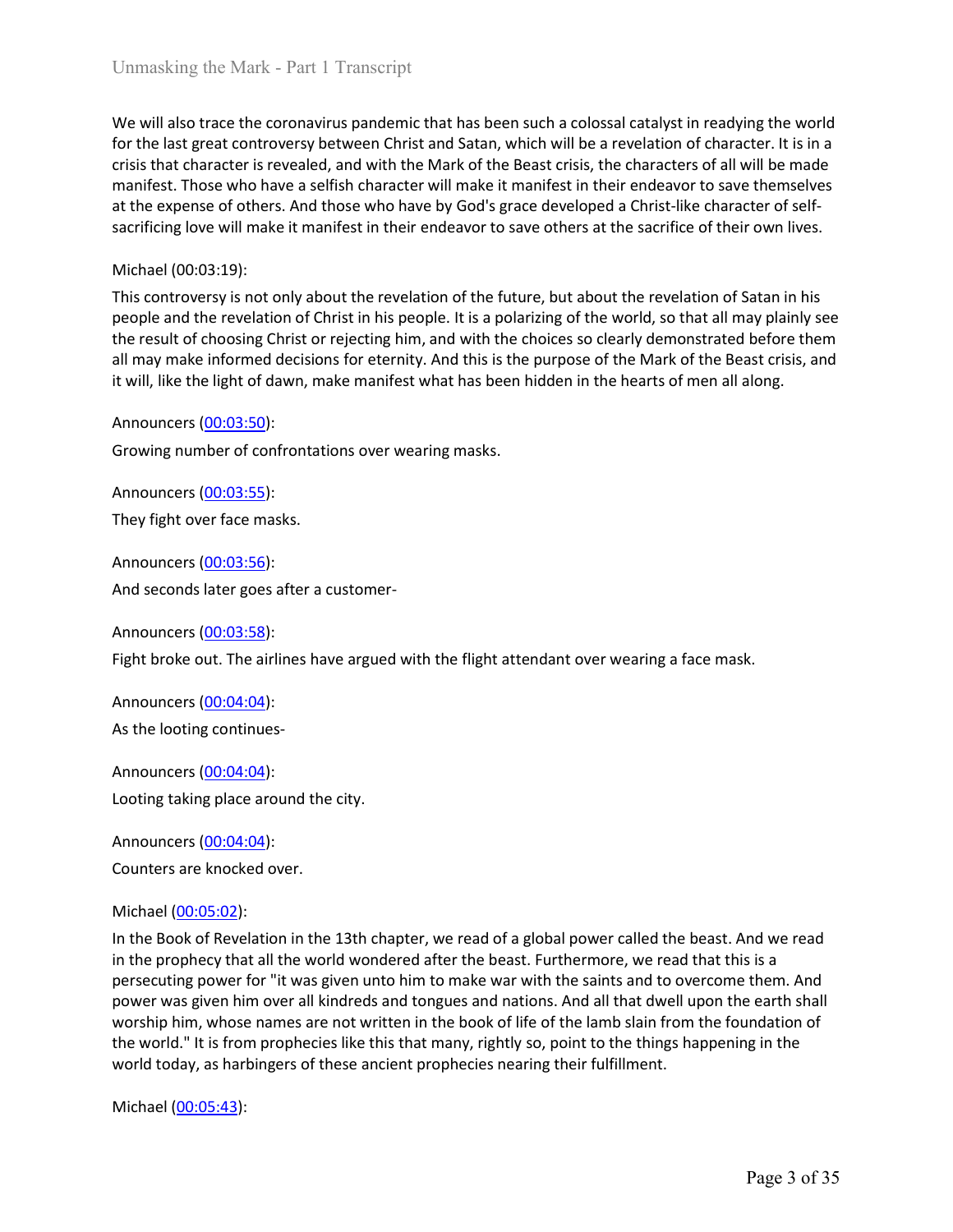Unmasking the Mark - Part 1 Transcript<br>In the words of the former prime minister, Gordon Brown regarding coronavirus, he said, "This is not<br>something that can be dealt with in one country. There has to be a coordinated glo Unmasking the Mark - Part 1 Transcript<br>In the words of the former prime minister, Gordon Brown regarding coronavirus, he said, "This is not<br>something that can be dealt with in one country. There has to be a coordinated glo Unmasking the Mark - Part 1 Transcript<br>In the words of the former prime minister, Gordon Brown regarding coronavirus, he said, "This is not<br>something that can be dealt with in one country. There has to be a coordinated glo Unmasking the Mark - Part 1 Transcript<br>In the words of the former prime minister, Gordon Brown regarding coronavirus, he said, "This is not<br>something that can be dealt with in one country. There has to be a coordinated glo Unmasking the Mark - Part 1 Transcript<br>
In the words of the former prime minister, Gordon Brown regarding coronavirus, he said, "This is not<br>
something that can be dealt with in one country. There has to be a coordinated g order." Unmasking the Mark - Part 1 Transcript<br>
In the words of the former prime minister, Gordon Brown regarding coronavirus, he said,<br>
something that can be dealt with in one country. There has to be a coordinated global re<br>
cou Unmasking the Mark - Part 1 Transcript<br>
In the words of the former prime minister, Gordon Brown regarding coronavirus, he said, "This is not<br>
something that can be dealt with in one country. There has to be a coordinated g Unmasking the Mark - Part 1 Transcript<br>
In the words of the former prime minister, Gordon Brown regarding coronavirus, he said, "This is not<br>
something that can be dealt with in one country. There has to be a coordinated g Unmasking the Mark - Part 1 Transcript<br>
In the words of the former prime minister, Gordon Brown regarding coronavis<br>
something that can be dealt with in one country. There has to be a coordinate<br>
course, if you have a glob Unmasking the Mark - Part 1 Transcript<br>
In the words of the former prime minister, Gordon Brown regarding coronavirus, is<br>
something that can be dealt with in one country. There has to be a coordinated gla<br>
course, if you

Unmasking the Mark - Part 1 Transcript<br>
In the words of the former prime minister, Gordon Brown regarding coronavirus, he said, "This is not<br>
something that can be dealt with in one country. There has to be a coordinated g Unmasking the Mark - Part 1 Transcript<br>
In the words of the former prime minister, Gordon Brown regarding coronavirus, he said, "This is not<br>
something that can be deal with in one country. There has to be a coordinated gl Unmasking the Mark - Part 1 Transcript<br>
In the words of the former prime minister, Gordon Brown regarding coronavirus, he said, "This is not<br>
something that can be dealt with in one country. There has to be a coordinated g In the words of the former prime minister, Gordon Brown regarding coronavirus, he said, "This is not something that can be dealt with in one country. There has to be a coordinated global response." Of course, if you have a In the words of the former prime minister, Gordon Brown regarding coronavirus, he said, "This is not something that can be dealt with in one country. There has to be a coordinated global response." Of fourth the miplementa In the words of the former prime imister, Goroton is row in regarding coronavirus, ne sala, "Inis is not the country. There has to be a coordinated global response." Of<br>course, if you have a global problem, you need to hav something that can be east with in one country. Inere nas to be a cooronate geloval response. To<br>course, if you have a global problem, you need to have a global solution. Then, there is seemingly case<br>for the implementatio course, pryou nave a global problem, you need to nave a global solution. Inen, there is seemingly calses to the implementation of global government. David Rockefeller said in 1994, "We are on the verge of a<br>global transfor global transformation. All we need is the right major crisis and the nations will accorder."<br>
Ronald Reagan (00:06:14):<br>
Perhaps we need some outside universal threat to make us recognize this commonlinin<br>
he how quickly o **From 2010** Property of employed in the Bible as well. Paul writes in The Rick Theorem and the Bible as well. Some particular that the Bible as well. Some particular that the Mickell (00:06:32):<br>
Michael (00:06:32):<br>
Mich Ronald Reagan (<u>00:06:14</u>):<br>
Perhaps we need some outside universal threat to make us recognize this common bound. I occasionally<br>
think how quickly our differences worldwide would vanish if we were facing an alien threat Perhaps we need some outside universal threat to make us recognize this common bound. I occasionally<br>think how quickly our differences worldwide would vanish if we were facing an alien threat from outside<br>this world."<br>Mich remaps we need some otosite universal trieat to make us recognize this common bound. I occasionally think how quickly our differences worldwide would vanish if we were facing an alien threat from outside this world."<br>
Mich this moved pureses worrawide would vanish if we were racing an alien threat from outside<br>this world."<br>
Whether that global crisis is an alien threat, climate change, or a global pandemic, it matters not. The<br>
solution bein this world.<br>
Whehel (0<u>0-06-32</u>):<br>
Whehel (the Beast global crisis is an alien threat, climate change, or a global pandemic, it matters not. The<br>
Solution being urged, this is the same, global government. It's articles lik Michael <u>(00:06:32)</u>:<br>Whether that global crisis is an alien threat, climate change, or a global pandemic, it matters not. The<br>solution being urged, this is the same, global government. It's articles like this, where Gordo Whether that global crisis is an alien threat, climate change, or a global pandemic,<br>solution being urged, this is the same, global government. It's articles like this, wh<br>calls for global government to tackle coronavirus.

solution being urged, this is the same, gooda government. It's articles like the world but estail and the beast is the stoches who driven that it is acceled in the determinant to take coronavirus. Why many are connecting t

can tor geonar government to tackee corronavirus. Why many are connecting the cost steress and perfect the apoplation, is leading in the direction bible prophecy said that it would. Speaking of this beat power, the populat reauting the zear or ponticlans, pankers, and people or power to implement gloosar regulations ain oseize<br>power over the population, is leading in the direction bible prophecy said that it would. Speaking of this<br>beast pow power over the population, is leading in the direction bine prophecy said native wold. Spearing of this compute obest bower, the prophecy records, "All that dwell upon the earth shall worship him." When it says the earth s beast power, the propher or excrets, "aut that dwell upon the earth shall worship nim." when it say the<br>earth shall worship him, the central and underlying principle of worship is obedience, meaning all that<br>well upon the earth state worship nim, the central and underlying principle or worship is obedience, meaning all tratt<br>Michael (00:07:20):<br>We see this definition of worship employed in the Bible as well. Paul writes in Romans chapter si Well upon the earth shall obey him.<br>
Wichael (<u>00:07:20</u>):<br>
We see this definition of worship employed in the Bible as well. Paul writes in Romans chapter six,<br>
"Know ye not, that to whom you yield yourself servants to ob Michael (<u>00:07:20</u>):<br>
We see this definition of worship employed in the Bible as well. Paul writes in Romans ch<br>
We see this definition of worship employed in the Bible as well. Paul writes in Romans ch<br>
"Know ye not, th We see fits center of worstop employee in the time to wastell. Pay the serious crisis to a serious crisis to the symptom of whis servants crisis to a serious of the symptom of the sympthen of sin unto death or of beddienc Know ye not, that to wnom you yelend yoursers sevants to oney, his servants ye are to wonom ye oney, the mediate of sin unto death or of obedience unto righteousness?" And in the book of 1 Samuel 15:22, we read, "To obey i read, To ovey soleter than sactime, and to metarient name in et at o trains. There are one and the same. And this universal obedience is made possible b<br>the Mark of the Beast for the prophecy says, "No man might buy or sel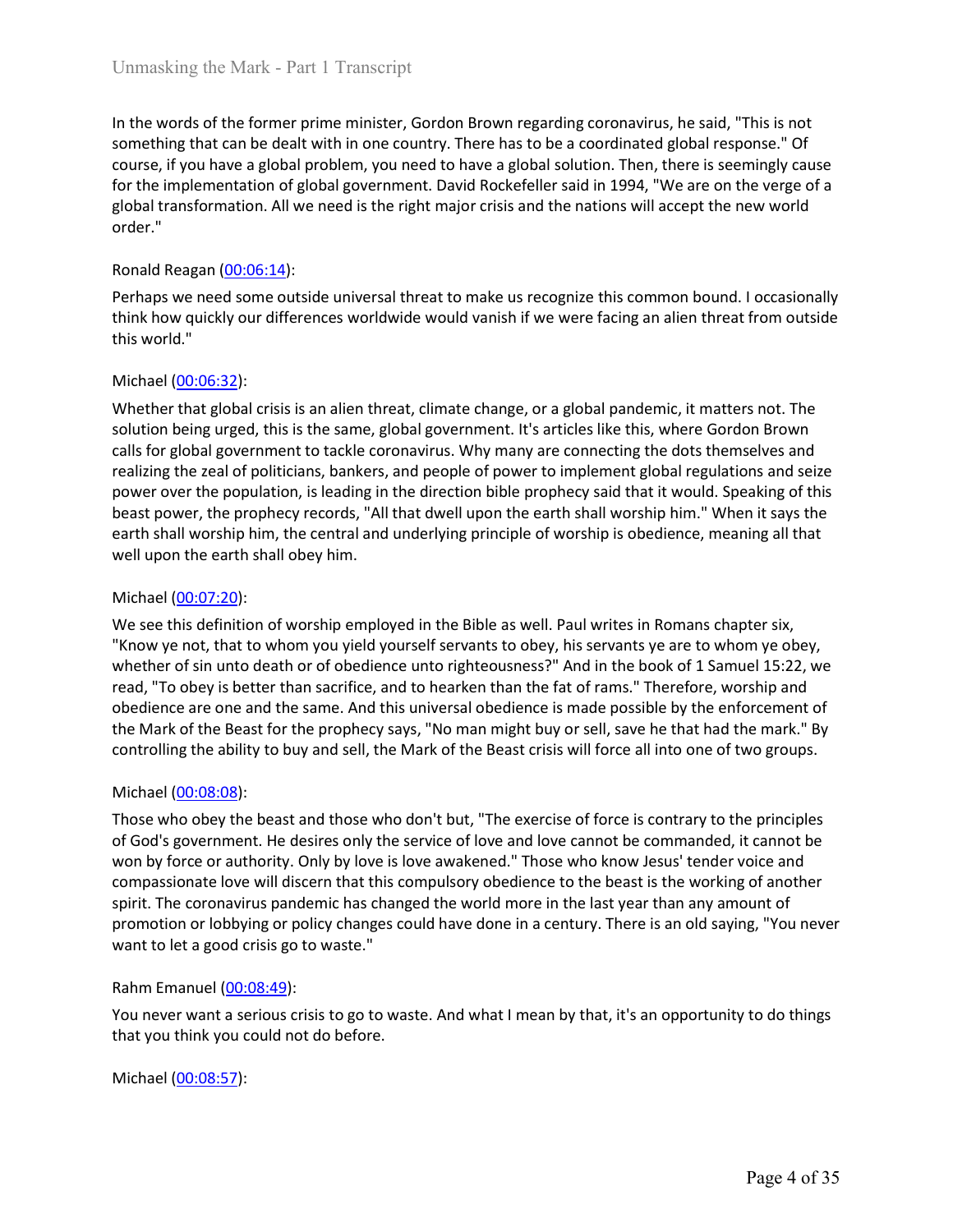Unmasking the Mark - Part 1 Transcript<br>The COVID pandemic has been used as an excuse to undermine basic human and constitutional rights<br>and has in many instances, bankrupted businesses, put families on the streets, and lef Unmasking the Mark - Part 1 Transcript<br>The COVID pandemic has been used as an excuse to undermine basic human and constitutional rights<br>and has in many instances, bankrupted businesses, put families on the streets, and lef Unmasking the Mark - Part 1 Transcript<br>The COVID pandemic has been used as an excuse to undermine basic human and constitutional rights<br>and has in many instances, bankrupted businesses, put families on the streets, and lef Unmasking the Mark - Part 1 Transcript<br>The COVID pandemic has been used as an excuse to undermine basic human and cons<br>and has in many instances, bankrupted businesses, put families on the streets, and lef<br>had their homes Unmasking the Mark - Part 1 Transcript<br>The COVID pandemic has been used as an excuse to undermine basic human and constitutional rights<br>and has in many instances, bankrupted businesses, put families on the streets, and lef Unmasking the Mark - Part 1 Transcript<br>The COVID pandemic has been used as an excuse to undermine basic human and cons<br>and has in many instances, bankrupted businesses, put families on the streets, and lef<br>had their homes Unmasking the Mark - Part 1 Transcript<br>The COVID pandemic has been used as an excuse to undermine basic human and constitutional rights<br>and has in many instances, bankrupted businesses, put families on the streets, and lef Unmasking the Mark - Part 1 Transcript<br>The COVID pandemic has been used as an excuse to undermine basic human and cons<br>and has in many instances, bankrupted businesses, put families on the streets, and lef<br>had their homes Unmasking the Mark - Part 1 Transcript<br>The COVID pandemic has been used as an excuse to undermine basic human and constitutional rights<br>and has in many instances, bankrupted businesses, put families on the streets, and lef Unmasking the Mark - Part 1 Transcript<br>The COVID pandemic has been used as an excuse to undermine basic human and cons<br>and has in many instances, bankrupted businesses, put families on the streets, and lef<br>had their homes Unmasking the Mark - Part 1 Transeript<br>The COVID pandemic has been used as an excuse to undermine basic human and constitutional rights<br>and has in many instances, bankrupted businesses, put families on the streets, and lef The COVID pandemic has been used as an excuse to undermine basic human and<br>and has in many instances, bankrupted businesses, put families on the streets, and<br>had their homes practically under house arrest.<br>Announcers (<u>00:</u> Ine COVID panomen rass been used as an excuse to undermine basic numan and constitutional rights and last inamy instances, bankrupted businesses, put families on the streets, and left those who still<br>had their homes practi

and mas in many instances, bankrupted businesses, put ramilies on the streets, and lert those w<br>had their homes practically under house arrest.<br>Announcers (0<u>0:09:15</u>):<br>Complete lockdown effective immediately.<br>Announcers ( Announcers (<u>00:09:12</u>):<br>
Complete lockdown effective immediately.<br>
Announcers (<u>00:09:15</u>):<br>
They are banned from leaving their homes.<br>
Announcers (<u>00:09:17</u>):<br>
Why have several politicians and experts said that we must Complete lockdown effective immediately.<br>
Announcers (00:09:15):<br>
They are banned from leaving their homes.<br>
Announcers (00:09:17):<br>
Why have several politicians and experts said that we must learn to live with the virus n Announcers (<u>00:09:15)</u>:<br>They are banned from leaving their homes.<br>Announcers (<u>00:09:17</u>):<br>Why have several politicians and experts said that we must learn to live with the virus<br>Announcers (<u>00:09:22</u>):<br>And any thought o Exercise the pair of their homes.<br>
They are banned from leaving their homes.<br>
Announcers (<u>00:09:27</u>):<br>
Why have several politicians and experts said that we must learn to live with the vir<br>
Announcers (<u>00:09:22</u>):<br>
And Announcers <u>(00:09:17)</u>:<br>Why have several politicians and experts said that we must learn to live with the virus<br>Announcers <u>(00:09:22)</u>:<br>And any thought of a return to normal in the short-term is totally unrealistic.<br>Mich Why have several politicians and experts said that we must learn to live with the virus now.<br>
Announcers (<u>00:09:22</u>):<br>
And any thought of a return to normal in the short-term is totally unrealistic.<br>
Michael (<u>00:09:27</u>): Announcers (<u>00:09:22</u>):<br>
And any thought of a return to normal in the short-term is totally unrealistic.<br>
Michael (<u>00:09:27</u>):<br>
Michael (<u>00:09:27</u>):<br>
Announcers (00:09:34):<br>
mansions around the nation."<br>
Announcers (0<u>0</u> And any thought of a return to normal in the short-term is totally unrealistic.<br>
Michael (<u>00:09:27</u>):<br>
Ante Washington Post noted, "Executive orders were coming fast and furious from governe<br>
mansions around the nation."<br> Michael (<u>00:09:27</u>):<br>As the Washington Post noted, "Executive orders were coming fast and furious from g<br>mansions around the nation."<br>Announcers <u>(00:09:34)</u>:<br>Issuing two Executive Orders.<br>Announcers <u>(00:09:39)</u>:<br>Announc As the Washington Post noted, "Executive orders were coming fast and furious from governor<br>Manouncers (00:09:34):<br>Announcers (00:09:34):<br>Issuing two Executive Orders.<br>Announcers (00:09:39):<br>Announcers (00:09:39):<br>Announcer

mansions around the hation.<br>
Announcers (<u>00:09:34</u>):<br>
Issuing two Executive Orders.<br>
Announcers (<u>00:09:39</u>):<br>
Executive Order-<br>
Announcers (<u>00:09:43)</u>:<br>
Morder Executive Order today.<br>
Announcers (<u>00:09:44</u>):<br>
Announcer Announcers (00:09:34):<br>
Issuing two Executive Orders.<br>
Announcers (00:09:39):<br>
Executive Order-<br>
Announcers (00:09:39):<br>
We're doing an Executive Order today.<br>
Announcers (00:09:40):<br>
Announcers (00:09:41):<br>
Signing an Exe

Sample (00:09:39):<br>
Announcers (00:09:39):<br>
Executive Order-<br>
Announcers (00:09:39):<br>
We're doing an Executive Order today.<br>
Announcers (00:09:40):<br>
Announcers (00:09:41):<br>
Signing an Executive Order.<br>
Announcers (00:09:43 Announcers (00:09:39):<br>Executive Order-<br>Announcers (0<u>0:09:39</u>):<br>We're doing an Executive Order today.<br>Announcers (00:09:40):<br>Another Executive Order.<br>Announcers (00:09:43):<br>Signing an Executive Order.<br>Announcers (00:09:45 Executive Order-<br>Announcers (<u>00:09:39</u>):<br>We're doing an Executive Order today.<br>Announcers (<u>00:09:40</u>):<br>Another Executive Order.<br>Announcers (<u>00:09:41</u>):<br>Announcers (<u>00:09:43</u>):<br>Announcers (0<u>0:09:45</u>):<br>Today, I signed a Announcers (00:09:39):<br>We're doing an Executive Order today.<br>Announcers (00:09:40):<br>Another Executive Order.<br>Announcers (00:09:41):<br>Signing an Executive Order.<br>Announcers (00:09:43):<br>Signing as asfer at-home order.<br>Announc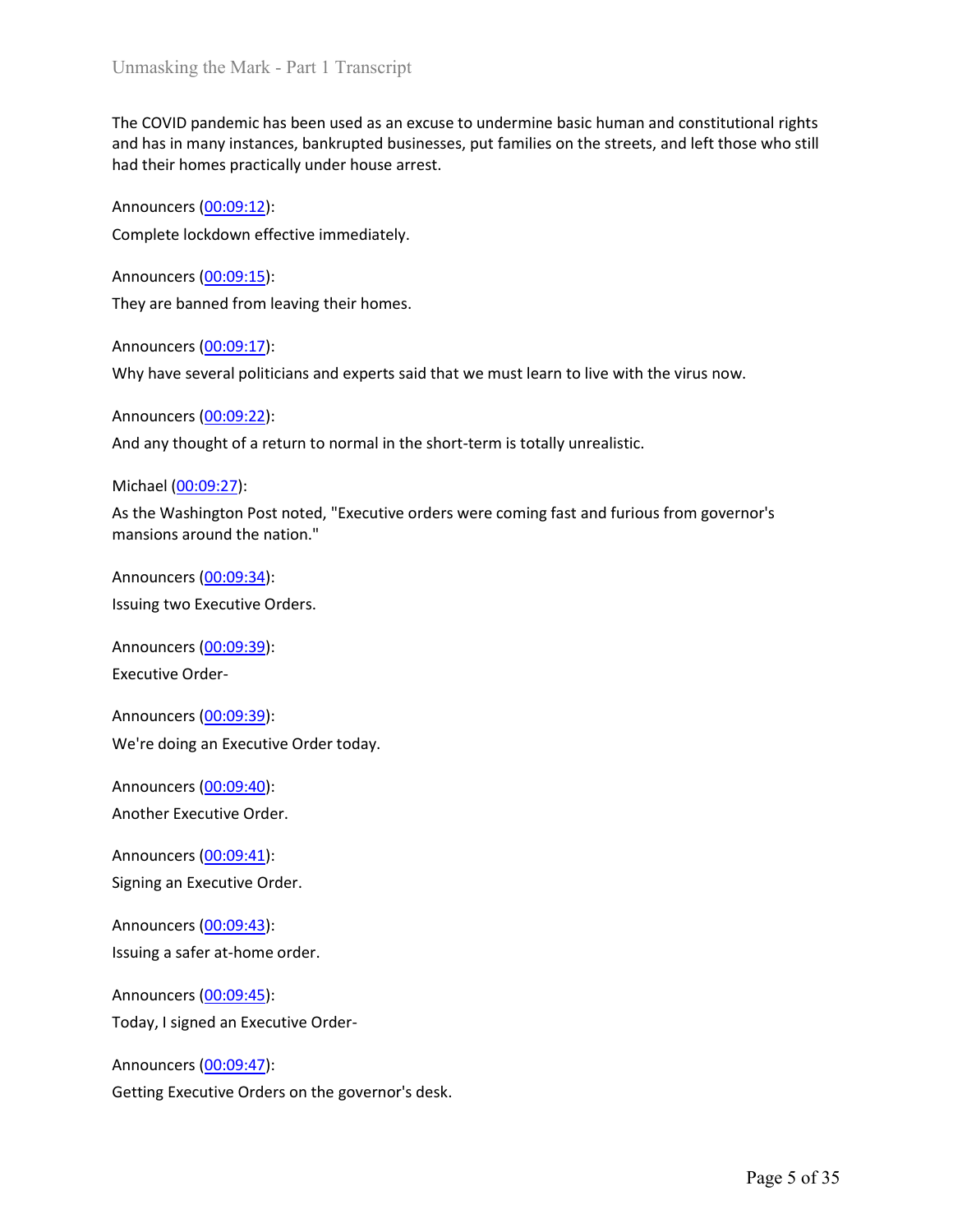Unmasking the Mark - Part 1 Transcript<br>
Michael (<u>00:09:49</u>):<br>
The rapid and sweeping unchecked legal changes on the backdrop of a global mas<br>
created a planet of seven billion mask-wearing social-distancing hypochondriacs Unmasking the Mark - Part 1 Transcript<br>Michael (<u>00:09:49</u>):<br>The rapid and sweeping unchecked legal changes on the backdrop of a global mass media fear campaign<br>created a planet of seven billion mask-wearing social-distanc Unmasking the Mark - Part 1 Transcript<br>Michael (<u>00:09:49)</u>:<br>The rapid and sweeping unchecked legal changes on the backdrop of a global mass media fear campaign<br>created a planet of seven billion mask-wearing social-distanc Unmasking the Mark - Part 1 Transcript<br>
Michael (<u>00:09:49</u>):<br>
The rapid and sweeping unchecked legal changes on the backdrop of a global mass media fear campaign<br>
created a planet of seven billion mask-wearing social-dist Unmasking the Mark - Part 1 Transcript<br>
Michael (<u>00:09:49</u>):<br>
The rapid and sweeping unchecked legal changes on the backdrop of a global mass mereated a planet of seven billion mask-wearing social-distancing hypochondriac Unmasking the Mark - Part 1 Transcript<br>
Michael <u>(00:09:49</u>):<br>
The rapid and sweeping unchecked legal changes on the backdrop of a global mass media fear campaign<br>
The rapid and sweeping unchecked legal changes social-dist

Unmasking the Mark - Part 1 Transcript<br>
Michael (<u>00:09:49</u>):<br>
The rapid and sweeping unchecked legal changes on the backdrop of a global mas<br>
created a planet of seven billion mask-wearing social-distancing hypochondriacs Unmasking the Mark - Part 1 Transcript<br>
Michael (<u>00:09:49)</u>:<br>
The rapid and sweeping unchecked legal changes on the backdrop of a global mass media fear campaign<br>
created a planet of seven billion mask-wearing social-dist Unmasking the Mark - Part 1 Transcript<br>
Michael (<u>00:09:49</u>):<br>
The rapid and sweeping unchecked legal changes on the backdrop of a global mass media fear campaign<br>
created a planet of seven billion mask-wearing social-dist Unmasking the Mark - Part 1 Transcript<br>
Michael (<u>00:09:49):</u><br>
The rapid and sweeping unchecked legal changes on the backdrop of a global mass media fear campaign<br>
created a planet of seven billion mask-wearing social-dist Unmasking the Mark - Part 1 Transcript<br>
Michael (<u>00:09:49):</u><br>
The rapid and sweeping unchecked legal changes on the backdrop of a global mass media fear campaign<br>
orcetaed a planet of seven billion mask-wearing social-dis Unmasking the Mark - Part 1 Transcript<br>
Michael (<u>00:09:49</u>):<br>
The rapid and sweeping unchecked legal changes on the backdrop of a global mass media fear campaign<br>
created a planet of seven billion mask-wearing social-dist Unmasking the Mark - Part 1 Transcript<br>
Michael (<u>00:09:49</u>):<br>
The rapid and sweeping unchecked legal changes on the backdrop of a global mass media fear campaign<br>
Treated a planet of seven billion mask-wearing social-dist Michael <u>(00:09:49)</u>:<br>The rapid and sweeping unchecked legal changes on the backdrop of a global mass m<br>created a planet of seven billion mask-wearing social-distancing hypochondriacs over<br>afraid of each other, that they w Michael (<u>00:09:49</u>):<br>The rapid and sweeping unchecked legal changes on the backdrop of a global mass media fear campaign<br>Treated a planet of seven billion mask-wearing social-distancing hypochondriacs overnight, that are The rapid and sweeping unchecked legal changes on the backdrop of a global mass media fear campaign<br>created a planet of seven billion mask-wearing social-distancing hypochondriacs overnight, that are so<br>difaid of each othe afraid of each other, that they won't even see family, give loved ones a hug, shake har<br>
afraid of each other, that they won't even see family, give loved ones a hug, shake har<br>
Announcers (<u>00:10:10</u>):<br>
Alarming news ton Announcers (<u>00:10:10)</u>:<br>Marming news tonight about the coronavirus devastating at every level.<br>Michael (<u>00:10:14</u>):<br>It is no secret that a fearful population is easier to control. And this is because when a person or a<br>p Announcers (<u>00:10:10)</u>:<br>Alarming news tonight about the coronavirus devastating at every level.<br>Michael (<u>00:10:14)</u>:<br>It is no secret that a fearful population is easier to control. And this is because when a per<br>populati Michael (00:10:14):<br>
It is no secret that a fearful population is easier to control. And this is because when a<br>
to population is in a state of fear, they are more likely to react instinctively than to think<br>
reasonably. Michael (<u>00-10-14):</u><br>
It is no secret that a fearful population is easier to control. And this is because when a person or a<br>
It is no secret that a fearful population is easier to control. And this is because when a pers reasonably. And when this state of fear gives sway to a mindset that seeks protection<br>reasonably. And when this state of fear gives sway to a mindset that seeks protection<br>costs, it will surely come at a very high cost, t costs, it will surely come at a very ligh cost, the cost of freedom. Benjamin Franklin said, "Those who<br>would give up essential liberty, to purchase a little temporary safety, deserve neither liberty nor safety."<br>A populat

and-

would give up essential liberty, to purchase a little temporary safety, deserve neither lit<br>A population that will give up freedoms in exchange for perceived safety will surely lose<br>Announcers (<u>00:10:54</u>):<br>Ben Franklin in Announcers (<u>00:10:54</u>):<br>Ben Franklin in his time could afford to be absolute about not trading any liberty f<br>1755, the worst weapon an enemy could bring against you was a cannon or a mus<br>Announcers (<u>00:11:05</u>):<br>But some Announcers (<u>00:11:39</u>):<br>Ben Franklin in his time could afford to be absolute about not trading any liberty for safety because in<br>1755, the worst weapon an enemy could bring against you was a cannon or a musket.<br>Announcers Ben Franklin in his time could afford to be absolute about not trading any liberty for safety because in<br>1755, the worst weapon an enemy could bring against you was a cannon or a musket.<br>Announcers (<u>00:11:05</u>):<br>Burbsome f man. Announcers (<u>00:11:05</u>):<br>But some freedoms are going to have to be given up to make sure that unstable peoplacess to those weapons.<br>Announcers (<u>00:11:11)</u>:<br>Lockdown restrictions are meant to protect the public, but they But some freedoms are going to have to be given up to make sure that unstable pe<br>access to those weapons.<br>Announcers (<u>00:11:11)</u>:<br>Lockdown restrictions are meant to protect the public, but they also, of course, lim<br>and-<br>A

Announcers (<u>00:11:11</u>):<br>Lockdown restrictions are meant to protect the public, but they also, of course, lin<br>and-<br>Announcers (<u>00:11:17</u>):<br>They can be an excuse to adopt repressive measures. And the COVID-19 emergene<br>huma Announcers (<u>OO:11:31)</u>:<br>Lockdown restrictions are meant to protect the public, but they also, of course, limit personal freedoms<br>and-<br>Announcers (<u>OO:11:17</u>):<br>They can be an excuse to adopt repressive measures. And the CO lockdown restrictions are meant to protect the public, but they also, of course, limit personal freedoms<br>and-<br>Announcers (<u>00:11:17</u>):<br>They can be an excuse to adopt repressive measures. And the COVID-19 emergency is fast and-<br>They can be an excuse to adopt repressive measures. And the COVID-19 emergency is fast becoming a<br>They can be an excuse to adopt repressive measures. And the COVID-19 emergency is fast becoming a<br>We ae led to believe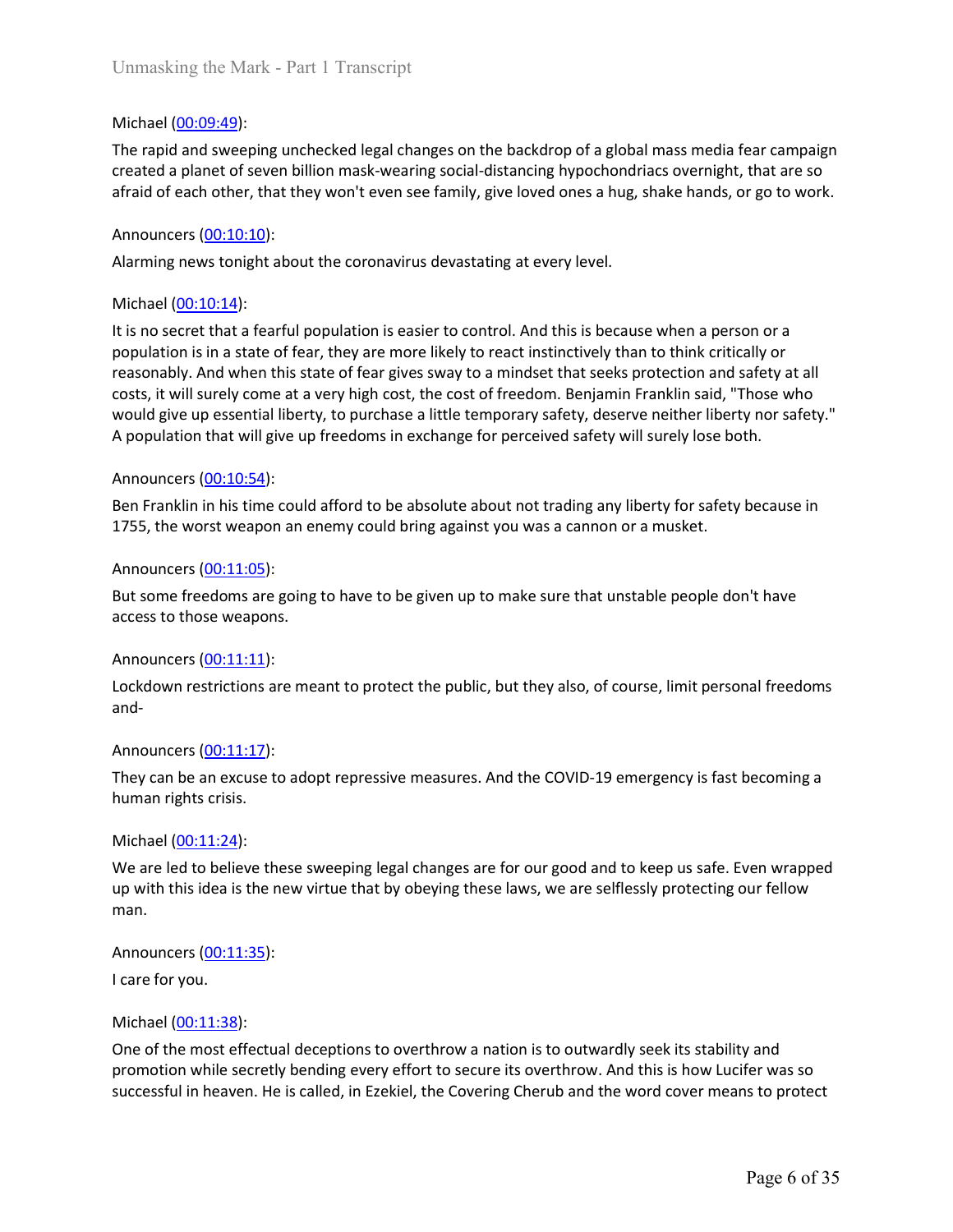Unmasking the Mark - Part 1 Transcript<br>or defend as his position was to cover the Arc of the Covenant, protecting and defending the covenant<br>of the 10 Commandments within it. But this mighty angel rebelled against God, not Unmasking the Mark - Part 1 Transcript<br>or defend as his position was to cover the Arc of the Covenant, protecting and defending the covenant<br>of the 10 Commandments within it. But this mighty angel rebelled against God, not Unmasking the Mark - Part 1 Transcript<br>or defend as his position was to cover the Arc of the Covenant, protecting and defending the covenant<br>of the 10 Commandments within it. But this mighty angel rebelled against God, not

Unmasking the Mark - Part 1 Transcript<br>
or defend as his position was to cover the Arc of the Covenant, protecting and def<br>
of the 10 Commandments within it. But this mighty angel rebelled against God, no<br>
overthrow him, b Unmasking the Mark - Part 1 Transcript<br>or defend as his position was to cover the Arc of the Covenant, protecting and defending the covenant<br>overthrow him, but by pretending to be like him, for we are told his intent was t Unmasking the Mark - Part 1 Transcript<br>or defend as his position was to cover the Arc of the Covenant, protecting and defending the covenant<br>of the 10 Commandments within it. But this mighty angel rebelled against God, not Unmasking the Mark - Part 1 Transcript<br>or defend as his position was to cover the Arc of the Covenant, protecting and defending the covenant<br>of the 10 Commandments within it. But this mighty angel rebelled against God, not Unmasking the Mark - Part 1 Transcript<br>or defend as his position was to cover the Arc of the Covenant, protecting and defending the covenant<br>of the 10 Commandments within it. But this mighty angel rebelled against God, not Unmasking the Mark - Part 1 Transcript<br>or defend as his position was to cover the Arc of the Covenant, protecting and defending the covenant<br>of de 10 Commandments within it. But this mighty angel rebelled against God, not Unmasking the Mark - Part 1 Transcript<br>or defend as his position was to cover the Arc of the Covenant, protecting and defending the covenant<br>of the 10 Commandments within it. But this mighty angel rebelled against God, not Unmasking the Mark - Part 1 Transcript<br>or defend as his position was to cover the Arc of the Covenant, protecting and defending the covenant<br>of the 10 Commandments within it. But this mighty angel rebelled against God, not Unmasking the Mark - Part 1 Transcript<br>or defend as his position was to cover the Arc of the Covenant, protecting and defending the covenant<br>of the 10 Commandments within it. But this mighty angel rebelled against God, not Unmasking the Mark - Part 1 Transcript<br>
or defend as his position was to cover the Arc of the Covenant, protecting and def<br>
of the 10 Commandments within it. But this mighty angel rebelled against God, nc<br>
overthrow him, Unmasking the Mark - Part 1 Transcript<br>or defend as his position was to cover the Arc of the Covenant, protecting and defending the covenant<br>of the 10 Commandments within it. But this mighty angel rebelled against God, not or defend as his position was to cover the Arc of the Covenant, protecting and defending the covenant<br>of the 10 Commandments within it. But this mighty angel rebelled against God, not by seeking to<br>overthrow him, but by pr

or defend as his position was to cover the Arc of the Covenant, protecting and defending the covenant<br>of the 10 Commandments within it. But this mighty angel rebelled against God, not by seeking to<br>overthrow him, but by pr or dereno as nis posistion was to cover the Arc of the Coverant, protecting and derenoning ine coverant of of the 10 Commandments within it. But this mighty angel rebelled against God, not by seeking to overthrow him, but of the 10 Contramoments within it. But this mighty anger received against sood, not by seeking to<br>overthrow him, but by pretending to permote the stability of the government of God while secretly<br>bending every effort to se overnrow nim, out oy pretending to be like inm, for we are told ins intent was to be like the most rign.<br>
Nichael (<u>00:12:19</u>):<br>
Ucclere was outwardly pretending to promote the stability of the government of God while secr Michael (<u>00:12:19</u>):<br>Lucifer was outwardly pretending to promote the stability of the government of God while secretly<br>bending every effort to secure its overthrow. And this is the same method employed by the antichrist a Michael (<u>U0112/19)</u><br>Kucifer was outwardly pretending to promote the stability of the government of God while secretly<br>bending every effort to secure its overthrow. And this is the same method employed by the antichrist at Lucifer was outwardly pretending to promote the stability of the government of God while secretly<br>bendring every effort to secure its overthrow. And this is the same methodd employed by the antichrist at<br>the end of time. H bending every effort to secure its overthrow. And this is the same method employed by the antichist at<br>the end of time. He does not outwardly profests to be against Christ, but vather will profests to occupy his<br>place. As place. As we are told, "He as God sitteth in the temple of God, shewing himself that uctief is employing these same methods amidst this pandenic. And when you unil Mark of the Beast is, you will be shocked to see how the Luctier is employing these same metritoas aminast this parament. And when you understand what the Bible symbols has been using coronavirus to lay the groundwork for the enforcement of the Mark of the Beast. But before we s mark of the easts is, you will be smoked to see now the emerge of the statis. But the force we see and appreciate this more fully, we first need to start by unmasking the mark.<br>
Michael (<u>00:13:20</u>):<br>
The Mark of the Beast iny ne groundwors frot ne emotioment of the wark of the eeast. But bettore we see and appreciate this more fully, we first need to start by unmasking the mark.<br>
Michael (00:13:20):<br>
The Mark of the Beast is exactly what it more tully, we first need to start by unmasking the mark.<br>The Mark of the Beast is exactly what it sounds like. It is the mark or sign of the beast's power. Perhaps<br>The Mark of the Beast is exactly what it sounds like. It Michael (<u>00-13-20</u>):<br>The Mark of the Beast is exactly what it sounds like. It is the mark or sign of the beast's power. Perhaps<br>the most common error concerning the Mark of the Beast is trying to identify the mark without Michael (<u>00143:25):</u><br>Whe Mark of the Beast is exactly what it sounds like. It is the mark or sign of the beast's power, Perhaps<br>the most common error concerning the Mark of the Beast is trying to identify the mark without The Mark of the Beast is exactly what it sounds like. It is the mark or sign of the beast<br>the most common error concerning the Mark of the Beast is trying to ielathfy the meast<br>identifying the beast. And any such effort wi identifying the beast. And any such effort will surely result in error. We must first it<br>this is a prerequisite before enabling one to correctly identify its mark. God warne<br>receiving the mark, but would he warn us against

this is a prerequiste of encoming one to correctly uentury its mank. God warned us about not the presenting that will cost us our eternal salwation and then not tell us what it is. The Bible says, God is long suffering to

erewing the mark, out wow one newarn to signal something that will cost out election an avaculo ne which and the sphering to the entity and the present in the sphering to us-ward, not willing that any shold perish, but tha then not teu us wont it is. Ine tione is ayy, coat is one is guitering to us-ward, not willing that any should come to repentance." Since Jesus has revealed to his servant, John, the<br>"things which must shortly come to pass pensin, out mat ail snout come to repentance. Since lessus has feverals to this seven a forey and the means on the means of that we should not perish, but come to repentance. And therefore he must have provided the keys wi rungs winch must snortly come to pass," it stants to reason, lessus wants to reduce the emings on that we should not perish, but come to repentance. And therefore he must have provided the keys with which to unlock these p mean so that we snowl on teperation, but come to repentance. And therefore he must have provided the leaps with which to unlock these prophecies. And he did because he loves you.<br>
When understanding the symbols in the Bibl keys with which to unlock these prophecies. And ne all obecause ne loves you.<br>
Michael (<u>00:14:25</u>):<br>
When understanding the symbols in the Bible, we have to first understand that they are symbols,<br>
especially do we read t Michael (<u>00:14:25):</u><br>When understanding the symbols in the Bible, we have to first understand that they are symbols,<br>especially do we read this about the Book of Revelation, in the first chapter and in the first verse, "T Michare (<u>U014:25</u>):<br>When understanding the symbols in the Bible, we have to first understand that they are symbols,<br>especially do we read this about the Book of Revelation, in the first chapter and in the first verse, "Th When understanding the symbols in the Bible, we have to first understand that they are symbols, who have to first understand that they are symbols, Bevelation of Jesus Christ, which God gave unto him to show unto his serva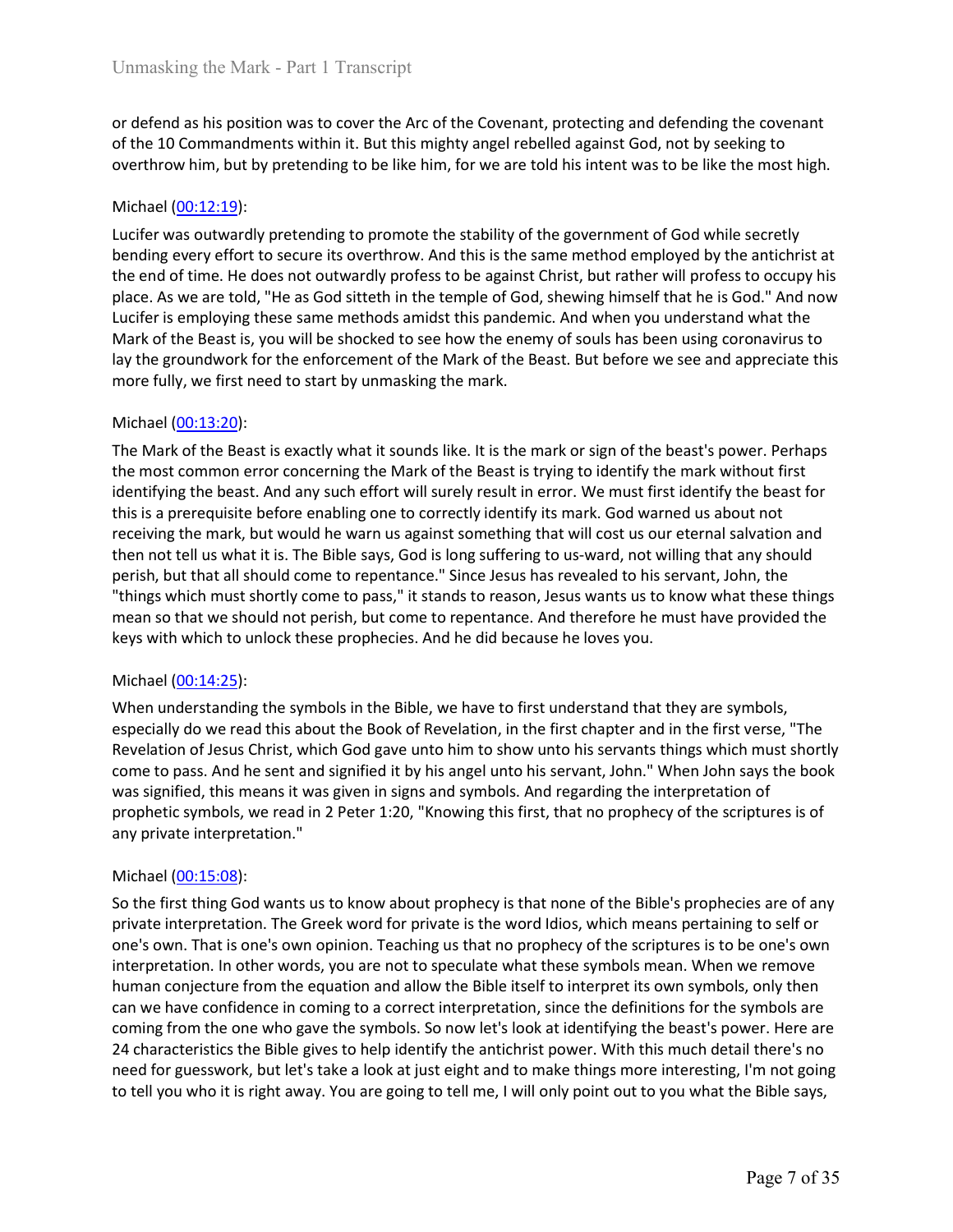Unmasking the Mark - Part 1 Transcript<br>and you will tell me who the antichrist is. Are you ready? Then let's begin. First and second<br>Thessalonians chapter two, we read of the antichrist's power here called the so on a perd Unmasking the Mark - Part 1 Transcript<br>and you will tell me who the antichrist is. Are you ready? Then let's begin. First and second<br>Thessalonians chapter two, we read of the antichrist's power here called the so on a perd Unmasking the Mark - Part 1 Transcript<br>and you will tell me who the antichrist is. Are you ready? Then let's begin. First and second<br>Thessalonians chapter two, we read of the antichrist's power here called the so on a perd Unmasking the Mark - Part 1 Transcript<br>and you will tell me who the antichrist is. Are you ready? Then let's begin. First and second<br>Thessalonians chapter two, we read of the antichrist's power here called the so on a perd Unmasking the Mark - Part 1 Transcript<br>and you will tell me who the antichrist is. Are you ready? Then let's begin. First and second<br>Thessalonians chapter two, we read of the antichrist's power here called the so on a perd Unmasking the Mark - Part 1 Transcript<br>and you will tell me who the antichrist is. Are you ready? Then let's begin. First and second<br>Thessalonians chapter two, we read of the antichrist's power here called the so on a perd Unmasking the Mark - Part 1 Transcript<br>
and you will tell me who the antichrist is. Are you ready? Then let's begin. First an<br>
Thessalonians chapter two, we read of the antichrist's power here called the so or<br>
words, "Let

Unmasking the Mark - Part 1 Transcript<br>and you will tell me who the antichrist is. Are you ready? Then let's begin. First and second<br>Thessalonians chapter two, we read of the antichrist's power here called the so on a perd Unmasking the Mark - Part 1 Transcript<br>and you will tell me who the antichrist is. Are you ready? Then let's begin. First and second<br>Thessalonians chapter two, we read of the antichrist's power here called the so on a perd Unmasking the Mark - Part 1 Transcript<br>and you will tell me who the antichrist is. Are you ready? Then let's begin. First and second<br>Thessalonians chapter two, we read of the antichrist's power here called the so on a perd Unmasking the Mark - Part 1 Transcript<br>and you will tell me who the antichrist is. Are you ready? Then let's begin. First and second<br>mors can are antichrist beast in Arevelation in the method is the antichrist is power her Unmasking the Mark - Part 1 Transcript<br>and you will tell me who the antichrist is. Are you ready? Then let's begin. First and second<br>Thessalonians chapter two, we read of the antichrist's power here called the so on a perd Unmasking the Mark - Part 1 Transcript<br>and you will tell me who the antichrist is. Are you ready? Then let's begin. First and second<br>Thessalonians chapter two, we read of the antichrist's power here called the so on a perd Unmasking the Mark - Part 1 Transcript<br>and you will tell me who the antichrist is. Are you ready? Then let's begin. First and second<br>Thessalonians chapter two, we read of the antichrist's power here called the so on a perd Unmasking the Mark - Part 1 Transcript<br>and you will tell me who the antichrist is. Are you ready? Then let's begin. First and second<br>Thessalonians chapter two, we read of the antichrist's power here called the so on a perd our manting the view is state if state if the anticharists. Are you ready? Then let's begin. First and second<br>Thessionlains chapter two, we read of the antichinst's power here called the so on a perdition in these<br>words, and you will tell me who the antichrist is. Are you ready? Then let's begin. First and second<br>Thessalonians chapter two, we read of the antichrist's power here called the so on a perdition in these<br>work, "Let no man decisi God." words, "Let no man deceive you by any means, for that day shall not come except<br>away first, and that man of sin be revealed, the son of perdition, who opposed it a<br>above all that is called God, or that is worshiped, so tha away rist, and that man tr sin the revealed, the solo of perturbin, who opposed it and exareten infmer<br>above all that is called God, or that is worshiped, so that he as God sitteth in the temple of God, shewing<br>himself tha above ail tratis calon, or that is worshiped, so tract ne so too sittern in the temple of tood, shewing aboute ail this timese the antichrist power exalted himself above all that is called God or that is worshiped and cons nimsert that he is God."<br>
Michael (<u>00:17:14</u>):<br>
In these verses, we see the antichrist power exalted himself above all that is called God or that is<br>
norshiped and consequently, he as God, sitteth in the temple of God sho Michael (<u>00-17:14</u>):<br>In these verses, we see the antichrist power exalted himself above all that is called God or that is ondotes<br>unvorshiped and consequently, he as God, sitteth in the temple of God showing limiself that Michael (<u>U0-13.7-14</u>):<br>In these verses, we see the antichrist power exalted himself above all that is called God or that is<br>worshiped and consequently, he as God, sitteth in the temple of God showing himself that he is Go In these verses, we see the antichrist puwer exakted himself above all that is called God or that is contained by worshiped and consequently, he as God, sitteth in the temple of God showing himself that he is God. Quite si worshiped and consequently, he as God, sitteth in the temple of God showing himself that he is God.<br>Cuite simply, the antichrist will profess to be a God on the earth. Secondy, the antichrist will caim he<br>can forgive sins Quite simply, the antichrist will profess to be a God on the earth. Secondly, the antichrist will claim he<br>can forgive sins regarding this antichrist beast in Revelation 13 we read, "And three was given unto him<br>an mouth s

can forgive sins regarding this antichrist beast in Revelation 13 we read, "And there was given unto him<br>a months speaking great things and blasphemies, and power was given unto him to continue of 0 and two<br>months. And he months. And he opened his mouth in blasphemy against God, to blaspheme his nand<br>an dhem that dwell in heaven." Here, I want to focus on the element of blasphem<br>an anouth speaking great things and blasphemies and allowing t and mentra owen in neaven in retre, want to rocus on me element or naspmemtes. In eachcrist rass, all also repeated. In a month speaking great things and blasphemis and allowing the Bible to define the meaning in its own w at mouth speaking great trings and blasphemes and subwarg the ubite celeme the meaning in its own to words, let's look at John 10:33 to define blasphemy. The Bible says, "The Jews answered him saying for a<br>good work we sto Wors), lets iook at som in U:353 to denie biasphemy. In le biale says, The Jews answered nim saying rora<br>good work we stone thee not, but for biasphemy. And because that thou, being a man, makest thyself<br>God."<br>Michael (<u>00</u>

good work we stone thee not, but for biaspnemy. And because that thou, being a man, makest thyseir<br>So diasphemy is for a man to make himself out to be God and is not this exactly what we saw in second<br>Thessalonians chapter boal.<br>So blasphemy is for a man to make himself out to be God and is not this exactly what we saw in second<br>Thessalonians chapter two, that the antichrist would sit in the temple of God showing himself that he is<br>God. Thi Michael (<u>00:18:24</u>):<br>So blasphemy is for a rann to make himself out to be God and is not this exactly what we saw in second<br>The Sisalonians chapter two, that the antichrist would sti in the temple of God showing himself t Michael (<u>U0139:25)</u>:<br>So blaspheny is for a man to make himself out to be God and is not this exactly what we saw in second<br>Thessalonians chapter two, that the antichrist would sit in the temple of God showing himself that So blasphemy is for a man to make himself out to be God and is not this exactly what we saw in second<br>The Sisalonians chapter two, that the antichrist would sti in the temple of God showing himself that he<br>solid. This is b Thessalonians chapter two, that the antichrist would sit in the temple of God showing himself that he is do a. This is blasphemy and further underscores that the artichrist will claim to be God. But there and<br>another defin another definition for blasphemy. In Mark 2:7, we read, "Why doth this man thus<br>Who can forgive sins but God only?" In this verse blasphemy is defined as the ability<br>forgiveness of sin is alone the prerogative of God. So Who can forgive sins but coo omly" in this verse passphemy is eitined as the antility to regive an in the perceptive of God. So then when the antichrist claims the ability to forgive sin, it is blasphemy. So then this anti rorgweness or sin Is anore the preorgate or tool. So then when the anticrist carries are survey to forgive sin, it is blasphemies, we may know that he will claim to be God and claim the prerogatives of God, such as the abi rorgev sin, it's biasphemy. So then this satical cost in tevelation 1.5, that has a mouth speaking ergeat things and blasphemies, we may know that he will claim to be God and claim the percogatives of God, such as the abil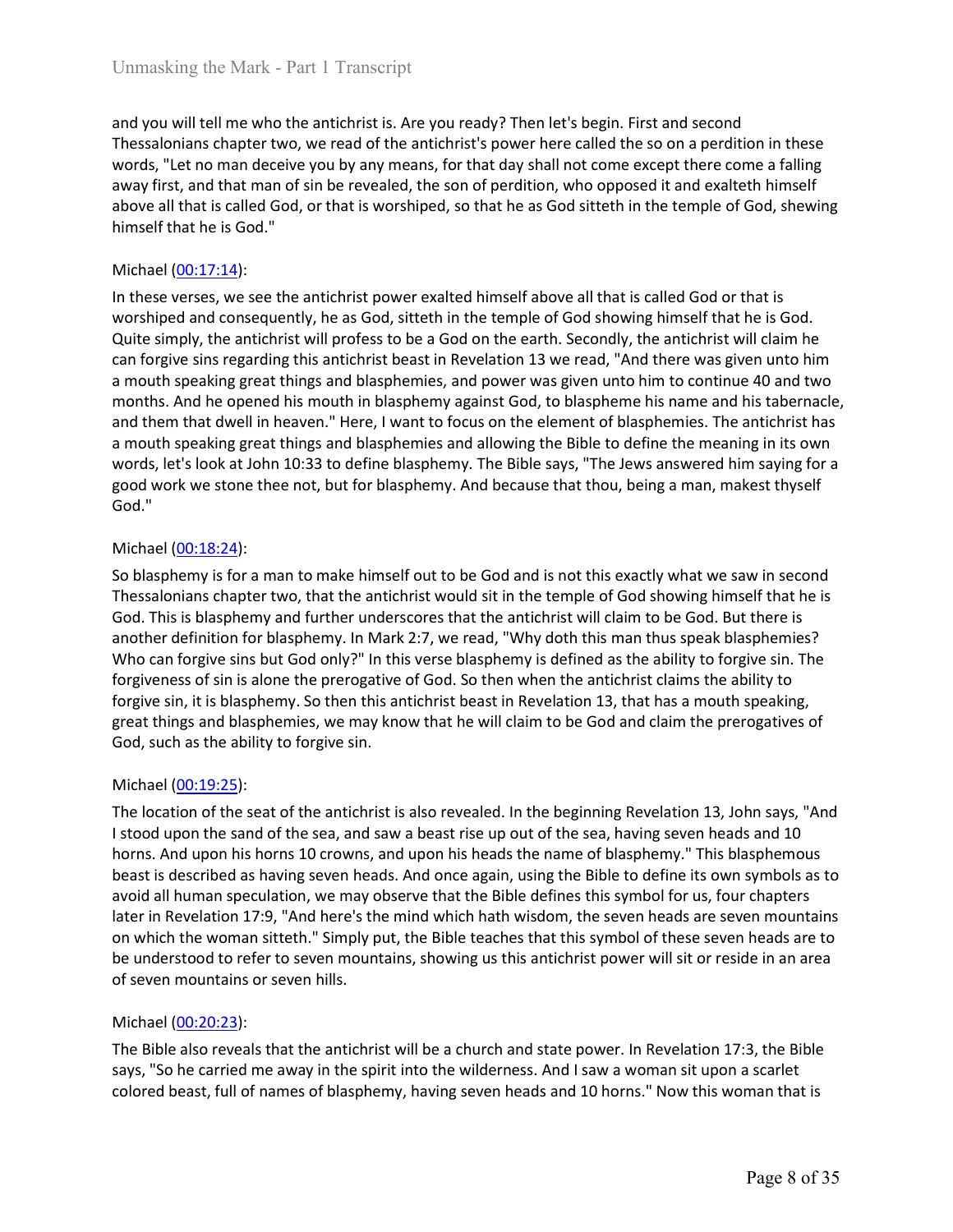Unmasking the Mark - Part 1 Transcript<br>sitting on a beast with seven heads and 10 horns is the same beast we just saw in the beginning of<br>chapter 13. As we read of that beast, that it also was seen having seven heads and 1 Unmasking the Mark - Part 1 Transcript<br>sitting on a beast with seven heads and 10 horns is the same beast we just saw in the beginning of<br>chapter 13. As we read of that beast, that it also was seen having seven heads and 1 Unmasking the Mark - Part 1 Transcript<br>sitting on a beast with seven heads and 10 horns is the same beast we just saw in the beginning of<br>chapter 13. As we read of that beast, that it also was seen having seven heads and 1 Unmasking the Mark - Part 1 Transcript<br>sitting on a beast with seven heads and 10 horns is the same beast we just saw in the beginning of<br>chapter 13. As we read of that beast, that it also was seen having seven heads and 1 Unmasking the Mark - Part 1 Transcript<br>sitting on a beast with seven heads and 10 horns is the same beast we just saw in the beginning of<br>chapter 13. As we read of that beast, that it also was seen having seven heads and 1 Unmasking the Mark - Part 1 Transcript<br>sitting on a beast with seven heads and 10 horns is the same beast we just saw in<br>chapter 13. As we read of that beast, that it also was seen having seven heads and<br>allow the Bible to

Unmasking the Mark - Part 1 Transcript<br>sitting on a beast with seven heads and 10 horns is the same beast we just saw in the beginning of<br>chapter 13. As we read of that beast, that it also was seen having seven heads and 1 Unmasking the Mark - Part 1 Transcript<br>sitting on a beast with seven heads and 10 horns is the same beast we just saw in the beginning of<br>chapter 13. As we read of that beast, that it also was seen having seven heads and 1 Unmasking the Mark - Part 1 Transcript<br>sitting on a beast with seven heads and 10 horns is the same beast we just saw in the beginning of<br>chapter 13. As we read of that beast, that it also was seen having seven heads and 1 Unmasking the Mark - Part 1 Transcript<br>sitting on a beast with seven heads and 10 horns is the same beast we just saw in the beginning of<br>chapter 13. As we read of that beast, that it also was seen having seven heads and 1 Unmasking the Mark - Part I Transcript<br>sitting on a beast with seven heads and 10 horns is the same beast we just saw in the beginning of<br>chapter 13. As we read of that beast, that it also was seen having seven heads and 1 Unmasking the Mark - Part 1 Transcript<br>sitting on a beast with seven heads and 10 homs is the same beast we just saw in the beginning of<br>chapter 13. As we read of that beast, that it also was seen having seven heads and 10 Unmasking the Mark - Part 1 Transcript<br>sitting on a beast with seven heads and 10 horns is the same beast we just saw in the beginning of<br>chapter 13. As we read of that beast, that it also was seen having seven heads and 1 Ummasking the Mark - Part 1 Transcript<br>sitting on a beast with seven heads and 10 horns is the same beast we just saw in the beginning of<br>show the Bible to define its own symphols for the beast and this woman. Concerning t sitting on a beast with seven heads and 10 horns is the same beast we just saw in<br>chapter 13. As we read of that beast, that it also was seen having seven heads and<br>allow the Bible to define its own symbols for the beast sitting on a beast with seven heads and 10 homs is the same beast we just saw in the beginning of<br>chapter 13. As we read of that beast, that it also was seen having seven heads and 10 homs. So let's<br>allow the Bible to defi strumg on a beast with seven heads and undoms'ts the same beast we just saw in the beginning or<br>schaper 13. As we read of that beast, that it also was seen having seven heads and 10 homs. So let's<br>allow the Bible to define

cnapter 13. As we read of that beast, that it also was seen having seven heads and 10 nons. So lets<br>allow the Bible to define its own symbols for the beast and this woman. Concerning the definition for a<br>beast, we read in allow the till does to ere the tot why symools for the east and the woman. Concerning the dentition for a beast, we read in Daniel 7:23, "The fourth beast shall be the fourth kingdom upon earth." So here we<br>see that a beas beast, we read in Damiel 7:23, The froutrin beast shall be the flotth ranged in point east. The point of a single of 20. "I have likened the daughter of Zion to a seven by and delicate woman we read in Beremiah 6:2, "I hav see that a beast is a symbol for a kingdom or a nation.<br>Nothelel (<u>00-21:16</u>):<br>Now, with regard to the woman we read in Jeremiah 6:2, "I have likened the daughter of Zion to a<br>Now, with regard to the woman. "So God had cho Michael (<u>00-21-16)</u>:<br>Now, with regard to the woman we read in Jeremiah 6:2, "I have likened the daughter of Zion to a<br>comely and delicate woman." So God alad chosen to liken or symbolically represent the daughter of Zion<br> Michael (<u>U0222:11)</u>:<br>Nichael (U<u>022:119</u>): The factor of a boost of the factor of the factor of the factor of this comply and delicate woman." So God had chosen to liken or symbolically represent the daughter of Zion acco Now, with regard to the woman we read in leremiah 6:2, "I have likened the daughter of Zion to a<br>sa woman. Who is Zion? God sid through Isaiah, "Say unto Zion, thou art my people." Since in a<br>sa woman. Who is Zion? God sid comely and delicate woman." So God had chosen to liken or symbolically represent the daughter of Zion<br>as a woman. Subsect when the incough tislah ("Say unto Zion, thou art my people." Since in a<br>grophetic sense, the Bible prophetic sense, the Bible employs a woman as a symbol of Zion and Zion represe<br>can conclude that in the prophecies of the Bible, a woman represes God's people<br>that keep the commandments of God and the faith of Jesus. But can conclude mat me propneces or the ullole, a woman represents Goos people, which are troses<br>that keep the commandments of God and the faith of Jesus. But this woman is not just any woman. She<br>is specifically a virgin wom that keep the commannenests or loos and the fath or lessue. But this woman is not just any woman, she seed that in a positive that we first and the first and the first and the first and the first and the first and the firs is pacentally an virgin woman. we see this in 2. Committans 11:2, "For I am jealous over you with goody is elasting that the state of the most bright and the state of the most of the most properties and have the faith of J pleatious fror, inave espowsed you to one nussand, that i may present you as a chaste virgin to Christ.<br>Thichael (<u>CO-22:11</u>):<br>Therefore, in the Bible, a woman in a spiritual or prophetic sense is a symbol to represent the

Michael <u>(00:22:11)</u>:<br>Therefore, in the Bible, a woman in a spiritual or prophetic sense is a symbol to represent the church, God's people, who keep his commandments and have the faith of Jesus. But the woman riding the be micale ( $UUZZ/L11$ ). The Bible, a woman in a spiritual or prophetic sense is a symbol to represent the church, God's people, who keep his commandments and have the faith of Jesus. But the woman riding the beast is or </u> Therefore, in the Bible, a woman in a spiritual or prophetic esnes is a symbol to represent the church, so to so the poole, who keep his commandments and have the faith of Jesus. But the woman riding the beast is not a vir God's people, who keep his commandments and have the faith of Jesus. But the woman riding the beast<br>is not a virgin. She is a harlot. And we see this in the first chapter of Revelation 17, that this woman is,<br>"The great wh is not a virgin. She is a handot. And we see this in the first chapter of Revelation 17, that this woman is,<br>"The great whore that sitteth upon many waters." So far from being a chaste virgin, this woman is a<br>whore meaning "The great whore that sittelt upon many waters." So for from being a chaste virgin, this woynbol of the woman riding the beast, we have a depiction of a church controlling a kingdom. More synchlically an apostate church i whore meaning it is an apostate church, one that does not keep God's commandments. So in this<br>syncol of the woman riding the beast, we have a depiction of a church controlling a kingdom. More<br>syncol of the woman riding the specifically an apostate church in control of a civil kingdom or a church and state pubstantiated by the fact this apostate church commis fornication with the kings speaks of her saying she is the woman, "With whom the kin substrantated by the ract this apposite court commiss romatom wint nee wings of the earth, as joints and the inhabitants of the earth have been made drunk with the wine of her fornication, and the inhabitants of the earth speas or ner saying se is new woman, with when the kings of the earth nave committed forhication,<br>and the inhabitants of the earth have been made drunk with the wine of her fornication."<br>Michael (00:23:14):<br>So this symbol and the imnabitants or the earth nave been made drunk with the wine or her formication.<br>
Michael (00:23:14):<br>
So this symbol of the woman riding the beast in Revelation 13 represents the antichrist power, a union<br>
of an ap Michael (<u>00:23:14</u>):<br>So this symbol of the woman riding the beast in Revelation 13 represents the antichrist power, a union<br>of an apostate church and state power. Now regarding this woman that represents an apostate churc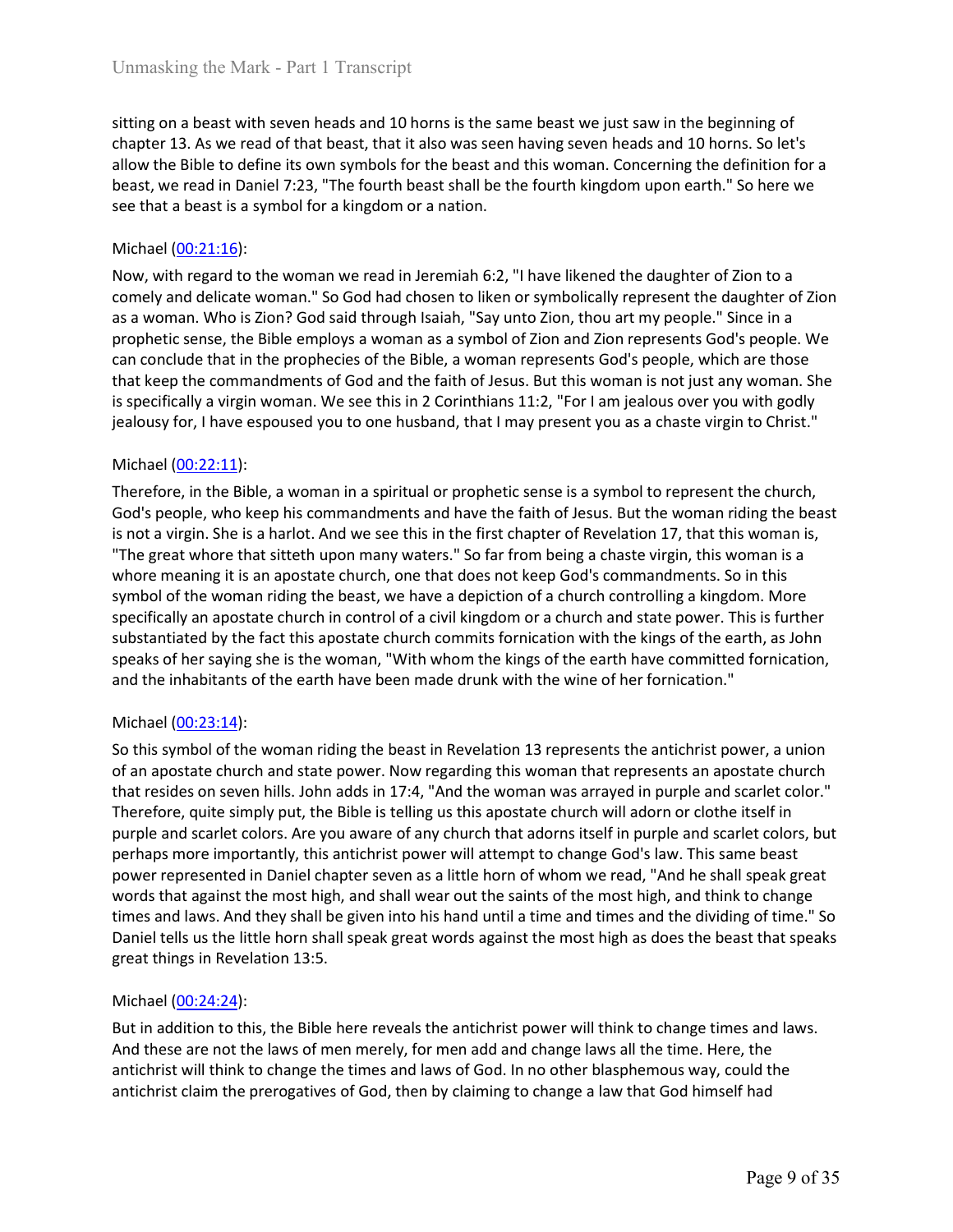Unmasking the Mark - Part 1 Transcript<br>instituted and written with his own divine hand. God says concerning his laws, "My covenant will I not<br>break, nor alter the thing that has gone out of my lips?" What is the covenant t Unmasking the Mark - Part 1 Transcript<br>instituted and written with his own divine hand. God says concerning his laws, "My covenant will I not<br>break, nor alter the thing that has gone out of my lips?" What is the covenant t Unmasking the Mark - Part 1 Transcript<br>instituted and written with his own divine hand. God says concerning his laws, "My covenant will I not<br>break, nor alter the thing that has gone out of my lips?" What is the covenant t Unmasking the Mark - Part 1 Transcript<br>instituted and written with his own divine hand. God says concerning his laws, "My covenant will I not<br>break, nor alter the thing that has gone out of my lips?" What is the covenant t

Unmasking the Mark - Part 1 Transcript<br>
instituted and written with his own divine hand. God says concerning his laws, "M<br>
break, nor alter the thing that has gone out of my lips?" What is the covenant that<br>
alter. In Deut Unmasking the Mark - Part 1 Transcript<br>
instituted and written with his own divine hand. God says concerning his laws, "My covenant will I not<br>
break, nor alter the thing that has gone out of my lips?" What is the covenant Unmasking the Mark - Part 1 Transcript<br>Instituted and written with his own divine hand. God says concerning his laws, "My covenant will I not<br>Interak, nor alter the thing that has gone out of my lips?" What is the covenant Unmasking the Mark - Part 1 Transcript<br>instituted and written with his own divine hand. God says concerning his laws, "My covenant will I not<br>break, nor alter the thing that has gone out of my lips?" What is the covenant t Unmasking the Mark - Part 1 Transcript<br>Instituted and written with his own divine hand. God says concerning his laws, "My covenant will I not<br>break, nor alter the thing that has gone out of my lips?" What is the covenant t Unmasking the Mark - Part 1 Transcript<br>
Instituted and written with his own divine hand. God says concerning his laws, "My covenant will I not<br>
break, nor alter the thing that has gone out of my lips?" What is the covenant Unmasking the Mark - Part | Transcript<br>
instituted and written with his own divine hand. God says concerning his laws, "My covenant will I not<br>
break, nor alter the thing that has gone out of my lips?" What is the covenant Unmasking the Mark - Part 1 Transcript<br>
instituted and written with his own divine hand. God says concerning his laws, "My covenant will I not<br>
break, nor alter the thing that has gone out of my lips?" What is the covenant cript<br>
wine hand. God says concerning his laws, "My covenant will I not<br>
e out of my lips?" What is the covenant that he promised not to<br>
easy, "And he declared unto you his covenant, which he<br>
commandments, and wrote them instituted and written with his own divine hand. God says concerning his laws, "M<br>break, nor alter the thing that has gone out of my lips?" What is the covenant that<br>alter. In Deuteronomy 4:13, the Bible says, "And he dec instituted and written with his own divine hand. God says concerning his laws, "My covenant will I not<br>break, nor alter the thing that has gone out of my lips?" What is the covenant that he promised not to<br>natue: In Deuter

mstructed and witter with its own down only as one out of the saints and with the promised and to be them and to a move them and couse of the saints and work them upon two tables of stone."<br>
And the commanded you to perfor orea, not all the rink that was bond of my lips. Youtal is the coverant that he promise and to the mean the present that the promised mot to the mean that the promised or to commanded you to perform, even 10 commandments, and the saints and to overcome them and persecute them would hast degrate and the same them and the same them and the same them and the same to the mean them and the same over the mean them and the same over the thing that commanoed you to periorm, even to commanoments, and wrote them upon two tabes or stone.<br>
Michael (<u>00:25:1</u>7):<br>
Michael (00:25:17):<br>
The covenant is the 10 Commandments and God promised my covenant, will I not break nor al Michael <u>(00-25:17</u>):<br>The covenant is the 10 Commandments and God promised my covenant, will I not break nor alter the<br>thing that has gone out of my lips. If anyone presumes to tell you that God has ever changed his law, mittelle (U<u>0:26:1</u>):<br>The covenant is the 10 Commandments and God promised my covenant, will i not break nor alter the<br>thing that has gone out of my lips. If anyone presumes to tell you that God has ever changed his law, w The covenant is the 10 Commandments and God promised my covenant, will I not break nor alter the<br>thing that has gone out of my lips. If anyone presumes to tell you that God has ever changed his law, we<br>may know that that may know that that is a doctrine of devils and the spirit of antichrist who will think<br>laws. The next characteristic of the antichrist is one that pertains to time. When we<br>lavelation 13 and look at the antichrist baset p Inverse that externate to the anticrinsts of the undependent of the control. Some we all the the the the the this recent to the anticrinst of a persecution 13 and look at the anticrinst beast power, we saw the Bible foreto shall be given into his hand until a time and the dividing of the bild be given into the system and the monoths." Power was given to the antichrist for a period of 42 months. What was the-<br>pand two months." Power was given

time at more and two months." Power was given to the antichrist for a period of 42 months. What was then and two months." Power was given to the antichrist for a period of 42 months. What was the-<br>PART 1 OF 4 ENDS [00:26: and two months. Power was given to the antichrist for a period of a z months. What was the-<br>
PART 1 OF 4 ENDS [00:26:04]<br>
For a period of 42 months to the antichrist of the antichrist to do? In verse seven, we see.<br>
"And i PART 1 OF 4 ENDS [00:26:04]<br>For a period of 42 months. What was the power given to the antichrist to do? In verse seven, we see,<br>"And it was given unto him to make war with the saints and to overcome them and power was gi PARN I LOF 4 ENDS [00:26:04]<br>For a period of 42 months. What was the power given to the antichrist to do? In verse seven, we see,<br>"And it was given unto him to make war with the saints and to overcome them and power was g Michael <u>(00-26:03):</u><br>For a period of 42 months. What was the power given to the antichrist to do? In verse seven, we see, "And it was given unto him to make war with the saints and to overcome them and power was given hi Michael (<u>00:26:31)</u>:<br>For a period of 42 months. What was the power given to the antichrist to do? In verse seven, we see, "And it was given unto lim to make war with the saints and to overcome them and power was given "An "And it was given unto him to make war with the saints and to overcome them an<br>him over all kindreds, and tongues, and nations." This period of the antichrist's rei<br>war with the saints and to overcome them and persecute th nim over all knotted by an another of sole and a book in the period of the antichrist sergen ano power to make the matter. The period of the antichrist is representing the same this period mentioned in Daniel Chapter 7 con Wir the saints and to overcome them and persecute them would nast 44 months; Insis the same<br>time period mentioned in Daniel Chapter 7 concerning the little horn. "And he shall speak great words<br>against the most high and sh

time perion mentioneal monale Chapter 7 concerning the titule norn. Annote singland the most high and shall wear out the saints of the most high and think to change tigens and<br>laws," And now notice Daniel says the little h aganst the most nigh and shall wear out the saints of the ments thigh and think to change times and<br>Jaws." And now notice Daniel says the little horn power shall wear out the saints of the most high. This is<br>the same idea. as fluctuation at the born of the saints and overcome them.<br>The same idea. The little horn will persecute the saints and overcome them.<br>
Michael (00:26:51):<br>
Then Daniel writes how long this reign of persecution against Ch the same loea. Ine little norn will persecute the saints and overcome them.<br>Then Daniel wirtes how long this reign of persecution against Christians will last and says, "And they<br>Then Daniel wirtes how long this reign of p Michael (<u>00:26:51</u>):<br>Then Daniel writes how long this reign of persecution against Christians will last and says, "And they<br>shall be given into his hand until a time and times and the dividing of time." In the lewish trad Michael (00:27:51):<br>Then Daniel writes how long this reign of persecution against Christians will last and says, "And they<br>shall be given into his hand until a time and times and the dividing of time." In the lewish tradit Then Daniel writes how long this reign of persecution against Christians will last and says,<br>shall be given into his hand until a time and time and the dividing of time." In the levivish<br>time is referred to as a year or a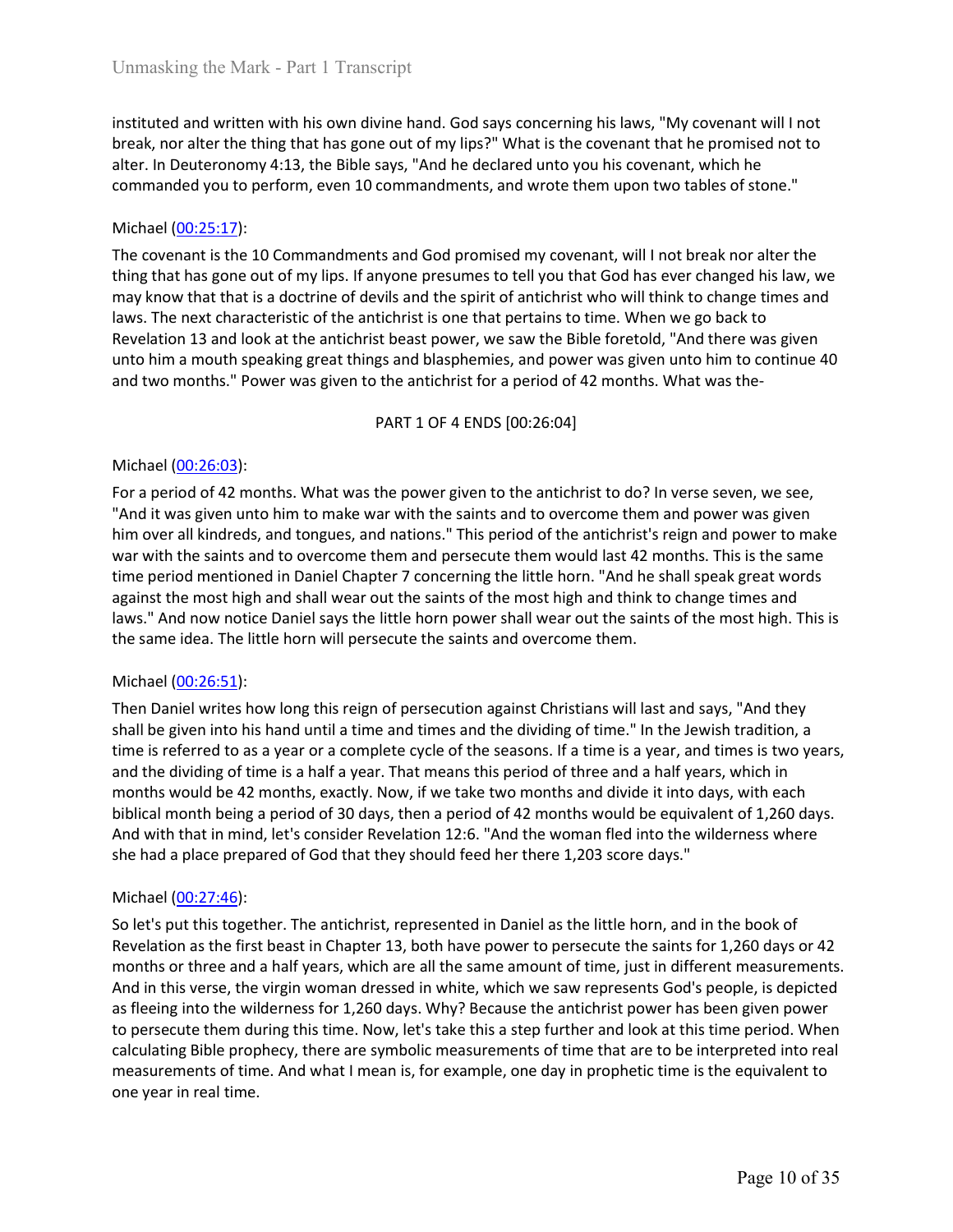Unmasking the Mark - Part 1 Transcript<br>
Michael (<u>00:28:42</u>):<br>
Now this is not my own opinion. Let's look, once again, to the Bible. In Numbers C<br>
says, "After the number of the days in which he searched the land, even 40 Unmasking the Mark - Part 1 Transcript<br>Michael (<u>00:28:42)</u>:<br>Now this is not my own opinion. Let's look, once again, to the Bible. In Numbers Chapter 14, the Bible<br>says, "After the number of the days in which he searched t Unmasking the Mark - Part 1 Transcript<br>
Michael (<u>00:28:42)</u>:<br>
Now this is not my own opinion. Let's look, once again, to the Bible. In Numbers Chapter 14, the Bible<br>
says, "After the number of the days in which he searche Unmasking the Mark - Part 1 Transcript<br>
Michael (<u>00:28:42</u>):<br>
Now this is not my own opinion. Let's look, once again, to the Bible. In Numbers Chapter 14, the Bible<br>
says, "After the number of the days in which he searche Unmasking the Mark - Part 1 Transcript<br>Michael (<u>00:28:42</u>):<br>Now this is not my own opinion. Let's look, once again, to the Bible. In Numbers Chapter 14, the Bible<br>says, "After the number of the days in which he searched t Unmasking the Mark - Part 1 Transcript<br>Nichael (<u>00:28:42</u>):<br>Now this is not my own opinion. Let's look, once again, to the Bible. In Numbers Chapter 14, the Bible<br>Says, "After the number of the days in which he searched t Unmasking the Mark - Part 1 Transcript<br>
Nichael (<u>00:28:42</u>):<br>
Now this is not my own opinion. Let's look, once again, to the Bible. In Numbers Chapter 14, the Bible<br>
say, "After the number of the days in which he searched Unmasking the Mark - Part 1 Transcript<br>
Nichael <u>(00:28:42</u>):<br>
Now this is not my own opinion. Let's look, once again, to the Bible. In Numbers Chapter 14, the Bible<br>
Now this is not my own opinion. Let's look, once again, Unmasking the Mark - Part 1 Transcript<br>
Now this is not my own opinion. Let's look, once again, to the Bible. In Numbers Chapter 14, the Bible<br>
says, "After the number of the days in which he searched the land, even 40 day Unmasking the Mark - Part 1 Transcript<br>
Michael (00:28:42):<br>
Now this is not my own opinion. Let's look, once again, to the Bible. In Numbers Chapter 14, the Bible<br>
says, "After the number of the days in which he searched Unmasking the Mark - Part 1 Transcript<br>
Michael ( $0.228.42$ ):<br>
Now this is not my own opinion. Let's look, once again, to the Bible. In Numbers C<br>
stay, "After the number of the days in which he searched the land, even 40 Unmasking the Mark - Part 1 Transcript<br>
Michael (<u>00:28:42</u>):<br>
Now this is not my own opinion. Let's look, once again, to the Bible. In Numbers Chapter 14, the Bible<br>
stays, "After the number of the days in which he search Unmasking the Mark - Part 1 Transcript<br>
Michael (<u>00:28:42</u>):<br>
Now this is not my own opinion. Let's look, once again, to the Bible. In Numbers Chapter 14, the Bible<br>
Raws, "After the number of the days in which he searche Unmasking the Mark - Part 1 Transcript<br>
Now this is not my own opinion. Let's look, once again, to the Bible. In Numbers Chapter 14, the Bible<br>
Now this is not my own opinion. Let's look, once again, to the Bible. In Numbe

Unmasking the Mark - Part 1 Transcript<br>
Michael (<u>00:28:42</u>):<br>
Now this is not my own opinion. Let's look, once again, to the Bible. In Numbers Chapter 14, the Bible<br>
says, "After the number of the days in which he searche Michael (<u>00:28:42</u>):<br>Now this is not my own opinion. Let's look, once again, to the Bible. In Numbers Chapter 14, the Bible<br>says, "After the number of the days in which he searched the land, even 40 days, each day for a y Michael (<u>00.28:42</u>):<br>Now this is not my own opinion. Let's look, once again, to the Bible. In Numbers Chapter 14, the Bible<br>says, "After the number of the days in which he searched the land, even 40 days, each day for a y Michael (<u>00:29:42)</u>:<br>Mow this is not my own opinion. Let's look, once again, to the Bible. In Numbers Chapter 14, the Bible<br>asys, "After the number of the days in which he searched the land, even 40 days, each day for a y Now this is not my own opinion. Let's look, once again, to the Bible. In Numbers Chapter 14, the Bible and years, "salter the number of the days in which a back make war shall know my breach of promise." In this verse each says, "After the number of the days in which he searched the land, even 40 days, each day for a year,<br>shall ye bear your iniquities, even 40 years and ye shall know my beeach of promise." It in this verse each<br>day was to b shall ye bear your iniquities, even 40 years and ye shall know my breach of promise." In this verse each<br>doy was to be a symbol for one literal year. And we see this also in Eckele Chapter 4. "For I have laid<br>upon thee the upon thee the years of their iniquity, according to the number of the days, 390 dat<br>the iniquity of the house of Israel. And when thou hast accomplished then, lie ages<br>and thou shall bear the iniquity of the house of Judah the miquity or the noute or israel. And when thou nast accomplished them, le eigain on the rights older and thous that thous of strael, we get a combined in the particle and thous that thous of strael, we get a combined nu and mous shall been lingury of the nouse or Juana, an ones, a riave appointed thee earth day to the house of Israel, we get a combined number of 430 prophetic days.<br>
Michael (<u>00:29:42</u>):<br>
Once translated into real time, t year. When we take the 40 update the book of life from the foundation of the world when it does, John writes, it will<br>show you for the Bissue of Israel, we get a combined number of 430 prophetic days.<br>The certainstated int the nouse of israel, we get a combined number or 4:30 prophetic days.<br>
Michael (<u>00:29:42</u>):<br>
Once translated into real time, this would mean they were to bear their iniquities 430 years. And this<br>
Once translated into rea Michael (<u>00:29:42</u>):<br>Once translated into real time, this would mean they were to bear their iniquities 430 years. And this<br>was exactly how long God's people were held captive in Egypt. "And it came to pass a tthe end of Michael (<u>00:30:4</u>2):<br>Ance translated into real time, this would mean they were to bear their iniquities 430 years. And this<br>was exactly how long God's people were held captive in Egypt. "And it came to pass at the end of Once translated into real time, this would mean they were to bear their iniquities 430 years. And this was exactly how long God's people were held captive in Egypt. "And it came to pass at the end of Egypt."<br>So here is one

was exactly how long God's people were held captive in Egypt. "And it came to pass at the end of 430<br>years, even the self same day it came to pass, that hosts of the Lord went out from the land of Egypt."<br>So here is one re years, even the self same day it came to pass, that hosts of the Lord went out from the land of Egypt."<br>So here is one real biblical example showing us the method of calculating prophetic time showing stands that, in the B that, in the Bible and according to the Bible's own use of prophetic time, that one<br>be interpreted as each day for a year. Now, taking this principle and applying it to<br>the antichrist power, we now understand that we shou be interted as escar tany of a syet. Now, tasking this principle and gaphying it to the 1,260 day regin one them for a percepted and make war with the saints and overcome them for a period of 1,260 vears. Finally, and pers the antichrist power, we how unoestand that we should ngintly be looking for the antichrist to reign<br>and persecute and make war with the saints and overcome them for a period of 1,260 years. Finally,<br>there is one last char and persecute and maxe war with the sames and overcome them for a persion or 1,200 years. Finally, there is one last characteristic of antichrist that I want look at, and that is the prophecy showing that the antichrist po

there is one last craatacers or anticipations at the prophecy showing that the adoption and the sect of anticlaint of the bottomics pit and sect of the bottomics pit and go into perdiction. And they that dwell on the earth anticninst power was ano is not and yet is.<br>
Michael (<u>00:30:47</u>):<br>
In Revelation 13, we see in Verse 8, "The beast that thou sawest, was and is not, and shall ascend out of<br>
In Revelation 13, we see in Verse 8, "The beast Michael (<u>00-30-4</u>7):<br>In Revelation 13, we see in Verse 8, "The beast that thou sawest, was and is not, and shall ascend out of<br>the bottomless pit and go into perdition. And they that dwell on the earth shall wonder whose Michael (<u>U0331-44</u>):<br>In Revelation 13, we see in Verse 8, "The beast that thou sawest, was and is not, and shall ascend out of<br>the bottomless pit and go into perdition. And they that dwell on the earth shall wonder whose In Revelation 13, we see in Verse 8, "The beast that hou sawest, was and is not, and shall ascend out of<br>the bottomess pit and go into perdition. And they that dwell on the earth shall wonder whose names<br>were not written i the bottomless pit and go into perdition. And they that dwell on the earth shall wonder whose names<br>was, and is not, withen in the book of life from the foundation of the world when they behold the beast that<br>was, and is n wers not written in the book of life from the foundation of the world when they belied the beast that you be an the window to the saints. We saw that this refers to the 1,260 year period. And after this 1,260 year period, was, and is not, and yet is." So the antichrist will exist for a period of time and have power to persecute<br>the siants. We saw that this refers to the 1,260 year period. And after this 1,260 year period, the<br>antichrist wil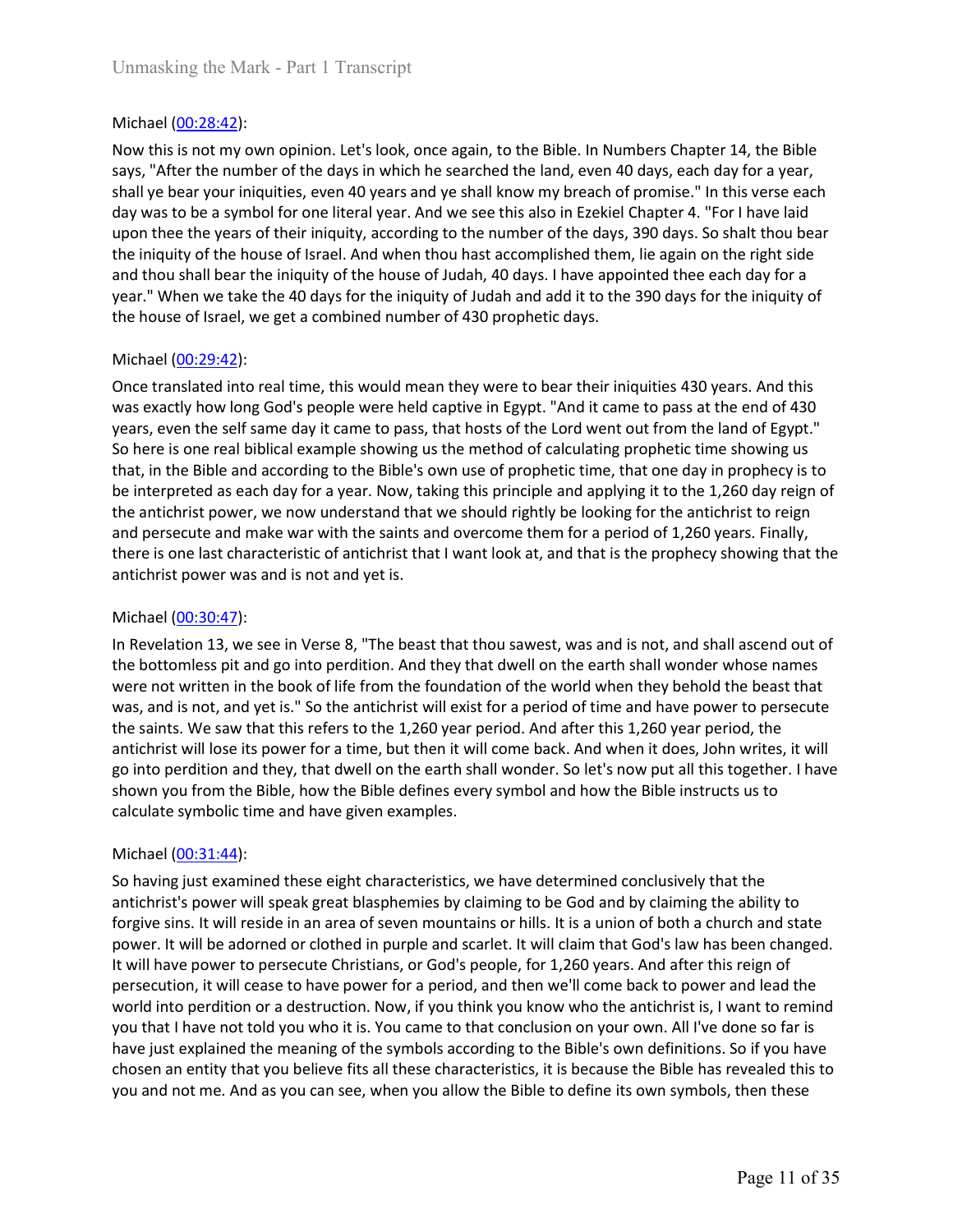Unmasking the Mark - Part 1 Transcript<br>prophecies truly do become a revelation. If you're still not quite sure who all these prophecies might<br>apply to, that's okay. There are 24 characteristics the Bible gives us by which Unmasking the Mark - Part 1 Transcript<br>prophecies truly do become a revelation. If you're still not quite sure who all these prophecies might<br>apply to, that's okay. There are 24 characteristics the Bible gives us by which Unmasking the Mark - Part 1 Transcript<br>prophecies truly do become a revelation. If you're still not quite sure who all these prophecies might<br>apply to, that's okay. There are 24 characteristics the Bible gives us by which Unmasking the Mark - Part 1 Transcript<br>prophecies truly do become a revelation. If you're still not quite sure who all these prophecies might<br>apply to, that's okay. There are 24 characteristics the Bible gives us by which

Unmasking the Mark - Part 1 Transcript<br>prophecies truly do become a revelation. If you're still not quite sure who all these<br>apply to, that's okay. There are 24 characteristics the Bible gives us by which we ca<br>antichrist. Unmasking the Mark - Part 1 Transcript<br>prophecies truly do become a revelation. If you're still not quite sure who all these prophecies might<br>apply to, that's okay. There are 24 characteristics the Bible gives us by which Unmasking the Mark - Part 1 Transcript<br>prophecies truly do become a revelation. If you're still not quite sure who all these prophecies might<br>apply to, that's okay. There are 24 characteristics the Bible gives us by which Unmasking the Mark - Part 1 Transcript<br>prophecies truly do become a revelation. If you're still not quite sure who all these prophecies might<br>apply to, that's okay. There are 24 characteristics the Bible gives us by which Unmasking the Mark - Part 1 Transcript<br>prophecies truly do become a revelation. If you're still not quite sure who all these prophecies might<br>apply to, that's okay. There are 24 characteristics the Bible gives us by which Unmasking the Mark - Part 1 Transcript<br>prophecies truly do become a revelation. If you're still not quite sure who all these prophecies might<br>apply to, that's okay. There are 24 characteristics the Bible gives us by which Unmasking the Mark - Part 1 Transcript<br>prophecies truly do become a revelation. If you're still not quite sure who all these prophecies might<br>apply to, that's okay. There are 24 characteristics the Bible gives us by which Unmasking the Mark - Part 1 Transcript<br>prophecies truly do become a revelation. If you're still not quite sure who all these prophecies might<br>apply to, that's okay. There are 24 characteristics the Bible gives us by which Unmasking the Mark - Part 1 Transcript<br>prophecies truly do become a revelation. If you're still not quite sure who all these prophecies might<br>apply to, that's okay. There are 24 characteristics the Bible gives us by which Unmasking the Mark - Part 1 Transcript<br>prophecies truly do become a revelation. If you're still not quite sure who all these prophecies might<br>apply to, that's okay. There are 24 characteristics the Bible gives us by which Unmasking the Mark - Part 1 Transcript<br>prophecies truly do become a revelation. If you're still not quite sure who all these prophecies might<br>apply to, that's okay. There are 24 characteristics the Bible gives us by which prophecies truly do become a revelation. If you're still not quite sure who all these apply to, that's okay. There are 24 characteristics the Bible gives us by which we cantichrist. But allow me to quote the most well know propneces truny aro oecome a revealiton. It you re still not quite sure won all three propneces may<br>apply to, that's okay. There are 24 characteristics the Bible gives us by which we can identify the<br>antichrist. But allow appy to, that is oxay. There are 24 charactersticts the bloog tyeos to sy which we can loentify the antichrist. But allow me to quote the most well known protestant reformers as they all agreed who the antichrist was and h anticrinst. But allow me to quote the most well known protestant renomers as they all agreed who the<br>antichrist was and have wrote their conclusions in no uncertain terms.<br>Michael (00:33:36):<br>Martin Luther, perhaps the mos anticninst was ann nave wrote their conclusions in no uncertain terms.<br>
Michael (<u>00:33:36</u>):<br>
Martin Luttler, perhaps the most to well known of all protestant reformers for nailing his 95 thesis to the<br>
door of the Witteh Michael <u>(00:33:36):</u><br>Martin Luther, perhaps the most to well known of all protestant reformers for nailing his 95 thesis to the<br>door of the Wittehberg church vrote in 1520, "We hear are of the conviction that the papacy i Michael (<u>00:34:53</u>):<br>Martin Luther, perhaps the most to well known of all protestant reformers for nailing his 95 thesis to the<br>door of the Wittenberg church wrote in 1520, "We hear are of the conviction that the papacy i Martin Lutter, perhaps the most to well known of all protestant reformers for nailing his 95 thesis to the<br>door of the Wittenberg church worde in 1520, "We hear are of the convicton that the papary is the seat<br>of the true of the true and real antichrist. Personally, I declare that I owe the pope no other ontichrist." He also worte, "I rejoice in having to bear such ills for the best of causes in procent in the specter libertly in my heart f

antucrinc. He also wore, I repote in naving to bear such its ore best or causes. Alreay, I rest<br>greater liberty in my heart for, at last, I know that the pope is antichrist and that his throne is that of<br>Satan himself." Jo

greater linery in my neart ror, at ass, it smow that the pope is antichars and that nis nother is thore to be subject to the papacy. "He is, in an emphatical sense, the man of sin as he increases all manner of sin above me Statin nimster." Jonn weesley, roe great Mentouattro fromer said or the papacy. Het, in an emphatical<br>sense, the man of sin as he increases all manner of sin above measure, and he is too properly styled the<br>ston of perditi sens, the man or sin as he increases all manner or sin a nowe measure, and ne is too propery styred the same in the sumplement of sin deposes and the veil of the veil of the veil of the veil of the veil of the veil of the son or peranton as ne nas caused to eacato the causto munnoleness multitudes, both or nis opposers and prights tho followers. He it is that exalted himself above all that is called God or that is worshiped claiming the hig rolloudes all men exalted nimes and the preceptives which belong to God alone."<br>
Michael (00:34:53):<br>
The well known Presbyterian, John Calvin, wrote. "Some persons think us too severe and censorious<br>
when we call the Roma mignest power and nighest nonor, ciaming the prerogatives which belong to God alone.<br>The well linown Presbyterian, John Calvin, wrote. "Some persons think us too severe and censorious<br>The well linown Presbyterian, John Cal Michael <u>(00:34:53)</u>:<br>The well known Presbyterian, John Calvin, wrote. "Some persons think us too severe and censorious<br>when we call the Roman pontiff antichinst. But those who are of this opinion, do not consider that the Michael (<u>U0:33-53</u>):<br>The well known Presbyterian, John Galvin, wrote. "Some persons think us too severe and censorious<br>when we call the Roman pontiff antichrist. But those who are of this opinion, do not consider that the The well is more restyterian, John Calvin, worte. "Some persons think us to o severe and censorious<br>when we call the Roman pontiff antichrist. But those who are of this opinon, do not consider that they<br>bring the same char bring the same charge of presumption against Paul himself after whom we speak we adopt. I shall briefly show that Paul's words are not capable of any other interpretry.<br>Which applies them to the papacy." Charles Spurgeon w We adopt: I snall of the paper show that Pauls words are not capable of rany other interpretation than that the<br>expected to pray against antichrist. And as to what antichrist is, no sane man ought to raise a question. If i which applies them to the papacy. "Charles spurgeon worre, "it's the bounden duty of very against antichrist. And as to what antichrist is, no sane man ought to raise a question. If it be not the popery in the church of Ro fo pray against anticitions are one of the creator. The creator of the poper yin the church of Rome, there is nothing in the world that can be called by that name."<br>
Michael (<u>00:35:46</u>):<br>
So then does the papacy fulfill t the popery in the church of Kome, there is nothing in the world that can be called by that hame."<br>
Shoten does the papacy fulfill the characteristics we examined earlier? Does the pope make such a<br>
Shasphemous claim as to Michael (<u>00.35:46):</u><br>So then does the papacy fulfill the characteristics we examined earlier? Does the pope make such a<br>blasphenous claim as to be 60.d Ine Catholic publication, Catholic National, published in July of 189 Michael (<u>U0:36:49</u>):<br>So then does the papacy fulfill the characteristics we examined earlier? Does the pope make such a blasphemous claim as to be God. The Catholic publication, Catholic National, published in July of 189 So then does the popary fulfill the characteristics we examined earlier? Does the pope make such a<br>biasphemous claim as to be God. The Catholic publication, Catholic National, published in July of 1895<br>the statement that t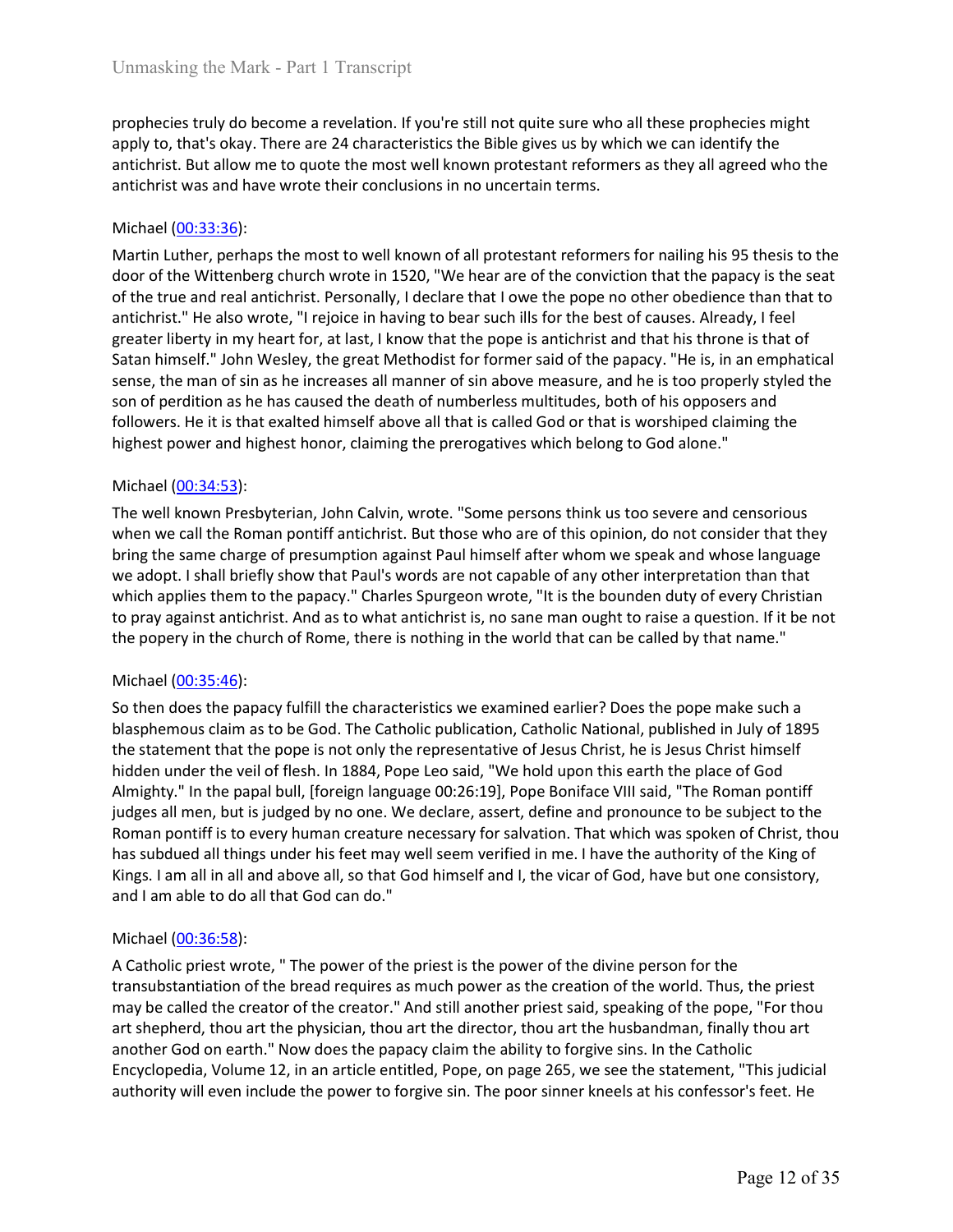Unmasking the Mark - Part 1 Transcript<br>knows he is not speaking to an ordinary man, but to another Christ. He hears the words, "I absolve thy<br>sins," and the hideous load of sins drop from his soul forever."<br>Speaker 1 <u>(00:</u> Unmasking the Mark - Part 1 Transcript<br>knows he is not speaking to an ordinary man, but to another Christ. He hears the words, "I absolve thy<br>sins," and the hideous load of sins drop from his soul forever."<br>Speaker 1 <u>(00:</u> Unmasking the Mark - Part 1 Transcript<br>
knows he is not speaking to an ordinary man, but to another Christ. He hears the words<br>
sins," and the hideous load of sins drop from his soul forever."<br>
Speaker 1 (<u>00:37:59</u>):<br>
The Unmasking the Mark - Part 1 Transcript<br>
knows he is not speaking to an ordinary man, but to another Christ. He hears the words, "I absolve thy<br>
sins," and the hideous load of sins drop from his soul forever."<br>
Speaker 1 <u>(</u>

Unmasking the Mark - Part 1 Transcript<br>
knows he is not speaking to an ordinary man, but to another Christ. He hears the words, "I ab<br>
sins," and the hideous load of sins drop from his soul forever."<br>
Speaker 1 <u>(00:37:59)</u> Unmasking the Mark - Part 1 Transcript<br>
knows he is not speaking to an ordinary man, but to another Christ. He hears the v<br>
sins," and the hideous load of sins drop from his soul forever."<br>
Speaker 1 (<u>00:37:59):</u><br>
The pen Unmasking the Mark - Part 1 Transcript<br>
knows he is not speaking to an ordinary man, but to another Christ. He hears the words, "I absolve thy<br>
sins," and the hideous load of sins drop from his soul forever."<br>
Speaker 1 (<u></u> Unmasking the Mark - Part 1 Transcript<br>
knows he is not speaking to an ordinary man, but to another Christ. He hears the words, "I absolve thy<br>
sins," and the hideous load of sins drop from his soul forever."<br>
Speaker 1 <u>(</u> Unmasking the Mark - Part 1 Transcript<br>
knows he is not speaking to an ordinary man, but to another Christ. He hears the words, "I absolve thy<br>
sins," and the hideous load of sins drop from his soul forever."<br>
Speaker 1 <u>(</u> Unmasking the Mark - Part 1 Transcript<br>
knows he is not speaking to an ordinary man, but to another Christ. He hears the words, "I absolve thy<br>
sins," and the hideous load of sins drop from his soul forever."<br>
Speaker 1 (0 Unmasking the Mark - Part 1 Transcript<br>
knows he is not speaking to an ordinary man, but to another Christ. He hears the words, "I absolve thy<br>
sins," and the hideous load of sins drop from his soul forever."<br>
Speaker 1 <u>(</u> Unmasking the Mark - Part 1 Transcript<br>
knows he is not speaking to an ordinary man, but to another Christ. He hears the words, "I absolve thy<br>
sins," and the hideous load of sins drop from his soul forever."<br>
Speaker 1 (<u></u> Unmasking the Mark - Part 1 Transcript<br>
knows he is not speaking to an ordinary man, but to another Christ. He hears the words, "I absolve thy<br>
sins," and the hideous load of sins drop from his soul forever."<br>
Speaker 1 (<u></u> Unmasking the Mark - Part 1 Transcript<br>
knows he is not speaking to an ordinary man, but to another Christ. He hears the words, "I absolve thy<br>
sins," and the hideous load of sins drop from his soul forever."<br>
Speaker 1 (0 knows he is not speaking to an ordinary man, but to another Christ. He hear<br>sins," and the hideous load of sins drop from his soul forever."<br>Speaker 1 (<u>00:37:59</u>):<br>The penitent is speaking not to the priest, the penitent knows he is not speaking to an ordinary man, but to another chirst. He hears the vins," and the hideous load of sins drop from his soul forever."<br>Speaker 1 (<u>00:37:59)</u>:<br>The penitent is speaking not to the priest, the peni Expective 1. The priories of the priories and the priories and the priest and the priest acts<br>The penitent is speaking not to the priest, the penitent is speaking to God himself, and the priest acts<br>there simply as the int Speaker 1 <u>(00:37:59</u>):<br>The penitent is speaking not to the priest, the penitent is speaking to God himself, and the priest acts<br>there simply as the intermediary.<br>Michael (<u>00:38:09</u>):<br>Michael (<u>00:38:09</u>):<br>So the papacy d The penitent is speaking not to the priest, the penitent is speaking to God himself, and the priest acts<br>there simply as the intermediary.<br>Michael <u>(00:38:09):</u><br>So the papacy does indeed claim the prerogatives of God, whic

Ine pentient is spearly and to the precise stock of the pearls, and the pearls, and the precise stock the papacy does indeed claim to the papacy does indeed claim the prerogatives of God, which is blaspherny, and does inde there simply as the intermediary.<br>
So her papaxy does indeed claim the prerogatives of God, which is blaspherny, and does indeed claim to<br>
So her papaxy does indeed claim the prerogatives of God, which is blaspherny, havin Michael (<u>00-38:09</u>):<br>So the papacy does indeed claim the prerogatives of God, which is blasphemy, and does indeed claim to<br>absolve and forgive sins. So now what about residing on the seven mountains or hills? Remember, Jo Michael (<u>U0:38:09</u>):<br>So the papacy does indeed claim the prerogatives of God, which is blasphemy, and does indeed claim to<br>shable and forgive sins. So now what about residing on the seven mountains or hills? Remember, Joh So the papacy does indeed calimit the prenegatives of God, which is blaspheny, and does indeed claim to absolve and forgive sins. So now what about residing on the seven mountains or bills? Remember, John saw a woman sit u absolve and forgive sins. So now what about residing on the seven mountains or hills? Remember, John<br>saw a woman sit upon a scare seven mountains on which the woman sitteth. The Catholic Encyclopedia<br>borns and the seven he saw a woman sit upon a scarlet colored besat, full of names of blasphemy, having seven heads and 10<br>horses and the seven heads are seven mountains on which the woman sittent. The Catholic Encyclopedia<br>asys on page 529, "It horns and the seven heads are seven mountains on which the woman sitteth. The Catholic Encyclopedia<br>says on page 529, "It is within the City of Rome called the City on Seven Hills, that the entire area of<br>Vatican State pro Vatican State proper is now confined." So let's look at our next point. Is the Cathol<br>church and state power? "In addition to his service in this spiritual role, the pope i<br>church and state power? "In addition to his servi rburch and state power? "In addition to his service in this spiritual role, the pope is also head of state or<br>the independent sovereign state of the Vatican City, a city state and nation, entirely enclaved by the City<br>of R the meependent sovereign state or the vatican litty, a city state and nation, entirely enclaved by the city<br>of Rome."<br>As the head of the Roman Catholic church, an ecclesiastical or religious church, he is also the head of or kome.<br>
Michael (0<u>0:39:06)</u>:<br>
Michael (00:39:06):<br>
As the head of the Roman Catholic church, an ecclesiastical or religious church, he is also the head of the<br>
Vatican City state, which is its own nation within Rome, ma Michael <u>(00:39:06):</u><br>As the head of the Roman Catholic church, an ecclesiastical or religious church, he is also the head of the varuan City state, which is tis own nation within Rome, making the papacy both a church and Michael (<u>00340</u>):<br>Michael endo of the Roman Catholic church, an ecclesiastical or religious church, he is also the head of the<br>Vation City state, which is its own nation within Rome, making the papacy both a church and st

As the head of the Roman Catholic church, an ecclesiastical or religious church, he is also the head of the National City state, which is its own nation within Rome, making the papacy both a church and state<br>power. And the Vatican City stete, which is it so won nation within Rome, making the papacy both a church and state<br>gold and precious stones and pearls, having a golden cup in her hand full of abominations and filthiness<br>gold and preciou power. And the prophecy said, "And the woman was array in purple and scarlet color, and decked with<br>gold and precious stones is medical variag a golden cup in her hand full of abominations and filthiness<br>of her formication gold and precious stones and pearls, having a golden cup in he rhand full of abominations and filthiness<br>of her formication." Here is an official Vatican coin from 1963, depicting the Roman Catholic church as<br>or oman holdi of her fornication." Here is an official Vatican coin from 1963, depicting the Roman Catholic church as a<br>woman holding a golden cup in her hand. And the bishops and cardinals of the Catholic church adom<br>themselves in purp woman holding a golden cup in her hand. And the bishops and cardinals of the Catholic clurch adom<br>themselves in purple and scaret colors, just as the prophecy had forestol a. This cover from U.S. News &<br>World Report magazi church." idols with a golden cup in their hand. Now the most significant point when it com<br>antichrist is that concerning the changing times and laws of God, especially the on<br>is related to time, the Sabbath commandment.<br>Wichael (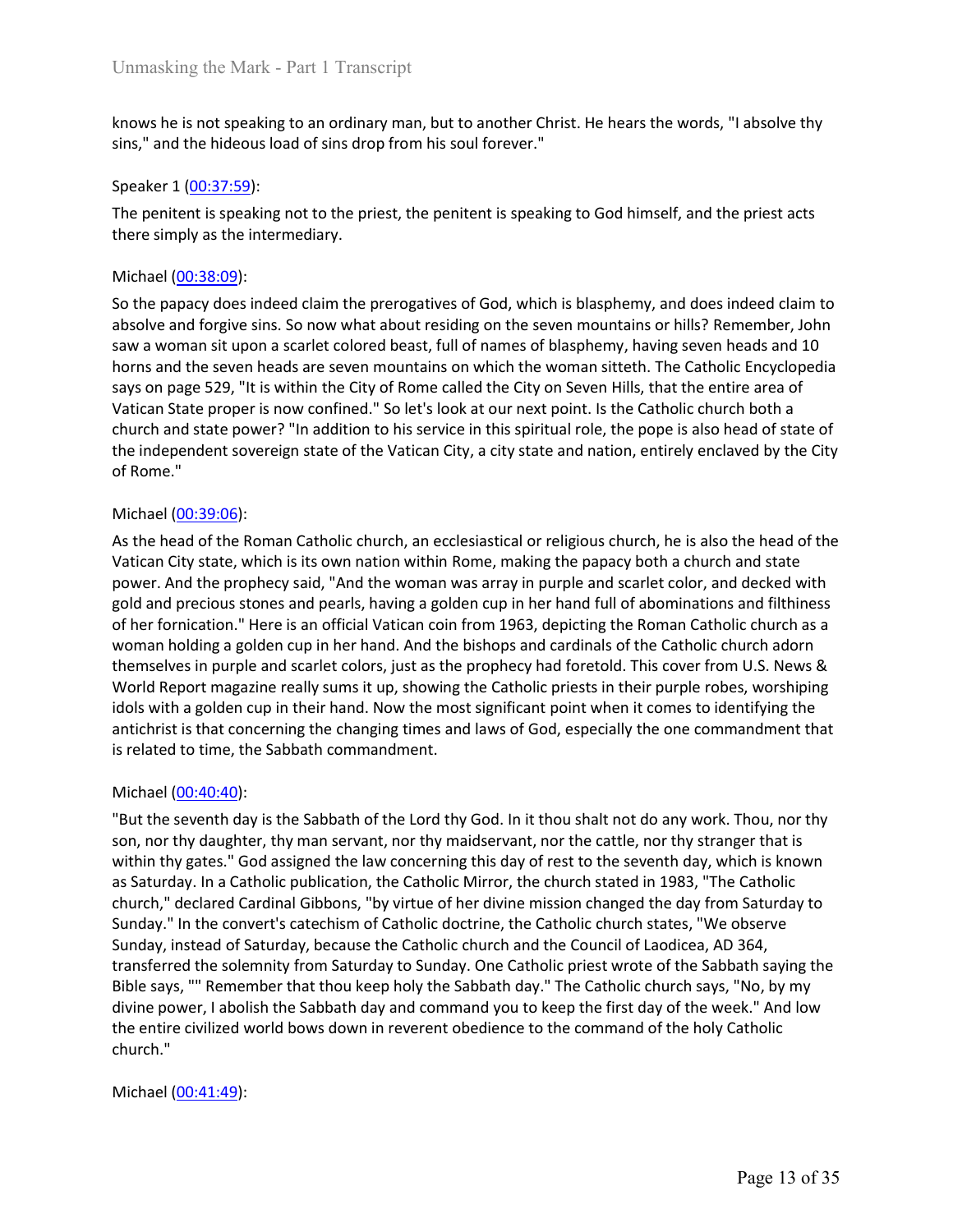Unmasking the Mark - Part 1 Transcript<br>So the question is not, did the church think to change the Sabbath day, because clearly they did. The<br>question is whether or not they had the God-given prerogative to change the 10 co Unmasking the Mark - Part 1 Transcript<br>So the question is not, did the church think to change the Sabbath day, because clearly they did. The<br>question is whether or not they had the God-given prerogative to change the 10 co Unmasking the Mark - Part 1 Transcript<br>So the question is not, did the church think to change the Sabbath day, because clearly they did. The<br>question is whether or not they had the God-given prerogative to change the 10 co Unmasking the Mark - Part 1 Transcript<br>So the question is not, did the church think to change the Sabbath day, because clearly they did. The<br>question is whether or not they had the God-given prerogative to change the 10 co Unmasking the Mark - Part 1 Transcript<br>So the question is not, did the church think to change the Sabbath day, because clearly they did. The<br>question is whether or not they had the God-given prerogative to change the 10 co Unmasking the Mark - Part 1 Transcript<br>So the question is not, did the church think to change the Sabbath day, because clearly they did. The<br>question is whether or not they had the God-given prerogative to change the 10 co Unmasking the Mark - Part 1 Transcript<br>So the question is not, did the church think to change the Sabbath day, because clearly they did. The<br>question is whether or not they had the God-given prerogative to change the 10 co Unmasking the Mark - Part 1 Transcript<br>So the question is not, did the church think to change the Sabbath day, because clearly they did. The<br>question is whether or not they had the God-given prerogative to change the 10 co Unmasking the Mark - Part 1 Transcript<br>
So the question is mot, did the church think to change the Sabbath day, because clearly they did. The<br>
question is whether or not they had the God-given prerogative to change the 10 Unmasking the Mark - Part 1 Transcript<br>
So the question is not, did the church think to change the Sabbath day, because clearly t<br>
question is whether or not they had the God-given prerogative to change the 10 comma<br>
God p Unmasking the Mark - Part 1 Transcript<br>
So the question is not, did the church think to change the Sabbath day, because cl<br>
question is whether or not they had the God-given prerogative to change the 10 c<br>
God promised he Unmasking the Mark - Part 1 Transcript<br>
So the question is not, did the church think to change the Sabbath day, because clearly they did. The<br>
question is whether or not they had the God-given prerogative to change the 10 Unmasking the Mark - Part 1 Transcript<br>So the question is not, did the church think to change the Sabbath day, because clearly they did. The<br>question is whether or not they had the God-given prerogative to change the 10 co Unmasking the Mark - Part 1 Transcript<br>
So the question is not, did the church think to change the Sabbath day, because clearly they did. The<br>
question is whether or not they had the God-given prerogative to change the 10 Unmasking the Mark - Part 1 Transcript<br>So the question is not, did the church think to change the Sabbath day, because clearly they did. The<br>question is whether or not they had the God-given prerogative to change the 10 co bay the same of the same of the saints for the saints for the Gale given percept and the Gale given percept at the Gale given percept at the Gale given propare this question will determine which day of the Gale given propa So the question is not, did the church think to change the Sabbath day, because clearly they did. The question is whether or not they had the God-given prerogative to change the 10 commandments, which God promised he would So the question is not, did the church think to change the Sabbath day, because clearly they did. The God given to at the God given prerogative to change the 10 commandments, which God given this destablant. And this is wh question is whether or not they had the God-given prerogative to change the 10 commandments, which<br>God promised he would never alter. So how you answer this question will determine which day of the<br>week you recognize as th

God promised he would never alter. So how you answer this question will determine which day of the wealth and the which aver altern which transferred this rest to the Sunday. Thus, the observance of Sunday by Protestants i which transferred this rest to the Sunday. Thus, the observance of Sunday by Prot<br>they pay, in spite of themselves, to the authority of the church." Now let's look at<br>Roman Catholic church have power to make war with, pers they pay, in spire or the menselves, to the automity of the church. "Now ite's look at the next point beyong the paper, but they ally a men the sints for 1,260 wears? The papecy power became supreme in Christendom in 538 A koman Latnoic cnuroch nave power to make was wuth, persecute and overcome the sains for 1,260<br>years? The papacy power became supreme in Christendom in 538 AD due to a letter of the Roman<br>emperor, Justinian, known as Justi years? The papal power became supernent narrastemation in 538 AD due to a letter of the Noman<br>emperor, Justinian, known as Justinian's decree, which set up and acknowledged the Bishop of Rome as<br>the head of all churches.<br>M emperor, ustimian, known as Justinian's decree, which set up and acknowledged the ushop of Nome as<br>the head of all churches.<br>If gave the papacy political power, civil power, as well as ecclesiastical power. This letter bec the nead or all churches.<br>
Michael (<u>00-42-48</u>):<br>
It gave the papacy political power, civil power, as well as ecclesiastical power. This letter became part of<br>
It gave the papacy political power, civil power, as well as ec Michael (<u>00-42-48)</u>:<br>It gave the papacy political power, civil power, as well as ecclesiastical power. This letter became part of<br>Justimian's code, the fundamental law of the empire, and the year Pope Vigilius ascended t Michael (<u>U0-42-49</u>):<br>
Michael et papacy political power, civil power, as well as ecclesiastical power. This letter became part of<br>
distinian's orde, the fundamental law of the empire, and the year Pope Vigilius ascended t It gave the papacy political power,  $\sigma$  civil power, a well as eccelssiatel power. This letter became part of<br>under the mulitary protection of Bellsarius. In 538 AD, the church of Rome emerged as the head of both<br>under th

under the military protection of Belisarius. In 538 AD, the church of Rome emerge<br>the church and the civil territories that made up the fallen Roman Empire and con<br>the civil reign of the people power ended in 1798. In 1798 the church and the church and the compete that made up the failed more predictions and the church and the propert to make bare worw the this stantist for 1,260 years. And this period is known as the dark ages and<br>the civil nave power to make war with the salms for 1,200 years. And this period is stown as the earaw ages and the civil reign of the people power ended in 1798. In 1798, General Berthier made his entrance into<br>Reme, abolished the the couriego or the people power enear in 1798. In 1798, coereral sertiner made nis entrative incomes and the papal government and established a secular one. This was the fulfillment of the antichrist reign over the saints storm, allows are papal government and estations are securations. In the was the unilliment of the same transmission is activated to have any civil power or presence. Then in 1929, the Roman Catholic church reemerged.<br>
Mic antucrinst regin over the samts or too tor 1,200 years. I nen from 1798 to 1929, the papal power ceased<br>to have any civil power or presence. Then in 1929, the Roman Catholic church reemerged.<br>Michael (<u>00:43:54</u>):<br>The San to have any civil power or presence. Inen in 1929, the koman Canolic church reemerged.<br>
Michael (<u>00:43:54</u>):<br>
The San Franctisco Chronicle, on February 11th 1929, wrote, "The Roman question tonight is a thing of<br>
the past Michael (<u>00-4a-5-</u>a):<br>The San Francisco Chronicle, on February 11th 1929, wrote, "The Roman question tonight is a thing of<br>the past and the Vatican was at peace with Italy in affixing the autographs to the memorable docum The San Francisco Chronicle, on February 11th 1929, wrote, "The Roman question to<br>the past and the Vatican was at peace with Italy in affixing the autographs to the me<br>healing the wound of any years. Extreme cordiality wa

the past and the vatical was a peace with it ally in artixing the autographs to the memorabion<br>the aling the wound of any years. Extreme cordiality was displayed on both sides." The New Y<br>reported, "From 11 o'clock this mo reported, rrom 11 0 clock nish miming. There was anomer soverely independent.<br>At that time, Premier Mussolini, as Italian foreign minister representing King Victor Italian premier ever to cross the threshold of the Vatican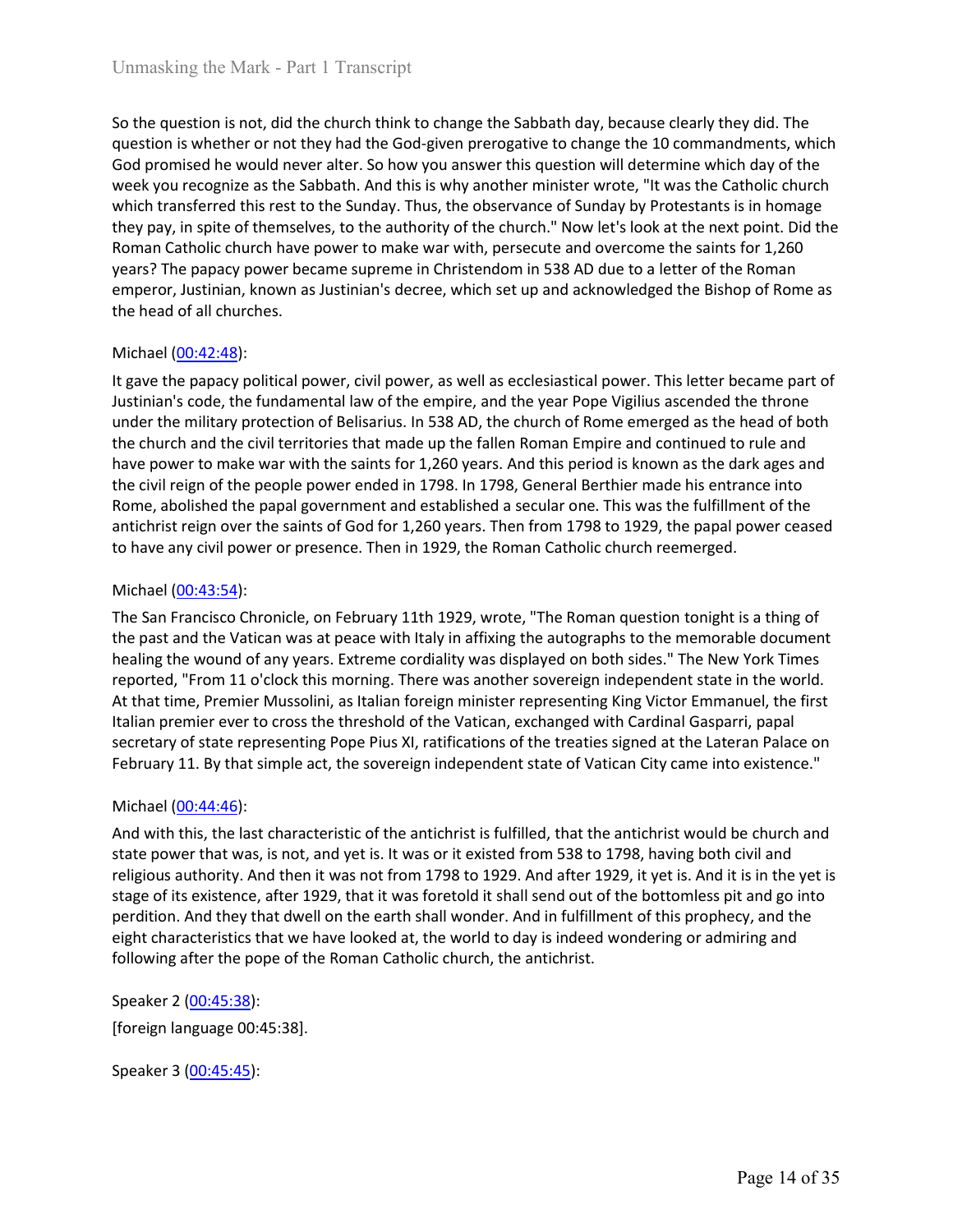Unmasking the Mark - Part 1 Transcript<br>The pontiff is not only the head of state, but is also head of the government of the Catholic church<br>known as the Holy See. This institution has existed for the best part of two mille Unmasking the Mark - Part 1 Transcript<br>The pontiff is not only the head of state, but is also head of the government of the Catholic church<br>known as the Holy See. This institution has existed for the best part of two mille Unmasking the Mark - Part 1 Transcript<br>The pontiff is not only the head of state, but is also head of the government of the C<br>known as the Holy See. This institution has existed for the best part of two millennia<br>Speaker 4 Unmasking the Mark - Part 1 Transcript<br>The pontiff is not only the head of state, but is also head of the government of the Catholic church<br>known as the Holy See. This institution has existed for the best part of two mille Unmasking the Mark - Part 1 Transcript<br>
The pontiff is not only the head of state, but is also head of the government of the C<br>
known as the Holy See. This institution has existed for the best part of two millennia<br>
Speak Unmasking the Mark - Part 1 Transcript<br>The pontiff is not only the head of state, but is also head of the government of the Catholic church<br>known as the Holy See. This institution has existed for the best part of two mille Unmasking the Mark - Part 1 Transcript<br>The pontiff is not only the head of state, but is also head of the government of the Catholic cl<br>known as the Holy See. This institution has existed for the best part of two millennia Unmasking the Mark - Part 1 Transcript<br>The pontiff is not only the head of state, but is also head of the government of the C<br>known as the Holy See. This institution has existed for the best part of two millennia<br>Speaker 4

Unmasking the Mark - Part 1 Transcript<br>The pontiff is not only the head of state, but is also head of the government of the Catholic church<br>Known as the Holy See. This institution has existed for the best part of two mill

Unmasking the Mark - Part 1 Transcript<br>The pontiff is not only the head of state, but is also head of the government of the Catholic church<br>Known as the Holy See. This institution has existed for the best part of two mille Unmasking the Mark - Part 1 Transcript<br>
The pontiff is not only the head of state, but is also head of the government of the C<br>
known as the Holy See. This institution has existed for the best part of two millennia<br>
Speake Eric Schmidt, CEO of Google. Donald Trump, President of the government of the Catholic church<br>Speaker 4 (00:45:56):<br>Speaker 4 (00:45:56):<br>He's captured the imagination, not just of the world's 1. 2 billion Catholics, but t The pontiff is not only the head of state, but is also head of the government of the Catholic church<br>known as the Holy See. This institution has existed for the best part of two millennia.<br>Speaker 4 (<u>00:45:55</u>):<br>He's capt The pontiff is not only the head of state, but is also head of the government of the Catholic church<br>Known as the Holy See. This institution has existed for the best part of two millennia.<br>Speaker 4 <u>(00:45:56)</u>:<br>He's capt Speaker 4 (<u>00:45:56</u>):<br>He's captured the imagination, not just of the world's 1. 2 billion Catholics, but the v<br>Speaker 5 (<u>00:46:03</u>):<br>I get it on the streets. I mean, everybody from the bartender to the cab driver telli Speaker 4 (<u>UU-49:35</u>b):<br>
Speaker 5 (<u>00-46:03</u>):<br>
Speaker 5 (<u>00-46:03</u>):<br>
Speaker 6 (00-46:09):<br>
Iget it on the streets. I mean, everybody from the bartender to the cab driver telling me, "Cardinal<br>
Dolan, we love this Speaker 5 (<u>00:46:03</u>):<br>
I get it on the streets. I mean, everybody from the bartender to the cab driver telling<br>
Dolan, we love this guy."<br>
Speaker 6 (<u>00:46:09)</u>:<br>
His Twitter account, @Pontifex, ranks in the top five mo Speaker 9 (<u>U0:48:45</u>):<br>
a pactic on the streets. I mean, everybody from the bartender to the cab driver telling me, "Cardinal<br>
Dolan, we love this guy."<br>
Speaker 6 (<u>00:46:09</u>):<br>
His Twitter account, @Pontifex, ranks in t

Dolan, we love this guy."<br>
Speaker 6 (<u>00:46:09</u>):<br>
His Twitter account, @Pontifex, ranks in the top five most searched words on the<br>
streets, poses for pictures, embraces the sick, and is not afraid to have a bit of fun<br> Speaker 6 (<u>00:46:09</u>):<br>His Twitter account, @Pontifex, ranks in the top five most searched words on the internet. He walks the<br>streets, poses for pictures, embraces the sick, and is not afraid to have a bit of fun.<br>Speake speaker o <u>(00/46:43)</u>:<br>
Speaker 7 (<u>00-46:23</u>):<br>
His Twitter account, @Pontifex, ranks in the top five most searched words on the internet. He walks the<br>
streets, poses for pictures, embraces the sick, and is not afraid t His Twitter account, @Pontifex, ranks in the top five most searched words on the internet. He walks the<br>streets, poses for pictures, embraces the sick, and is not afraid to have a bit of fun.<br>Speaker 7 (<u>00:46:23</u>):<br>Rick S streets, poses for pictures, embraces the sick, and is not afraid to have a bit of fun.<br>Speaker 7 <u>(00:46:23</u>):<br>Eric Schmidt, CEO of Google. Donald Trump, president of the United States. Vladimir Putin, president of<br>Russia Speaker 7 (<u>00.46:23</u>):<br>Eric Schmidt, CEO of Google. Donald Trump, president of the United States. Vladimir Putin, president of<br>Russia. Leonardo DiCaprio, Hollywood movie star. Christine Lagarde, managing director of the<br>I Speaker 7 <u>(00:46:23)</u>:<br>
Sircis Cshmidt, CEO of Google. Donald Trump, president of the United States. Vladimir Putin, preside<br>
Fruis Cshmidt, CEO of Google. Donald Trump, president of the United States. Vladimir Putin, pre Russia. Leonardo DiCaprio, Hollywood movie star. Christine Lagarde, managing dir<br>International Monetary Fund. Elizabeth II, queen of England.<br>Speaker 8 (<u>00:46:41)</u>:<br>Speaker 8 (<u>00:46:41)</u>:<br>Hope Francis has just endorsed s International Monetary Fund. Elizabeth II, queen of England.<br>Speaker 8 (<u>00:46:41)</u>:<br>Hope Francis has just endorsed same-sex unions for the very first time.<br>Speaker 9 (<u>00:46:45</u>):<br>And the leading gay magazine, The Advocat Speaker 8 (<u>00.46:41</u>):<br>
Hope Francis has just endorsed same-sex unions for the very first time.<br>
Speaker 9 (<u>00:46:45</u>):<br>
And the leading gay magazine, The Advocate, have named him their person of the year.<br>
Michael (<u>00:</u> Speaker 8 (<u>00:46:41)</u>:<br>Speaker 9 (<u>00:46:45)</u>:<br>Speaker 9 (0<u>0:46:45)</u>:<br>Speaker 9 (0<u>0:46:45)</u>:<br>And the leading gay magazine, The Advocate, have named him their person of the year.<br>Michael (<u>00:47:02):</u><br>And the leading ga Hope Francis has just endorsed same-sex unions for the very first time.<br>Speaker 9 (<u>00:46:45</u>):<br>And the leading gay magazine, The Advocate, have named him their person of the year.<br>Michael (<u>00:47:02</u>):<br>Even amid the coron Speaker 9 (<u>00:46:45</u>):<br>
Speaker 9 (<u>00:46:45</u>):<br>
And the leading gay magazine, The Advocate, have named him their person of the year.<br>
Michael (<u>00:47:02)</u>:<br>
Michael (<u>00:47:02)</u>:<br>
Michael (00:47:02):<br>
And the coromaviru And the leading gay magazine, The Advocate, have named him their person of the ye<br>And the leading gay magazine, The Advocate, have named him their person of the ye<br>Nichael (<u>00:47:02</u>):<br>Even amid the coronavirus pandemic, Michael (00-47:02):<br>Even amid the coronavirus pandemic, the head of the antichrist power is weighing in on the matter. And<br>what he is saying actually has a lot to do with the mark of the beast. On April 8th, the New York Even amid the coronavirus pandemic, the head of the antichrist power is weighing in<br>
Even amid the coronavirus pandemic, the head of the mark of the beast. On April 8th, the<br>
reported the pope says coronavirus could be na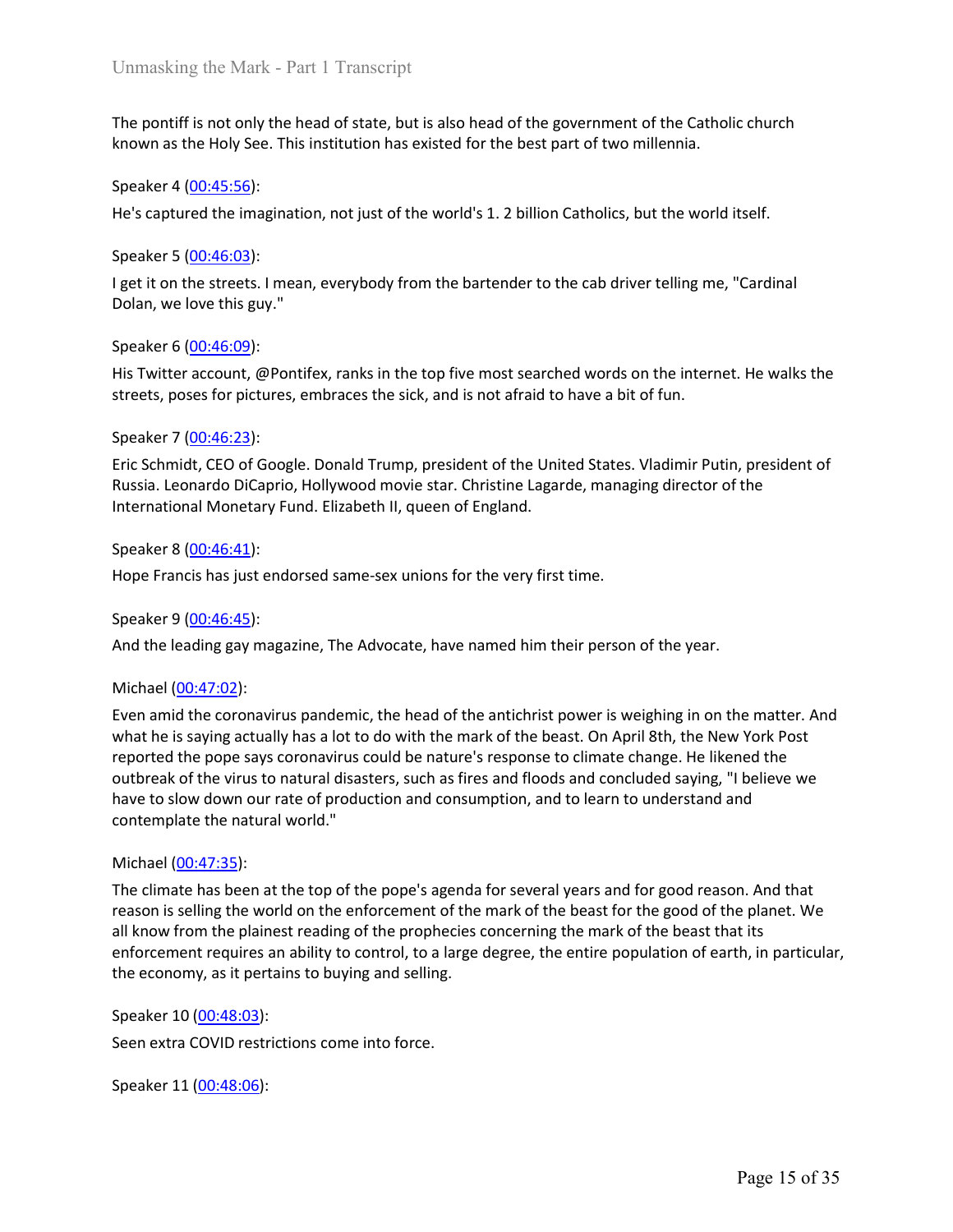Unmasking the Mark - Part 1 Transcript<br>Call centers who try to track down people who test positive and their close contacts.<br>Michael (<u>00:48:14</u>):<br>Coronavirus is changing our world and the way it works, ushering us into th Unmasking the Mark - Part 1 Transcript<br>
Call centers who try to track down people who test positive and their close contac<br>
Michael (<u>00:48:14</u>):<br>
Coronavirus is changing our world and the way it works, ushering us into th Unmasking the Mark - Part 1 Transcript<br> **Call centers who try to track down people who test positive and their close contacts.**<br>
Michael (<u>00:48:14</u>):<br>
Coronavirus is changing our world and the way it works, ushering us in Unmasking the Mark - Part 1 Transcript<br>Call centers who try to track down people who test positive and their close contacts.<br>Michael (<u>00:48:14</u>):<br>Coronavirus is changing our world and the way it works, ushering us into th Unmasking the Mark - Part 1 Transcript<br>Call centers who try to track down people who test positive and their close contacts.<br>Michael <u>(00:48:14)</u>:<br>Coronavirus is changing our world and the way it works, ushering us into th Unmasking the Mark - Part 1 Transcript<br>
Call centers who try to track down people who test positive and their close contacts.<br>
Michael (<u>00:48:14</u>):<br>
Coronavirus is changing our world and the way it works, ushering us into Unmasking the Mark - Part 1 Transcript<br>Call centers who try to track down people who test positive and their close contacts.<br>Michael (<u>00:48:14</u>):<br>Coronavirus is changing our world and the way it works, ushering us into th Unmasking the Mark - Part 1 Transcript<br>Call centers who try to track down people who test positive and their close contacts.<br>Michael (<u>00:48:14</u>):<br>Coronavirus is changing our world and the way it works, ushering us into th Unmasking the Mark - Part 1 Transcript<br>
Call centers who try to track down people who test positive and their close contac<br>
Michael (<u>00:48:14):</u><br>
Coronavirus is changing our world and the way it works, ushering us into t Unmasking the Mark - Part 1 Transcript<br>Call centers who try to track down people who test positive and their close contacts.<br>Michael (<u>00:48:14</u>):<br>Coronavirus is changing our world and the way it works, ushering us into th Unmasking the Mark - Part 1 Transcript<br>
Call centers who try to track down people who test positive and their close contacts.<br>
Michael (<u>00:48:14</u>):<br>
Michael (<u>00:48:14):</u><br>
Connoviroi through surveillance, facial recogniti Call centers who try to track down people who test positive and their close contacts.<br>
Michael (<u>00:48:14</u>):<br>
Coronavirus is changing our world and the way it works, ushering us into the age of g<br>
control through surveilla Call centers who try to track down people who test positive and their close contacts.<br>
Michael (<u>00:48:14</u>):<br>
Coronavirus is changing our world and the way it works, ushering us into the age of global population<br>
control t Michael (<u>00:48:14)</u>:<br>Coronavirus is changing our world and the way it works, ushering us into the age of global population<br>control through surveillance, facial recognition, technologies, checkpoints, and border checks to Coronavirus is changing our world and the way it works, ushering us into the age control through surveillance, facial recognition, technologies, checkpoints, and bo<br>travel and, of course, more control over the economy.<br>Spe

decide?

control through surveillance, facial recognition, technologies, checkpoints, and border checks to limit<br>travel and, of course, more control over the economy.<br>Speaker 12 (<u>00:48:29</u>):<br>Washington State recently okayed a new travel and, of course, more control over the economy.<br>Speaker 12 (<u>00:48:29</u>):<br>The International Monetary Fund is reportedly lobbying to use individuals online web histories to set<br>Your credit score.<br>Washington State recen Speaker 12 (<u>00:48:39)</u>:<br>The International Monetary Fund is reportedly lobbying to use individuals online<br>your credit score.<br>Michael (<u>00:48:37</u>):<br>Washington State recently okayed a new facial recognition law, and it's eve The International Monetary Fund is reportedly lobbying to use individuals online web<br>your credit score.<br>Michael (<u>00:48:37</u>):<br>Washington State recently okayed a new facial recognition law, and it's even being se<br>model. It' Wour credit score.<br>
Michael (<u>00:48:37</u>):<br>
Washington State recently okayed a new facial recognition law, and it's even being seen as a national<br>
model. It's said it won't be used for tracking innocent people, but who is i Michael (<u>00:48:37</u>):<br>Washington State recently okayed a new facial recognition law, and it's even being se<br>model. It's said it won't be used for tracking innocent people, but who is innocent and<br>decide?<br>Speaker 13 (<u>00:48</u> Washington State recently okayed a new facial recognition law, and it's even being seen as a national<br>model. It's said it won't be used for tracking innocent people, but who is innocent and who gets to<br>Speaker 13 (<u>00:48:5</u> model. It's said it won't be used for tracking innocent people, but who is innocent and who q<br>decide?<br>Speaker 13 (<u>00:48:50)</u>:<br>They'll say, "Well, we're targeting certain individuals," but the nature of the technology is s Speaker 13 (<u>00:48:50</u>):<br>They'll say, "Well, we're targeting certain individuals," but the nature of the technolo<br>that you cannot use this without countless innocent people having their data capture<br>Michael (<u>00:49:03</u>):<br>C Speaker 13 (<u>00/49:33</u>):<br>They'll say, "Well, we're targeting certain individuals," but the nature of the technology is so expansive<br>that you cannot use this without countless innocent people having their data captured as w They'll say, "Well, we're targeting certain individuals," but the nature of the technology is so expansive<br>that you cannot use this without countless innocent people having their data captured as well.<br>Michael (<u>00:49:03):</u>

Michael (<u>00:49:03</u>):<br>Clearly, the Vatican likes the idea of facial recognition technology being used. As R<br>Vatican joins IBM, Microsoft, to call for facial recognition regulation. In today's age<br>proven innocent.<br>Speaker 1 Michael (<u>0049944</u>):<br>
Michael Control and the technology being used. As Reuters reported,<br>
Vatican joins IBM, Microsoft, to call for facial recognition regulation. In today's age, you are guilty until<br>
Proven innocent.<br>
Sp Clearly, the Vatican likes the idea of facial recognition technology being used. As Reuters reported,<br>Vatican joins IBM, Microsoft, to call for facial recognition regulation. In today's age, you are guilty until<br>proven inn Vatican joins IBM, Microsoft, to call for facial recognition regulation. In today's age, you are guilty until<br>Speaker 14 (<u>00:49:17</u>):<br>Speaker 15 (<u>00:49:17</u>):<br>State contact tracers are working around the clock to notify a proven innocent.<br>Speaker 14 (<u>00:49:17</u>):<br>State contact tracers are working around the clock to notify and isolate positive cases.<br>Speaker 15 (<u>00:49:23</u>):<br>Nations try to track and trace their way out of the corona crisis. Speaker 14 (<u>00:49:17</u>):<br>State contact tracers are working around the clock to notify and isolate positive cases.<br>Speaker 15 (<u>00:49:23</u>):<br>Nations try to track and trace their way out of the corona crisis. Privacy concerns State contact tracers are working around the clock to notify and isolate positive cases.<br>Speaker 15 (<u>00:49:23</u>):<br>Nations try to track and trace their way out of the corona crisis. Privacy concerns remain, vevery move bein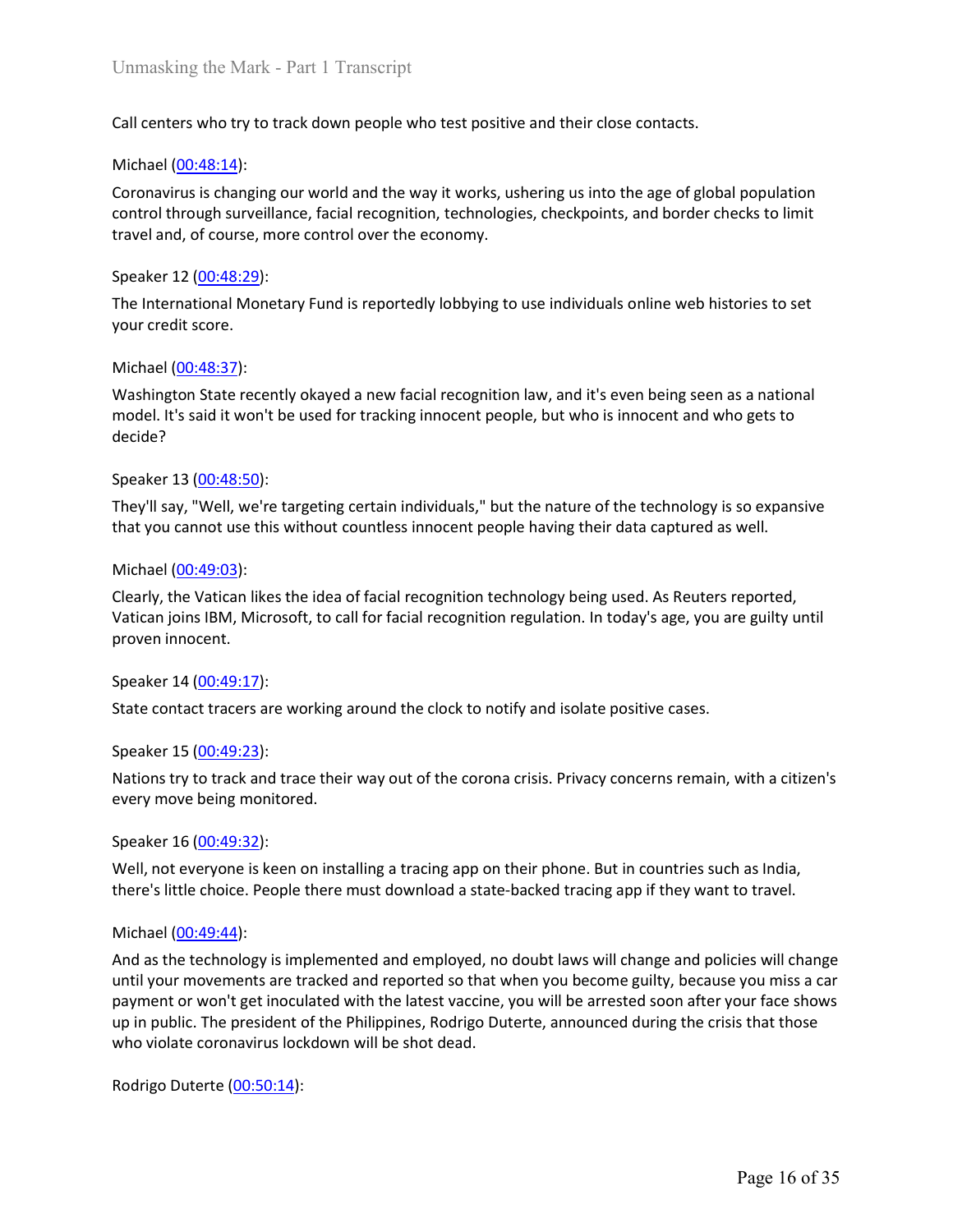Unmasking the Mark - Part 1 Transcript<br>Shoot them dead.<br>Michael (<u>00:50:16</u>):<br>He told Reuters, "My orders to the police and military, if there is trouble and there's a<br>they fight back and your lives are in danger, shoot th Unmasking the Mark - Part 1 Transcript<br>
Shoot them dead.<br>
Michael (<u>00:50:16)</u>:<br>
He told Reuters, "My orders to the police and military, if there is trouble and there<br>
they fight back and your lives are in danger, shoot th Unmasking the Mark - Part 1 Transcript<br>Shoot them dead.<br>Michael (<u>00:50:16</u>):<br>He told Reuters, "My orders to the police and military, if there is trouble and there's an occasion that<br>they fight back and your lives are in d Unmasking the Mark - Part 1 Transcript<br>Shoot them dead.<br>Michael (<u>00:50:16)</u>:<br>He told Reuters, "My orders to the police and military, if there is trouble and there's an occasion that<br>they fight back and your lives are in d Unmasking the Mark - Part 1 Transcript<br>Shoot them dead.<br>
Michael <u>(00:50:16)</u>:<br>
He told Reuters, "My orders to the police and military, if there is trouble and there's an occasion that<br>
they fight back and your lives are Unmasking the Mark - Part 1 Transcript<br>
Shoot them dead.<br>
Michael (<u>00:50:16</u>):<br>
He told Reuters, "My orders to the police and military, if there is trouble and there's an occasion that<br>
they fight back and your lives are Unmasking the Mark - Part 1 Transcript<br>
Shoot them dead.<br>
Michael (<u>00:50:16)</u>:<br>
He told Reuters, "My orders to the police and military, if there is trouble and there's an occasion that<br>
they fight back and your lives are Unmasking the Mark - Part 1 Transcript<br>
Shoot them dead.<br>
Michael (<u>00:50:16)</u>:<br>
He told Reuters, "My orders to the police and military, if there is trouble and there<br>
they fight back and your lives are in danger, shoot th

Unmasking the Mark - Part 1 Transcript<br>
Shoot them dead.<br>
Michael (<u>00:50:16)</u>:<br>
He told Reuters, "My orders to the police and military, if there is trouble and there's an occasion that<br>
they fight back and your lives are Unmasking the Mark - Part 1 Transcript<br>Shoot them dead.<br>Michael (<u>00:50:16)</u>:<br>He told Reuters, "My orders to the police and military, if there is trouble and there's an occasion that<br>they fight back and your lives are in d Unmasking the Mark - Part 1 Transcript<br>Shoot them dead.<br>Michael (<u>00:50:16)</u>:<br>He told Reuters, "My orders to the police and military, if there is trouble and there's an occasion that<br>they fight back and your lives are in d Unmasking the Mark - Part 1 Transcript<br>
Shoot them dead.<br>
Michael (<u>00:50:16</u>):<br>
He told Reuters, "My orders to the police and military, if there is trouble and there's an occasion that<br>
He told Reuters, "My orders are in Unmasking the Mark - Part 1 Transcript<br>
Shoot them dead.<br>
Michael (00:50:16):<br>
He told Reuters, "My orders to the police and military, if there is trouble and there's an occasion that<br>
they fight back and your lives are in Unmasking the Mark - Part 1 Transcript<br>
Shoot them dead.<br>
Michael (<u>00:50:16</u>):<br>
Here told Reuters, "My orders to the police and military, if there is trouble and there's an occasion that<br>
they light back and your lives ar Shoot them dead.<br>
Shoot them dead.<br>
Michael (<u>00:50:16</u>):<br>
He told Reuters, "My orders to the police and military, if there is trouble and there's<br>
they fight back and your lives are in danger, shoot them dead." In India And for the child (00.50.16):<br>
Michael (00.50.16):<br>
He told Reuters, "My orders to the police and military, if there is trouble and there's an occasion that<br>
the to rods and instruments with which to beat offenders of loc He to to teaters, my orders to the pointe and militarly, it mere to stoodbe and there see the stand there in denter and the present the present the present of the present of the present and the present the present the prop take to rods and instruments with which to beat offenders of lockdown orders, and destroy their bikes<br>take to rods and instruments with which to beat offenders of lockdown orders, and destroy their bikes<br>or property when t Michael  $(Q0:50:43)$ :<br>
Others are forced to do pushups or demeaning and ridiculous acts or exercises, exercuses, the organs of violating curfew. Migrant workers have been gathered together and hos<br>
disinfectant. Bill Gate Michael (<u>00-50-43)</u>:<br>Others are forced to do pushups or demeaning and ridiculous acts or exercises, even being held in dog<br>Ocages for violating curfew. Migrant workers have been gathered together and hosed down with<br>disin cages for violating curfew. Migrant workers have been gathered together and hosed<br>disinfectant. Bill Gates, one of the staunchest proponents of vaccines, believes we neer<br>distrificitiest to prove who has received the coron disinfectant. Bill Gates, one of the stanchest proponents of vaccines, believes we need digital<br>ecertificates to prove who has received the coronavirus vaccine. And if you don't get the vaccine, you<br>don't work. He added, " certificates to prove who has received the coronavirus vaccine. And if you don't get the vaccine, you<br>char't work. He added, "This technology will only be used for safety and convenience," he says. "And<br>technology is nothi

government.

employees.

technology is nothing more than an upgrade on traditional cattle branding."<br>
Speaker 17 (<u>00:51:19</u>):<br>
And you won't qualify for the childcare payments. So this is essentially a no jab, no pay<br>
government.<br>
Speaker 18 (<u>00</u> Speaker 17 (<u>00:51:19</u>):<br>
And you won't qualify for the childcare payments. So this is essentially a no jab, no pay policy from this<br>
government.<br>
Speaker 18 (<u>00:51:29</u>):<br>
No jab. No job. With some businesses considering Speaker 17 (<u>UUS1119</u>):<br>
Speaker 18 (<u>O0-51:29</u>):<br>
Speaker 18 (<u>O0-51:29</u>):<br>
Speaker 18 (<u>O0-51:29</u>):<br>
No jab. No job. With some businesses considering making the COVID 19 vaccine mandatory for<br>
michael (<u>O0-51:36</u>):<br>
Nich And you won't qualify for the childcare payments. So this is essentially a no<br>government.<br>Speaker 18 (00:51:29):<br>No jab. No job. With some businesses considering making the COVID 19 vace<br>employees.<br>Michael (<u>00:51:36):</u><br>E considering making the COVID 19 vaccine mandatory for<br>aid family members may have to be removed from their homes in.<br>authorities may have to enter people's homes and remove family<br>taken off the streets and pushed back into No jab. No job. With some businesses considering making the COVID 19 vaccine manu<br>employees.<br>Michael <u>(00:51:36</u>):<br>Even the World Health Organization said family members may have to be removed fr<br>Speaker 19 (<u>00:51:41)</u>:<br>I employees.<br>
Michael (<u>00:51:36)</u>:<br>
Even the World Health Organization said family members may have to be removed from their homes in.<br>
Speaker 19 (<u>00:51:41)</u>:<br>
In response to the spread of this virus, authorities may have Michael (<u>00:51:36)</u>:<br>Even the World Health Organization said family members may have to be removed fr<br>Speaker 19 (<u>00:51:41)</u>:<br>In response to the spread of this virus, authorities may have to enter people's homes<br>members, Even the World Health Organization said family members may have to be removed from their homes in.<br>
Speaker 19 (<u>00:51:41)</u>:<br>
In response to the spread of this virus, authorities may have to enter people's homes and remove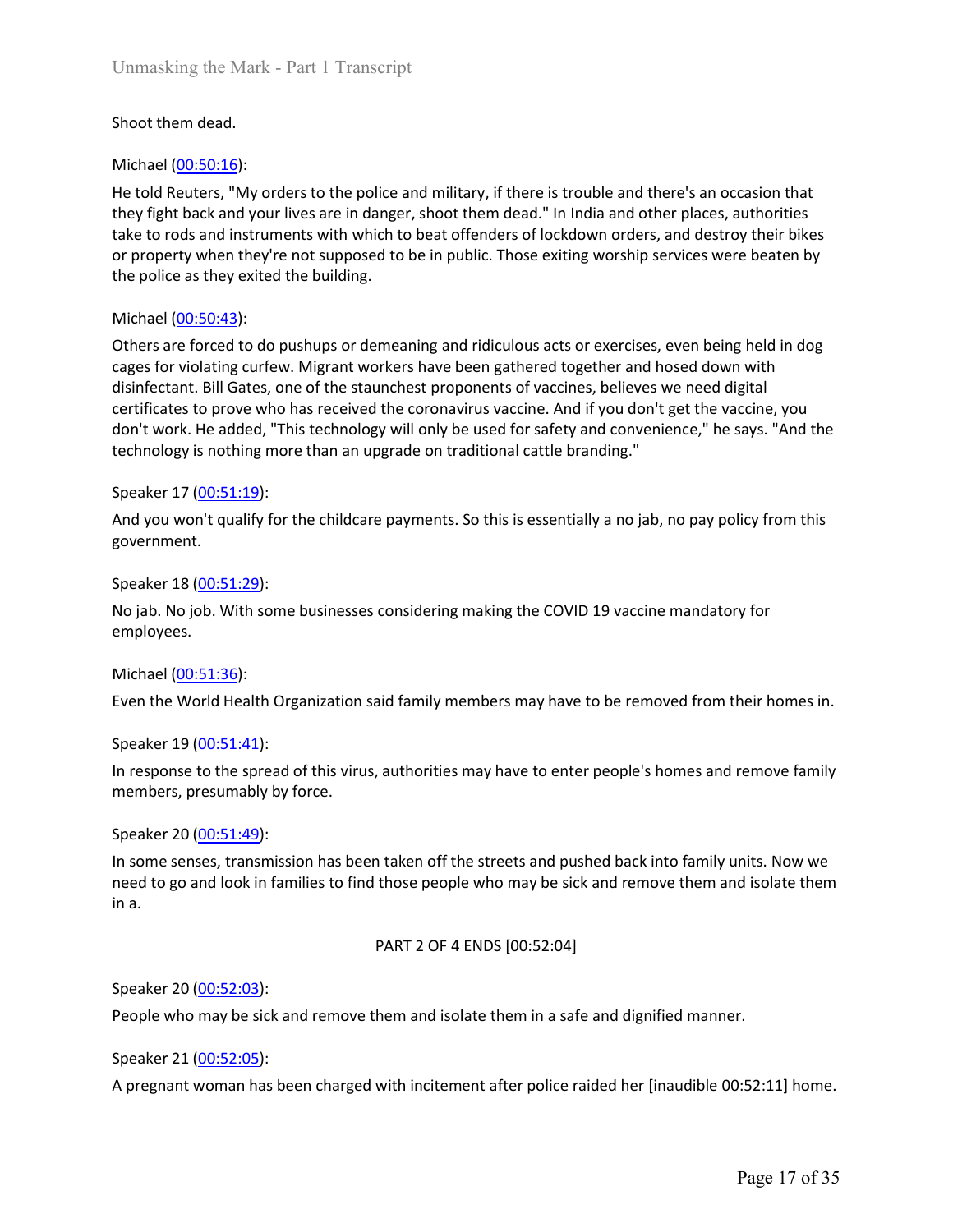Unmasking the Mark - Part 1 Transcript<br>Speaker 22 <u>(00:52:11</u>):<br>You're under arrest in relation to incitement.<br>Speaker 21 <u>(00:52:13</u>):<br>After allegedly encouraging friends to attend a lockdown protest. Unmasking the Mark - Part 1 Transcript<br>Speaker 22 <u>(00:52:11)</u>:<br>You're under arrest in relation to incitement.<br>Speaker 21 <u>(00:52:13</u>):<br>After allegedly encouraging friends to attend a lockdown protest.<br>Speaker 23 (00:52:17 Unmasking the Mark - Part 1 Transcript<br>Speaker 22 <u>(00:52:11</u>):<br>You're under arrest in relation to incitement.<br>Speaker 21 <u>(00:52:13):</u><br>After allegedly encouraging friends to attend a lockdown protest.<br>Speaker 23 <u>(00:52:1</u> Unmasking the Mark - Part 1 Transcript<br>Speaker 22 (<u>00:52:11</u>):<br>You're under arrest in relation to incitement.<br>Speaker 21 (<u>00:52:13</u>):<br>After allegedly encouraging friends to attend a lockdown protest.<br>Speaker 23 (<u>00:52:1</u>

Unmasking the Mark - Part 1 Transcript<br>
Speaker 22 <u>(00:52:11)</u>:<br>
You're under arrest in relation to incitement.<br>
Speaker 21 <u>(00:52:13)</u>:<br>
After allegedly encouraging friends to attend a lockdown protest.<br>
Speaker 23 (<u>00</u> Unmasking the Mark - Part 1 Transcript<br>Speaker 22 <u>(00:52:11</u>):<br>You're under arrest in relation to incitement.<br>Speaker 21 <u>(00:52:13)</u>:<br>After allegedly encouraging friends to attend a lockdown protest.<br>Speaker 23 <u>(00:52:1</u> Unmasking the Mark - Part 1 Transcript<br>
Speaker 22 (<u>00:52:11)</u>:<br>
You're under arrest in relation to incitement.<br>
Speaker 21 (<u>00:52:13</u>):<br>
After allegedly encouraging friends to attend a lockdown protest.<br>
Speaker 23 (<u>00</u> Unmasking the Mark - Part 1 Transcript<br>Speaker 22 <u>(00:52:11</u>):<br>Speaker 21 <u>(00:52:11</u>):<br>Speaker 21 <u>(00:52:13</u>):<br>After allegedly encouraging friends to attend a lockdown protest.<br>Speaker 23 <u>(00:52:20)</u>:<br>Mr. Jones come do Unmasking the Mark - Part 1 Transcript<br>Speaker 22 <u>(00:52:11)</u>:<br>You're under arrest in relation to incitement.<br>Speaker 21 <u>(00:52:13)</u>:<br>After allegedly encouraging friends to attend a lockdown protest.<br>Speaker 23 <u>(00:52:1</u> Unmasking the Mark - Part 1 Transcript<br>
Speaker 22 (<u>00:52:11)</u>:<br>
Speaker 21 (<u>00:52:13</u>):<br>
Speaker 21 (<u>00:52:13</u>):<br>
After allegedly encouraging friends to attend a lockdown protest.<br>
Speaker 23 (<u>00:52:17</u>):<br>
Mr. Jones c

Unmasking the Mark - Part 1 Transcript<br>
Speaker 22 (<u>00:52:11)</u>:<br>
You're under arrest in relation to incitement.<br>
Speaker 21 (<u>00:52:13)</u>:<br>
Speaker 23 (<u>00:52:20)</u>:<br>
Speaker 24 (<u>00:52:20)</u>:<br>
Vhen one couple refused to sig Speaker 22 (<u>00:52:11)</u>:<br>
You're under arrest in relation to incitement.<br>
Speaker 21 (<u>00:52:13</u>):<br>
After allegedly encouraging friends to attend a lockdown protest.<br>
Speaker 23 (<u>00:52:17</u>):<br>
Mr. Jones come down the stair **ISONT THE CONDENT SOLUTE THE CONDENT SPECT AT A CONDENT SPECT 2010**<br>
Speaker 21 (<u>00:52:13</u>):<br>
Speaker 23 (<u>00:52:17</u>):<br>
Speaker 23 (<u>00:52:20)</u>:<br>
When one couple refused to sign an order that they would quarantine at hom for the future and even what's going on right now. And as we see these there are first on right on right on right on right on right on right on right on the state of a summer of  $23(00.52.22)$ :<br>
When one couple refused to Speaker 21 (<u>00-52-13</u>):<br>Speaker 23 (<u>00-52-17</u>):<br>Speaker 23 (<u>00-52-17)</u>:<br>Mr. Jones come down the stairs now.<br>Memon end comple refused to sign an order that they would quarantine at home, officials forced the issue<br>with a speaker 21 <u>(UU:S2:13</u>):<br>Speaker 23 <u>(00:52:13</u>):<br>Speaker 23 (<u>00:52:17</u>):<br>Mr. Jones come down the stairs now.<br>When one couple refused to sign an order that they would quarantine at home, officials forced the issue<br>With on After allegedly encouraging friends to attend a lockdown protest.<br>Speaker 23 (<u>00:52:1</u>7):<br>Mr. Jones come down the stairs now.<br>Speaker 24 (<u>00:52:20</u>):<br>When one couple refused to sign an order that they would quarantine at Speaker 23 (00:52:17):<br>
Mr. Jones come down the stairs now.<br>
Speaker 24 (00:52:20):<br>
When one couple refused to sign an order that they would quarantine at home, officials forced the issue<br>
with ankle bracelets.<br>
Speaker 2 Speaker 23 (<u>00:52:17</u>):<br>Speaker 24 (<u>00:52:20</u>):<br>Speaker 24 (<u>00:52:20</u>):<br>When one couple refuseed to sign an order that they would quarantine at home, officials forced the issue<br>With ankle bracelets.<br>Speaker 25 (<u>00:52:2</u> Mr. Jones come down the stairs now.<br>Speaker 24 (<u>00:52:20</u>):<br>When one couple refused to sign an order that they would quarantine at home, officials forced the issue<br>with ankle bracelets.<br>Speaker 25 (<u>00:52:28</u>):<br>Anybody we Speaker 24 (<u>00:52:0</u>):<br>
Speaker 24 (<u>00:52:0)</u>:<br>
When one couple refused to sign an order that they would quarantine at home, officials forced the issue<br>
with ankie bracelets.<br>
Speaker 25 (00:52:28):<br>
Speaker 25 (00:52:2 When one couple refused to sign an order that they would quarantine at home, offici<br>with ankle bracelets.<br>Speaker 25 (<u>00:52:28</u>):<br>Anybody were to see this, they'd think we're criminals.<br>Michael (<u>00:53:07</u>):<br>Anybody were With ankle bracelets.<br>
Speaker 25 (00:52:28):<br>
Speaker 25 (00:52:28):<br>
Anybody were to see this, they'd think we're criminals.<br>
Michael (00:53:07):<br>
Is this the kind of world we want to live in. This is just a very small s Speaker 25 (0<u>0:52:28)</u>:<br>
Speaker 25 (0<u>0:52:28)</u>:<br>
Anybody were to see this, they'd think we're criminals.<br>
Michael (00:53:07):<br>
Is this the kind of world we want to live in. This is just a very small sampling of what is Faymout vert to see this, they'd think we're criminals.<br>
Anybody were to see this, they'd think we're criminals.<br>
Is this the kind of world we want to live in. This is just a very small sampling of what is<br>
It is this the Michael (<u>00.53.07</u>):<br>
So this the kind of world we want to live in. This is just a very small sampling of what is going to come in<br>
the future and even what's going on right now. And as we see these extreme measures to co Is the Kindo i wolonia we want to live in. This Is just a very shall sampling on what is entered for the future and even what's going on right now. And as we see these extreme measure global population being implemented, i global population being implemented, it ought to be a very clear warning to us all of what is to come<br>and the measures that will be employed to enforce the Mark of the Beast. And now that we know who<br>the beast is, let's no the beast is, let's now look at its mark. As accepting or rejecting the mark will be a sal<br>who receive it will receive the seven last plagues, and in the 19th Chapter of Revelation<br>who had received the Mark of the Beast wi who receive it will receive the seven last plagues, and in the 19th Chapter of Revelation, we read, "those<br>who had received the Mark of the Beast will be cast alive into a lake of fire burning with brimstone."<br>This is a ve

This is a very serious matter and being deceived on this subject is a matter of eternal life an let's consider this subject very carefully and prayerfully,<br>Speaker 34 (<u>00:54:05):</u><br>Speaker 34 (<u>00:54:05):</u><br>Everybody is won ers consider this subject very carefully and prayerfully,<br>Speaker 34 (<u>00:54:05</u>):<br>Everybody is wondering and believing. [crosstalk 00:54:09] Yeah, right? Yeah. Believin<sub>is</sub><br>is the Mark of the Beast.<br>Speaker 35 (<u>00:54:24</u>

Beast.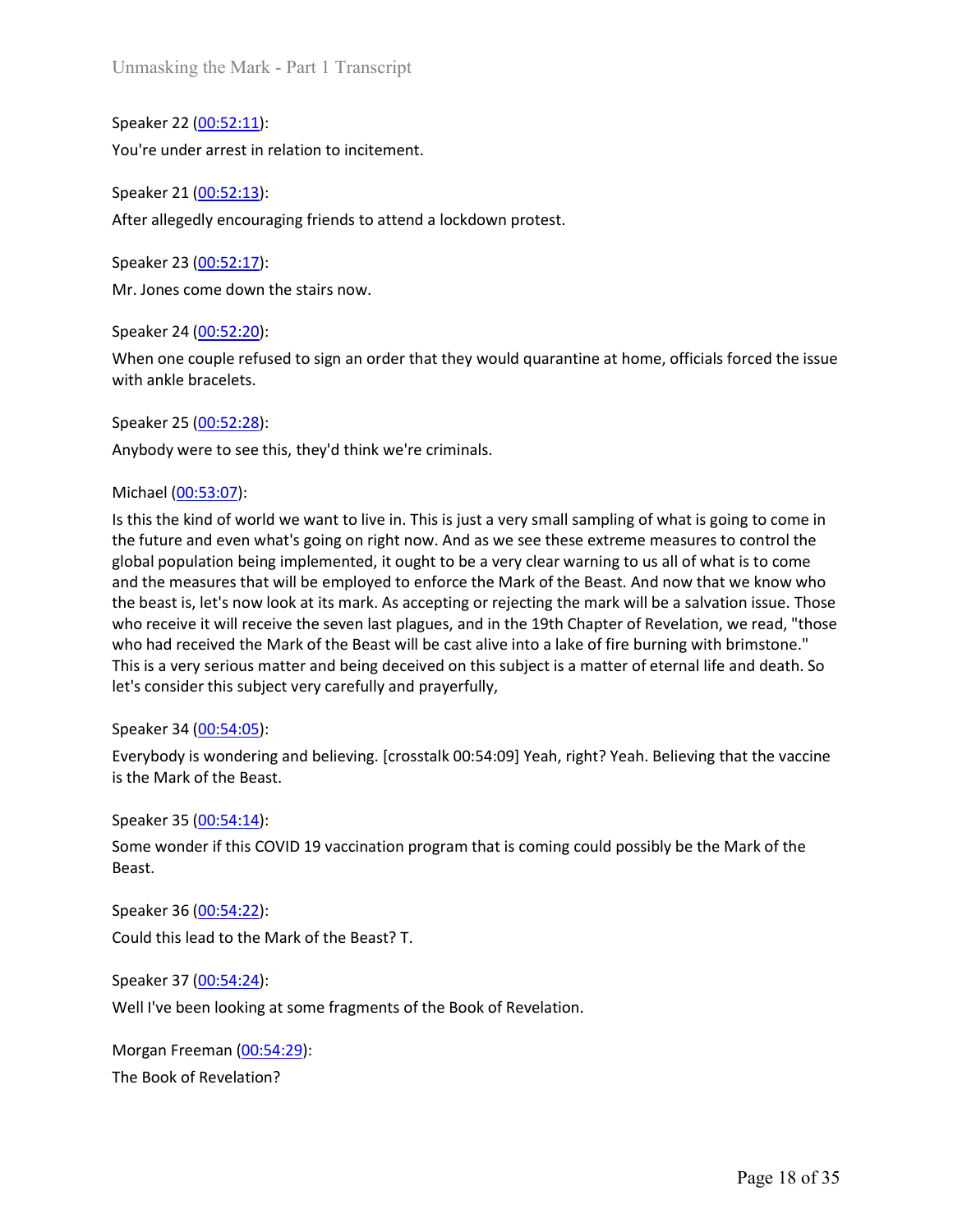Unmasking the Mark - Part 1 Transcript

Unmasking the Mark - Part 1 Transcript<br>Speaker 37 <u>(00:54:30</u>):<br>That's right.<br>Morgan Freeman <u>(00:54:31</u>):<br>The Book of the End of Days? Unmasking the Mark - Part 1 Transcript<br>Speaker 37 <u>(00:54:30</u>):<br>That's right.<br>Morgan Freeman <u>(00:54:31</u>):<br>The Book of the End of Days?<br>Speaker 26 (00:54:33):

Unmasking the Mark - Part 1 Transcript<br>Speaker 37 <u>(00:54:30)</u>:<br>That's right.<br>Morgan Freeman <u>(00:54:31)</u>:<br>The Book of the End of Days?<br>Speaker 26 <u>(00:54:33</u>):<br>It gets more and more conversation coming out of The Bible, a Unmasking the Mark - Part 1 Transcript<br>Speaker 37 <u>(00:54:30):</u><br>That's right.<br>Morgan Freeman <u>(00:54:31)</u>:<br>The Book of the End of Days?<br>Speaker 26 (<u>00:54:33</u>):<br>It gets more and more conversation coming out of The Bible, a Unmasking the Mark - Part 1 Transcript<br>Speaker 37 <u>(00:54:30):</u><br>That's right.<br>Morgan Freeman <u>(00:54:31)</u>:<br>Speaker 26 (<u>00:54:33</u>):<br>It gets more and more conversation coming out of The Bible, and that's the Mark of t<br>Speak Unmasking the Mark - Part 1 Transcript<br>Speaker 37 (<u>00:54:30):</u><br>That's right.<br>Morgan Freeman (<u>00:54:31):</u><br>Speaker 26 (<u>00:54:33):</u><br>Speaker 26 (0<u>0:54:33):</u><br>It gets more and more conversation coming out of The Bible, and t

Unmasking the Mark - Part 1 Transcript<br>Speaker 37 (<u>00:54:30)</u>:<br>That's right.<br>Morgan Freeman (<u>00:54:31</u>):<br>The Book of the End of Days?<br>Speaker 26 (<u>00:54:33)</u>:<br>It gets more and more conversation coming out of The Bible, a Unmasking the Mark - Part 1 Transcript<br>Speaker 37 <u>(00:54:30)</u>:<br>That's right.<br>Morgan Freeman <u>(00:54:31):</u><br>The Book of the End of Days?<br>Speaker 26 <u>(00:54:33):</u><br>It gets more and more conversation coming out of The Bible, a Unmasking the Mark - Part 1 Transcript<br>Speaker 37 (<u>00:54:30)</u>:<br>That's right.<br>Morgan Freeman (<u>00:54:31</u>):<br>The Book of the End of Days?<br>Speaker 26 (<u>00:54:33)</u>:<br>It gets more and more conversation coming out of The Bible, a Unmasking the Mark - Part 1 Transcript<br>Speaker 37 <u>(00:54:30)</u>:<br>That's right.<br>Morgan Freeman <u>(00:54:31):</u><br>Speaker 26 (<u>00:54:33</u>):<br>Speaker 26 (<u>00:54:33</u>):<br>It gets more and more conversation coming out of The Bible, and t

Speaker 37 (<u>00:54:30)</u>:<br>That's right.<br>Morgan Freeman (<u>00:54:31)</u>:<br>The Book of the End of Days?<br>Speaker 26 (<u>00:54:33)</u>:<br>It gets more and more conversation coming out of The Bible, and that's the Mark of t<br>Speaker 27 (<u>00</u> Speaker 37 <u>(00:54:30)</u>:<br>That's right.<br>Morgan Freeman <u>(00:54:31)</u>:<br>Speaker 26 <u>(00:54:33)</u>:<br>Speaker 26 (<u>00:54:33)</u>:<br>tt gets more and more conversation coming out of The Bible, and that's the Mark of the Beast.<br>Speaker 27 That s right.<br>
Morgan Freeman (<u>00:54:31)</u>:<br>
The Book of the End of Days?<br>
Speaker 26 (<u>00:54:33)</u>:<br>
It gets more and more conversation coming out of The Bible, and that's the Mark of t<br>
Speaker 27 (<u>00:54:39)</u>:<br>
It's the Morgan Freeman (<u>00:54:31)</u>:<br>The Book of the End of Days?<br>Speaker 26 (<u>00:54:33)</u>:<br>It gets more and more conversation coming out of The Bible, and that's the Mark of the Beast.<br>Speaker 28 (<u>00:54:40)</u>:<br>It's the Mark of the The Book of the End of Days?<br>Speaker 26 (<u>00:54:33)</u>:<br>It gets more and more conversation coming out of The Bible, and that's the Mark of t<br>Speaker 27 (<u>00:54:39</u>):<br>It's the Mark of the Beast.<br>Speaker 28 (<u>00:54:40</u>):<br>Want Speaker 26 (<u>00:54:33)</u>:<br>
It gets more and more conversation coming out of The Bible, and that's the Mark of the Beast.<br>
Speaker 27 (<u>00:54:39</u>):<br>
It's the Mark of the Beast.<br>
Speaker 28 (<u>00:54:49</u>):<br>
It's the Mark of the It gets more and more conversation coming out of the Beast, and that's the Wark of the Speaker 27 (00:54:39):<br>
It's the Mark of the Beast.<br>
Speaker 28 (00:54:40):<br>
It want to speak to you about the Mark of the Beast.<br>
Spea

Speaker 27 (<u>00:54:39)</u>:<br>
It's the Mark of the Beast.<br>
Speaker 28 (<u>00:54:40</u>):<br>
Speaker 29 (<u>00:54:43</u>):<br>
Are computer microchips the Mark of the Beast.<br>
Speaker 30 (<u>00:54:45)</u>:<br>
And computer microchips the Mark of the B It is the Wiark of the Beast.<br>
Speaker 28 <u>(00:54:40)</u>:<br>
I want to speak to you about the Mark of the Beast.<br>
Speaker 29 (<u>00:54:43</u>):<br>
Are computer microchips the Mark of the Beast?<br>
Speaker 30 (<u>00:54:46</u>):<br>
Introducing Speaker 28 (<u>00:54:40</u>):<br>Speaker 29 (<u>00:54:43</u>):<br>Speaker 29 (<u>00:54:43</u>):<br>Are computer microchips the Mark of the Beast?<br>Speaker 31 (<u>00:54:46</u>):<br>Introducing Amazon One. A free service that lets you use your palm to quick **Example 10.**<br>
Want to speak to you about the Mark of the Beast?<br>
Speaker 29 (00:54:43):<br>
Speaker 30 (00:54:46):<br>
Introducing Amazon One. A free service that lets you use your palm to quickly pay for things.<br>
Speaker 31 (0 Speaker 29 (00:56:13):<br>Speaker 29 (00:54:43):<br>Speaker 30 (00:54:43):<br>Retection of the Mark of the Beast?<br>Speaker 31 (00:54:52):<br>Introducing Amazon One. A free service that lets you use your palm to quickly pay for things.<br> Speaker 29 <u>(00:54:43)</u>:<br>Speaker 30 <u>(00:54:43)</u>:<br>Speaker 30 (<u>00:54:46</u>):<br>Introducing Amazon One. A free service that lets you use your palm to quickly pay for things.<br>Speaker 31 (<u>00:54:52)</u>:<br>Body scanning like this is a Speaker 29 (<u>UUS-a443</u>):<br>Speaker 30 (<u>00,54:46</u>):<br>Speaker 30 (<u>00,54:46</u>):<br>Introducing Amazon One. A free service that lets you use your palm to quickly pay for things.<br>Speaker 31 (<u>00,54:55)</u>:<br>Speaker 31 (<u>00,54:55)</u>:<br>Spe Are computer microchips the Mark of the Beast?<br>Speaker 30 (<u>00:54:46</u>):<br>Introducing Amazon One. A free service that lets you use your palm to quickly pay for things.<br>Speaker 31 (<u>00:54:52)</u>:<br>Body scanning like this is anot Speaker 30 <u>(00:54:46)</u>:<br>Introducing Amazon One. A free service that lets you use your palm to quickly pay for things.<br>Speaker 31 <u>(00:54:52):</u><br>Body scanning like this is another step toward Mark of the Beast.<br>Speaker 32 <u></u> Speaker 30 <u>(00:54:46)</u>:<br>Speaker 31 (<u>00:54:52)</u>:<br>Introducing Amazon One. A free service that lets you use your palm to quickly pay for things.<br>Speaker 32 (<u>00:54:55)</u>:<br>Body scanning like this is another step toward Mark o Introducing Amazon One. A free service that lets you use your palm to quickly pay for things.<br>Speaker 31 (<u>00:54:52</u>):<br>Body scanning like this is another step toward Mark of the Beast.<br>Speaker 32 (00:54:56):<br>And talking ab Speaker 31 (<u>00:54:52):</u><br>
Body scanning like this is another step toward Mark of the Beast.<br>
Speaker 32 (<u>00:54:56</u>):<br>
And talking about what the scripture calls the Mark of the Beast.<br>
Michael (<u>00:55:00</u>):<br>
When I first Body scanning like this is another step toward Mark of the Beast.<br>Speaker 32 (<u>00:54:56</u>):<br>And talking about what the scripture calls the Mark of the Beast.<br>Michael (<u>00:55:00):</u><br>When I first started studying the Mark of t Example and the scripture and the propher was the Beast.<br>Speaker 32 (00:54:56):<br>And talking about what the scripture calls the Mark of the Beast.<br>When I first started studying the Mark of the Beast, it was plain to me that Speaker 32 (<u>00:54:56</u>):<br>And talking about what the scripture calls the Mark of the Beast.<br>Michael (<u>00:55:00</u>):<br>When I first started studying the Mark of the Beast, it was plain to me that regardless of what the mark<br>was From that Interest of the propher, that his. If the Mark of the Beast.<br>
Michael (<u>00:55:00</u>):<br>
When I first started studying the Mark of the Beast, it was plain to me that regardless of what the mark<br>
was, it was considere And talking about what the scripture calls the wark of the Beast.<br>
Michael (<u>00-55:00</u>):<br>
Michael first started studying the Mark of the Beast, it was plain to me that regardless of what the mark<br>
Was, it was considered t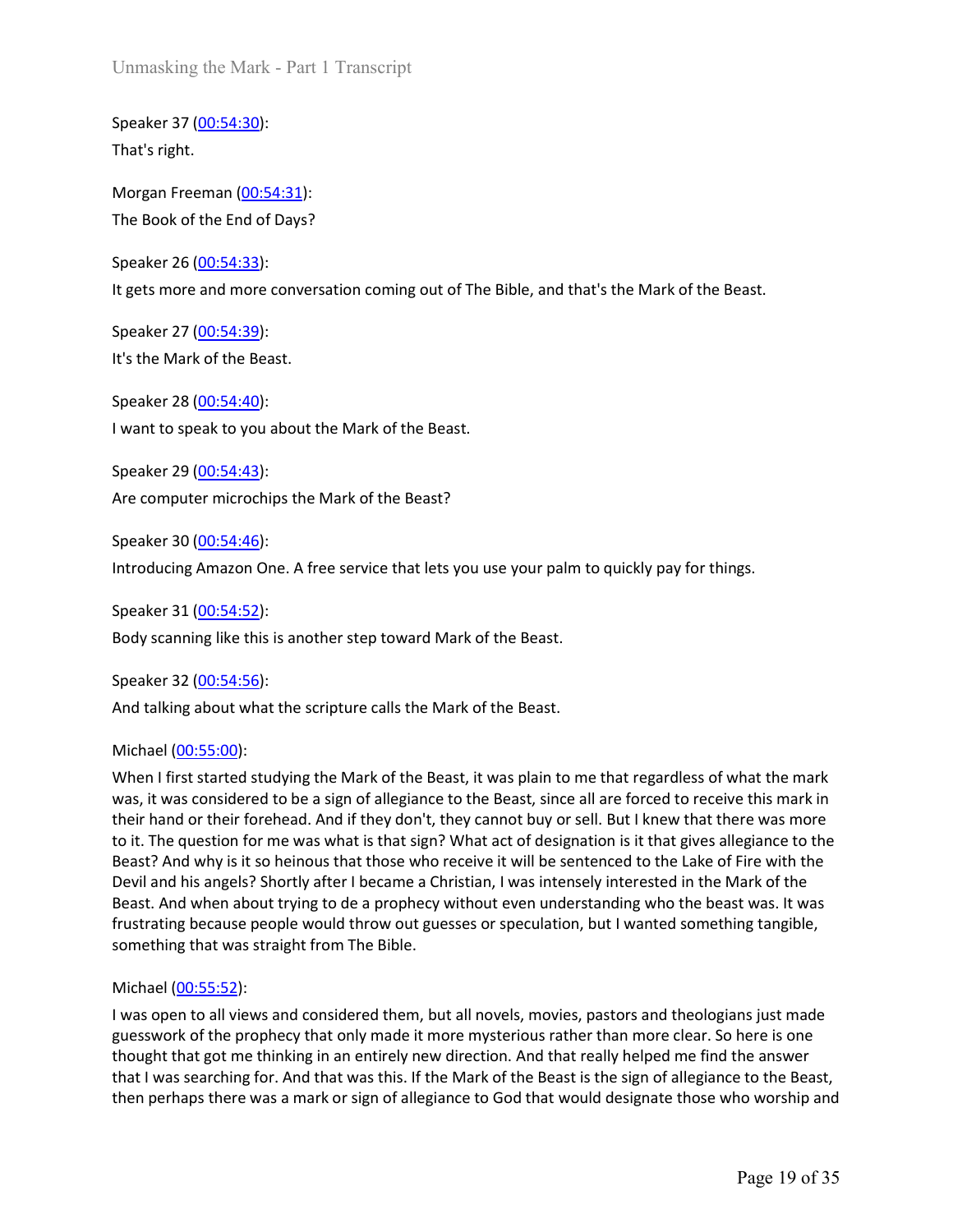Unmasking the Mark - Part 1 Transcript<br>pay homage to Him. And there was, and it's called the Seal of God. The Apostle John wrote about his<br>vision of those who had the seal saying, "and I saw another angel ascending from th Unmasking the Mark - Part 1 Transcript<br>pay homage to Him. And there was, and it's called the Seal of God. The Apostle John wrote about his<br>vision of those who had the seal saying, "and I saw another angel ascending from th Unmasking the Mark - Part 1 Transcript<br>pay homage to Him. And there was, and it's called the Seal of God. The Apostle John wrote about his<br>vision of those who had the seal saying, "and I saw another angel ascending from th Unmasking the Mark - Part 1 Transcript<br>pay homage to Him. And there was, and it's called the Seal of God. The Apostle John wrote about his<br>vision of those who had the seal saying, "and I saw another angel ascending from th Unmasking the Mark - Part 1 Transcript<br>pay homage to Him. And there was, and it's called the Seal of God. The Apostle John wrote about his<br>vision of those who had the seal saying, "and I saw another angel ascending from th Unmasking the Mark - Part 1 Transcript<br>pay homage to Him. And there was, and it's called the Seal of God. The Apostle Jol<br>vision of those who had the seal saying, "and I saw another angel ascending from<br>seal of the living

Unmasking the Mark - Part 1 Transcript<br>pay homage to Him. And there was, and it's called the Seal of God. The Apostle John wrote about his<br>pision of those who had the seal saying, "and I saw another angel ascending from th Unmasking the Mark - Part 1 Transcript<br>pay homage to Him. And there was, and it's called the Seal of God. The Apostle John wrote about his<br>vision of those who had the seal saying, "and I saw another angel ascending from th Unmasking the Mark - Part 1 Transcript<br>pay homage to Him. And there was, and it's called the Seal of God. The Apostle John wrote about his<br>pision of those who had the seal saying, "and Is aw another angel ascending from th Unmasking the Mark - Part 1 Transcript<br>pay homage to Him. And there was, and it's called the Seal of God. The Apostle John wrote about his<br>vision of those who had the seal saying, "and I saw another angel ascending from th Unmasking the Mark - Part I Transcript<br>pay homage to Him. And there was, and it's called the Seal of God. The Apostle John wrote about his<br>vision of those who had the seal saying, "and I saw another angel assedding from th Unmasking the Mark - Part 1 Transcript<br>pay homage to Him. And there was, and it's called the Seal of God. The Apostle John wrote about his<br>vision of those who had the seal asying, "and I saw another angel ascending from th Unmasking the Mark - Part 1 Transcript<br>pay homage to Him. And there was, and it's called the Seal of God. The Apostle John wrote about his<br>vision of those who had the seal saying, "and I saw another angel ascending from th Unmasking the Mark - Part 1 Transcript<br>pay homage to Him. And there was, and it's called the Seal of God. The Apostle John wrote about his<br>vision of those who had the seal saying, "and I saw another angel ascending from th Unmasking the Mark - Part 1 Transcript<br>pay homage to Him. And there was, and it's called the Seal of God. The Apostly<br>sision of those who had the seal saying, "and I saw another angel ascending fr<br>seal of the living God an pay homage to Him. And there was, and it's called the Seal of God. The Apostle Jovision of those who had the seal saying, "and I saw another angel ascending from<br>seal of the living God and he cried with a loud voice to the pay nomage to him. And there was, and it scales the easi of ood. The Aposte Jomi wrote about his special to the sear, and it can be easily a proper search of the living God and he cried with a loud voice to the four angel, vision of trose wino raa the east ayying, "and is swarphora angel ascenting from the east, naving the<br>seal of the living God and he cried with a loud voice to the four angels, to whom it was given to hurt the<br>earth and the seal or the living Good and me creaw with a loud volice to the torour anges, to whom it was given to nurthe<br>earth and the sea saying burt, not the earth, neither the sea, nor the trees till we have sealed the<br>servants of o earth and the sea saying nurr, not the earth, nether the sea, nor the trees till we have sealed the<br>sevants of our God in their foreheads."<br>So those who receive this seal belong to God and receiving the seal, protects them servants or our toot in their roreneads.<br>
So those who receive this seal belong to God and receiving the seal, protects them from the outpouring<br>
So those who receive this seal belong to God and receiving the seal, protect Michael <u>(00-56:53</u>):<br>So those who receive this seal belong to God and receiving the seal, protects them from the outpouring<br>of the Seven Last Plagues to come them upon the earth. And that is why the angels were commanded<br> Michael (<u>W3-be-32</u>):<br>So those who receive this seal belong to God and receiving the seal, protects them from the outpouring<br>of the Seven Last Plagues to come them upon the earth. And that is why the angels were commanded<br> So those who receive this seal belong to God and receiving the seal, protects them from the outpoon<br>of the Seven Last Palgues to come them upon the earth. And that is why the angles were commande<br>burt, not the secht at Pal

hurt, not the earth, neither the sea, nor the trees till we have sealed the servants<br>foreheads. Like the word mark, a seal is also a sign or symbol of something. Paul<br>the received the sign of circumcision a seal of the rig foremeass. Like the Word mark, a sean is also a sign or symnol or sometring, Paul worde in formans, and the received the sign of circumcision a seal of the righteousness of the faith, which he had yet being oncircumcised." ne received the sign of recurruncison a seal or the regnonsents of the raint, which ne near yet being<br>uncircumided." The word sign and seal are both used here interchangeably to describe the same thing.<br>So the Seal of God

uncircumcesco." Ine words rign and seal are born used nere intercreanageauly to describe the seal of God is just as much a sign of God and a sign of those who belong to God? Once again, we will allow God himself to tell us so the seal or tool so just as much a sign or too and a sign or those who belong to Him. So then what is<br>sign is.<br>The seal or sign of those who belong to God? Once again, we will allow God himself to tell us what his<br>sign the sear or sign or those who belong to soor? Once again, we will allow ob nimisel to tell us what his sign is.<br>So there is no guesswork, no speculation, and we can be 100% confident that we are not mistaken in Exodus 31:1 sign is.<br>So there is no guesswork, no speculation, and we can be 100% confident that we are not mistaken in<br>Exodus 31:13, God spoke saying, "verily in my Sabbath, you shall keep for it is a sign between me and<br>you througho Michael (<u>00:57:48)</u>:<br>So there is no guesswork, no speculation, and we can be 100% confident that we are not mistaken in<br>Exotus 31:13, God spoke saying, "verily in my Sabbath, you shall keep for it is a sign between me and Michael (<u>U03-5/48)</u>:<br>So there is no guesswork, no speculation, and we can be 100% confident that we are not mistaken in Exolus 31:13, God spoke saying, "verily in my Sabbath, you shall keep for it is a sign between me and So there is no guesswork, no speculation, and we can be 100% confident that we are not mistaken in the contained byou throughout byou generations; that ye may know that I am the Lord that doth sanctify you." Clearly, you t Exodus 31:13, God spoke saying, "verily in my Sabbath, you shall keep for it is is<br>you throughout your generations; that ye may know that I am the Lord that do<br>God said the Sabbath was a sign between God and his people, th God said the Sabbath was a sign between God and his people, that he was the Goor<br>In Erekiel 20:20, god says again, "and hello my Sabbath and they shall be a sign between God In the Vand The tellomy Sabbath and they shall In Exekte 10:10.0, goo says again, and neuto my saboard and they shall to a sign between me and you.<br>That ye they know that I am the Lord, your God." In this statement, the Sabbath is also declared to be a<br>sign between God In at ye mey know that I am the Loro, your Goo." In this statement, the Sabbath is also becaree to be a<br>sign between God and his people. But this time it is said to be a sign whereby his people are to recognize<br>that he spe sign oetween too and mis people. But this time it is said to be a sign whereby his people are to recognize<br>
Michael (00:58:38):<br>
The Sabbath is also a memorial of the fact that God created the earth in the commandment itse that he spectrically is their Goo.<br>
Michael (<u>00-58:38</u>):<br>
The Sabbath is also a memorial of the fact that God created the earth in the commandment itself, God<br>
The Sabbath is also a memorial of rest and says for in six da Michael <u>(00:58:38):</u><br>The Sabbath is also a memorial of the fact that God created the earth in the commandment itself, God<br>gives a reason for this command of rest and says for in six days, the Lord made heaven and earth, t Michael (<u>UD-59:3</u>2):<br>The Sabbath is also a memorial of the fact that God created the earth in the commandment itself, God<br>gives a reason for this command of rest and says for in six days, the Lord made heaven and earth, t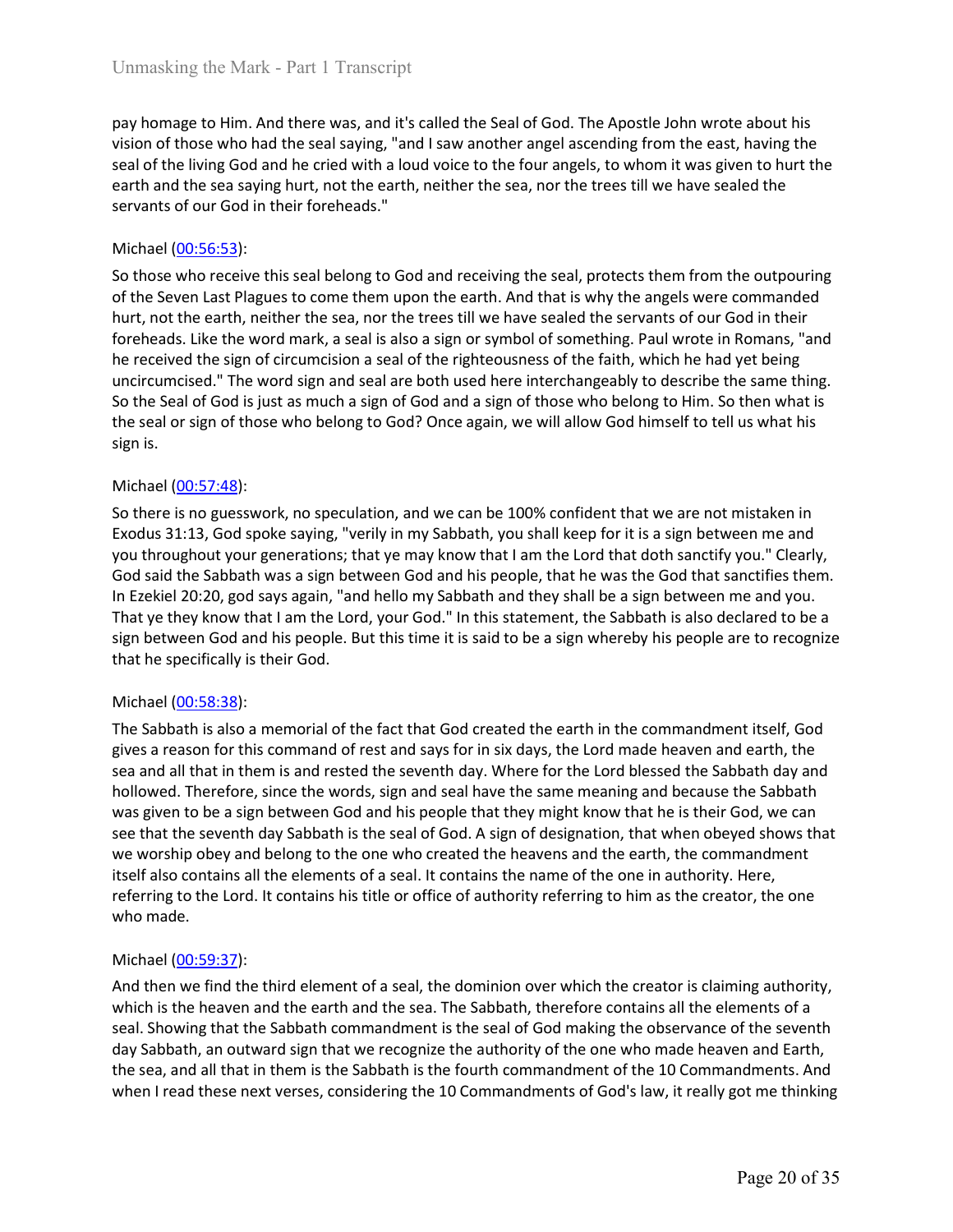Unmasking the Mark - Part 1 Transcript<br>about the Mark of the Beast and for good reason, in Exodus 13:9, the Lord said, "it shall be for us sign<br>unto the upon thine hand and for a memorial between thine eyes that the Lord's Unmasking the Mark - Part 1 Transcript<br>about the Mark of the Beast and for good reason, in Exodus 13:9, the Lord said, "it shall be for us sign<br>unto the upon thine hand and for a memorial between thine eyes that the Lord's Unmasking the Mark - Part 1 Transcript<br>about the Mark of the Beast and for good reason, in Exodus 13:9, the Lord said, "it shall be for us sign<br>unto the upon thine hand and for a memorial between thine eyes that the Lord's Unmasking the Mark - Part 1 Transcript<br>about the Mark of the Beast and for good reason, in Exodus 13:9, the Lord said, "it shall be for us sign<br>unto the upon thine hand and for a memorial between thine eyes that the Lord's

Unmasking the Mark - Part 1 Transcript<br>about the Mark of the Beast and for good reason, in Exodus 13:9, the Lord said, "it<br>unto the upon thine hand and for a memorial between thine eyes that the Lord's l<br>mouth." Again in D Unmasking the Mark - Part 1 Transcript<br>about the Mark of the Beast and for good reason, in Exodus 13:9, the Lord said, "it shall be for us sign<br>unto the upon thine hand and for a memorial between thine eyes that the Lord's Unmasking the Mark - Part 1 Transcript<br>about the Mark of the Beast and for good reason, in Exodus 13:9, the Lord said, "it shall be for us sign<br>anto the upon thine hand and for a memorial between thine eyes that the Lord's Unmasking the Mark - Part 1 Transcript<br>about the Mark of the Beast and for good reason, in Exodus 13:9, the Lord said, "It shall be for us sign<br>unto the upon thine hand and for a memorial between thine eyes that the Lord's Unmasking the Mark - Part 1 Transcript<br>about the Mark of the Beast and for good reason, in Exodus 13:9, the Lord said, "it shall be for us sign<br>anoto the upon thine hand and for a memorial between thine eyes that the Lord' Unmasking the Mark - Part 1 Transcript<br>about the Mark of the Beast and for good reason, in Exodus 13:9, the Lord said, "it shall be for us sign<br>unto the upon thine hand and for a memorial between thine eyes that the Lord's Unmasking the Mark - Part I Transcript<br>about the Mark of the Beast and for good reason, in Exodus 13:9, the Lord said, "it shall be for us sign<br>unto the upon thine hand and for a memorial between thine eyes that the Lord's Unmasking the Mark - Part 1 Transcript<br>about the Mark of the Beast and for good reason, in Exodus 13:9, the Lord said, "it shall be for us sign<br>unto the upon thine hand and for a memorial between thine eyes that the Lord's Unmasking the Mark - Part 1 Transcript<br>about the Mark of the Beast and for good reason, in Exodus 13:9, the Lord said, "It shall be for us sign<br>unto the upon thine hand and for a memorial between thine eyes that the Lord's Unmasking the Mark - Part 1 Transcript<br>about the Mark of the Beast and for good reason, in Exodus 13:9, the Lord said, "it shall be<br>unto the upon thine hand and for a memorial between thine eyes that the Lord's law may<br>mou about the Mark of the Beast and for good reason, in Exodus 13:9, the Lord said, "into the upon thine hand and for a memorial between thine eyes that the Lord's lmouth." Again in Deuteronomy, he says concerning his command about the Mark of the Beast and for good reason, in Exodus 13:9, the Lord said, "It shall be for us sign<br>unto the upon thine hand and for a memorial between thine eyes that the Lord's law may be in thy<br>mouth." Again in Deu about the ware of the least and ror good reasson, in Excolus 1:35, the Lord Sali, it snail be thought the turb is thought the turb is thought." Again in Deuteronomy, he says concerning his commandments and, "thou shall bin unto the upon tinne nano and or a memorial between thine eyes that the clors siaw may be in thy consider the law of God, The Mathelian of the sign upon thine hand and they shall be as front list between nine eyes.<br>
Michael mount. Again in Deuteronomy, ne says concerning nis commanaments and, thou shall bind them brid shall be as front list between inie eyes.<br>
Michael (01:00:37):<br>
Does that language sound familiar? It should, because in the b sign upon time hand and they shall be as front list between nine eyes.<br>
Michael (<u>01:00:37</u>):<br>
Michael (<u>01:00:37</u>):<br>
Mark of the Beast that if any man worship the east and his image and receive his mark in his forehead or Michael (01:00:37):<br>Does that language sound familiar? It should, because in the book of revelation, we read concerning the<br>Mark of the Beast that if any man worship the east and his image and receive his mark in his foreh Michael (<u>U1301-3</u>1):<br>Michael (U<u>1300-</u>25):<br>Does that language sound familiar? It should, because in the book of revelation, we read concerning the<br>Mark of the Beast that if any man worship the east and his image and recei Does that language sound familiar? It should, because in the book of revelation, we read concerning the Mark of the Beast test air my morship the east and his image and receive his mark of the Beast is placed or in his fan

Mark of the Beast that if any man worship the east and his image and receive his mark in h<br>alm his hand, the same shall drink of the wine of the wrath of God. The Mark of the Beast is<br>hand or upon the forehead between the hand or upon the forehead between the eyes, the exact same place that God said<br>commandments. The hand in forehead when used in prophecy have symbolic, me<br>represents one's actions in Deteronomy chapter 30 in verse nine, The commannents. In e hand in trorenear wore used in propney rave symonic, meaning, I ine hand<br>cepresents one's actions in Deuteronomy chapter 30 in verse nine, The Bible says, "and the Lord that<br>God will make the plenteous in represents one s actions in ueuteronomy cnapter 30 un werse nine, ine times any, "and the lord that the power all are the work of thy hand." And "but now, oh lord thou art our frather, we are the day and thou our Potter, a Goo will make the penteous in every work of thy that and and the based was the based with the Beast. And the Beast crisis all comes the Beast crisis all comes of the Beast crisis all comes do by the Wark of the Bead and Wa

are the clay and molu our Potter, and we all are the work of the hand and whatscever the nand nind it to do, the virth hymight."<br>
Michael (01:01:31):<br>
In these verses, the hand is used synonymously with work. The forehead, oo, ao it with imy might.<br>
Michael (<u>01-01-31</u>):<br>
Michael (0<u>1-01-31)</u>:<br>
In these verses, the hand is used synonymously with work. The forehead, likewise is also a symbol and<br>
the forehead represents one's thoughts, mind, Michael (<u>01:01:31)</u>:<br>In these verses, the hand is used synonymously with work. The forehead, likewise is also a symbol and<br>the forehead represents one's thoughts, mind, or understanding. Paul wrice in Romans, "so then wit michale (<u>U1302</u>:35):<br>Michanged Lundary is the sund is used synonymously with work. The forehead, likewise is also a symbol and<br>the forehead represents one's thoughts, mind, or understanding. Paul wrote in Romans, "so then In these verses, the hand is used synonymously with work. The forehaad, likewise is also a symbol and<br>the forehead represents one's thoughts, mid, or understanding. Paul words in." So then with regard to the<br>Mark of the Be the forehead represents one's thoughts, mind, or understanding. Paul wrote in Romans, "so then with regan to the<br>the mind I myself serve the law of God, but with the flesh, the law of sin." So then with regard to the<br>Mark the mind I myself serve the law of God, but with the flesh, the law of sin." So then with regrard to the summa the state that the summa that the flesh the law of solar state of the summa that the magistrate of the summa th Mark of the Beast, whether one receives it or not comes down to the question of obedience. Do they<br>obely God's law in their thoughts and mind meaning in their forehead and do they obey God's law in<br>their actions and works obey God's law in their thoughts and mind meaning in their forehead and do they obey God's law in<br>their actions and works meaning in their hand. Obviously obedience to the Lord's Commandments<br>means receiving the Seal of Go their actions and works meaning in their hand. Obviously obedience to the Lord's Commandments<br>means receiving the Seal of God and obeying the antichrist laws who claims to change the law of God,<br>anticularity the Sabbath co means receiving the Seal of God and obeying the antichrist laws who claims to change the law of God,<br>antigralizery the Sababit commandment by transferring it to Sunday is to receive the mark or sign of<br>allegiance to the Be particularly the Sabbath commandment by transferring it to Sunday is to receive the mark or sign of<br>Michael (<u>01:02:25</u>):<br>Michael (<u>01:02:25</u>):<br>Michael (<u>01:02:25</u>):<br>His hot two bosever shall trample upon God's law to obey allegiance to the Beast.<br>
Michael (01:02:25):<br>
In short whosoever shall trample upon God's law to obey a human enactment, receives the Mark of the<br>
Beast. He accepts the sign of allegiance to the power, which he chooses to Michael (<u>01:02:25</u>):<br>In short whosoever shall trample upon God's law to obey a human enactment, receives the Mark of the<br>Beast. He accepts the sign of allegance to the power, winh he chooses to obey, instead of God. The<br> Michael (<u>01:02:25</u>):<br>
Michael (0<u>1:02:25</u>):<br>
In short Whosoever shall trample upon God's law to obey a human enactment, receives the Mark of the Beast. He accepts the sign of allegiance to the power, which he chooses to o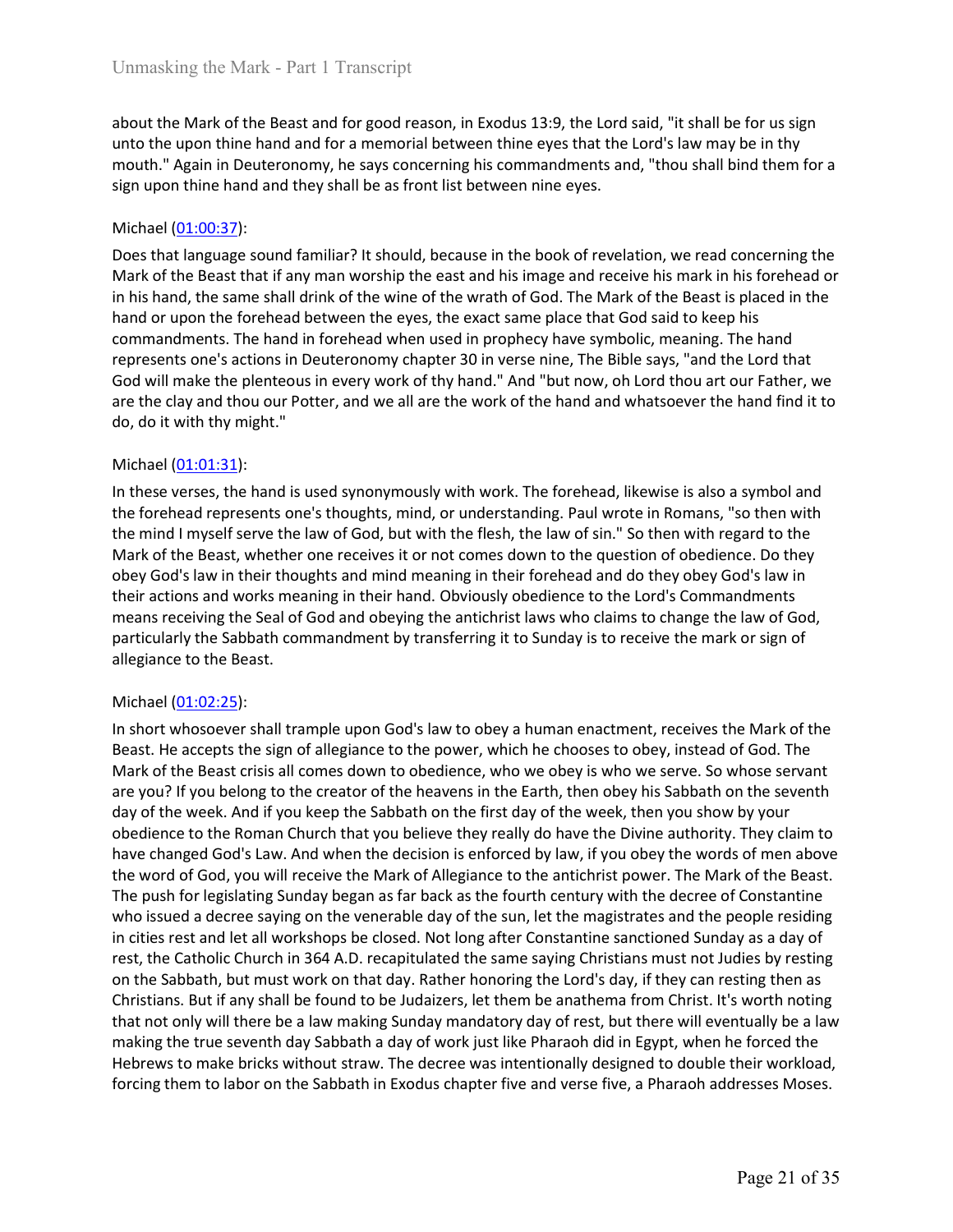Unmasking the Mark - Part 1 Transcript<br>
Michael (01:04:38):<br>
And Pharaoh said, "behold, the people of the land now are many and ye make the<br>
burdens." The word for rest there means to keep the Sabbath and in response to t<br> Unmasking the Mark - Part 1 Transcript<br>Michael (<u>01:04:38)</u>:<br>And Pharaoh said, "behold, the people of the land now are many and ye make them rest from their<br>burdens." The word for rest there means to keep the Sabbath and i Unmasking the Mark - Part 1 Transcript<br>Michael (<u>01:04:38)</u>:<br>And Pharaoh said, "behold, the people of the land now are many and ye make them rest from their<br>burdens." The word for rest there means to keep the Sabbath and i Unmasking the Mark - Part 1 Transcript<br>Michael (<u>01:04:38</u>):<br>And Pharaoh said, "behold, the people of the land now are many and ye make them rest from their<br>burdens." The word for rest there means to keep the Sabbath and i Unmasking the Mark - Part 1 Transcript<br>
Michael (<u>01:04:38</u>):<br>
And Pharaoh said, "behold, the people of the land now are many and ye make them rest from their<br>
burdens." The word for rest there means to keep the Sabbath an Unmasking the Mark - Part 1 Transcript<br>And Pharaoh said, "behold, the people of the land now are many and ye make them rest from their<br>And Pharaoh said, "behold, the people of the land now are many and ye make them rest fr Unmasking the Mark - Part 1 Transcript<br>
And Pharaoh said, "behold, the people of the land now are many and ye make them rest from their<br>
burdens: "The word for rest there means to keep the Sabbath and in response to their Unmasking the Mark - Part 1 Transcript<br>
Michael (<u>01:04:38</u>):<br>
And Pharaoh said, "behold, the people of the land now are many and ye make then<br>
burdens." The word for rest there means to keep the Sabbath and in response to Unmasking the Mark - Part 1 Transcript<br>
Michael (<u>01:04:38</u>):<br>
And Pharaoh said, "behold, the people of the land now are many and ye make the<br>
burdens." The word for rest there means to keep the Sabbath and in response to<br> Unmasking the Mark - Part I Transcript<br>
And Pharaoh said, "behold, the people of the land now are many and ye make them rest from their<br>
burdens." The word for rest three means to keep the Sabbath and in response to their

Unmasking the Mark - Part 1 Transcript<br>
Michael (<u>01:04:38)</u>:<br>
And Pharaoh said, "behold, the people of the land now are many and ye make them rest from their<br>
burdens." The word for rest there means to keep the Sabbath an Unmasking the Mark - Part 1 Transcript<br>
And Pharaoh said, "behold, the people of the land now are many and ye make them rest from their<br>
burdens." The word for rest there means to keep the Sabbath and in response to their Unmasking the Mark - Part 1 Transcript<br>
And Pharaoh said, "behold, the people of the land now are many and ye make them rest from their<br>
hordens." The word for rest there means to keep the Sabbath and in response to their Unmasking the Mark - Part 1 Transcript<br>
And Pharaoh said, "behold, the people of the land now are many and ye make them rest from their<br>
burdens." The word for rest there means to keep the Sabbath and in response to their Unmasking the Mark - Part 1 Transcript<br>
Michael (<u>01:04:38</u>):<br>
And Pharaoh said, "behold, the people of the land now are many and ye make them rest from their<br>
burdens." The word for rest there means to keep the Sabbath an Michael (<u>01:04:38</u>):<br>And Pharaoh said, "behold, the people of the land now are many and ye make them rest from their<br>burdens." The word for rest there means to keep the Sabbath and in response to their Sabbath keeping<br>Ph Michael (<u>01:04:38</u>):<br>And Pharaoh said, "behold, the people of the land now are many and ye make them rest from their<br>burdens." The word for rest there means to keep the Sabbath and in response to their Sabbath keeping<br>Pha following. burdens." The word for rest there means to keep the Sabbath and in response to tharaaoh responded and Pharaaoh commanded the same day, "the task masters of offerers saying he shall no more give the people straw to make bri Praraon responde and Praraon commandeo the saine day, the task masters of the people and the reflecters saying he shall no more give the people straw to make brick as here to for, let them go and gather straw for themselve omcers saying ne snail no more give the people straw to make onck as a fere to for, let them go and<br>gather straw for themselves." And when Pharaoh had made a decree forcing God's people to violate the<br>Sabbath, then the pla ganner straw for theresteres. "And when Pharanon nad made a decree forcing Goos s people to volate the<br>Sabbath, then the plagues fell upon Egypt. At the end of time, meaning in the near future, we will see<br>the same process saloatin, men the pagues tell upon Egypt. At the end of time, meaning in the hear tuttine, we will see<br>Michael (01:05:17):<br>Michael (01:05:17):<br>After Sunday laws are enforced through legislation, eventually there will be la the same process.<br>
Michael (<u>01:05:1</u>7):<br>
After Sunday laws are enforced through legislation, eventually there will be laws demanding everyone to<br>
After Sunday laws are enforced through legislation, eventually there will b Michael (<u>01:05:17</u>):<br>After Sunday Jaws are enforced through legislation, eventually there will be laws demanding everyone to<br>work on the seventh day Sabbath. At that time, it may be said it is time for the Lord to work fo Michael (<u>U130-13</u>):<br>Memondy havs are enforced through legislation, eventually there will be laws demanding everyone to<br>shork on the seventh day Sabbath. At that time, it may be said it is time for the Lord to work for the work on the seventh day Sabbath. At that time, it may be said it is time for the Lor<br>have made void by law. When the laws of man make void law of God, Satan will cr<br>intervene sending the seven last plagues. Sunday laws are

maye made votio by law. Wren the laws of man make votia law of coo, satan will cross a line and oo will cross<br>intervene sending the seven last plagues. Sunday laws are not foreign to modern America in the United<br>States, bl

Intervene senaing in seven last pagges. Sunday iaws are to troregin to modern American in the United States, blue laws are laws enforcing Sunday rest. These laws were held in high regard in colonial America.<br>In Virginia in states, bule laws are laws are not may encorrely sunday rest. I nese laws were near in ingingegar in colonial America.<br>In Virginia in 1610, the law stated every man and woman shall repair in the morning to the divine servi in virginal in LaDU, the law stated every man and woman snail repair in the morning to the dominal end the and<br>and sermons preached upon the Sabbath, meaning Sunday and in the afternoon to divine service and<br>catechizing up and sermons preached up the resaboath, meaning sunday and in the arternoon to dutine service and<br>following.<br>Michael (01:06:13):<br>Michael (01:06:13):<br>Michael (01:06:13):<br>Michael (01:06:13):<br>Michael (01:06:13):<br>Michael (01:06 calcriting upon pain tor the inst tault to lose their provision and the allowance for the whole week<br>following.<br>For the second to lose this said allowance and also be whipped. And for the third to suffer death. The<br>death p rollowing.<br>
Michael (0<u>1-06:13</u>):<br>
Michael (01-06:13):<br>
For the second to lose this said allowance and also be whipped. And for the third to suffer death. The<br>
death penalty for violating the Sunday law also existed in Mas Michael (<u>01:06:13</u>):<br>For the second to lose this said allowance and also be whipped. And for the third to suffer death. The<br>death penalty for violating the Sunday law also existed in Massachusetts and Connecticut, while N Michiael (01306131);<br>For the second to lose this said allowance and also be whipped. And for the third to suffer death. The<br>death penalty for violating the Sunday law also existed in Massachusetts and Connecticut, while Ne death penalty for violating the Sunday law also existed in Massachusetts and Connector, Pennsylvania, and Maryland had lesser penalties in place like forfeiting 200 pour<br>being whipped up to 39 lashes or being kept in the s rors, remnsyivania, and margusin mad resser penatres in pare lues to rore threm a pop on the beyond the pandemic proportions or to conscor-<br>being whipped up to 39 lashes or being leapt in the stocks for up to three hours. The march cowards suntagy legislation mas oeen rappiny progressing and steadily increased parall II said in the Papal Bowl, Dios Domini, or the day of the Lord, that Christians will Paul II said in the Papal Bowl, Dios Dom ensure that civil legislation respects their duty to keep Sunday holy.<br>
Michael (01:07:01):<br>
Pope Benedict in 2005, continued to champion the enforcement of Sunday by law saying socie<br>
being enslaved to work and must recov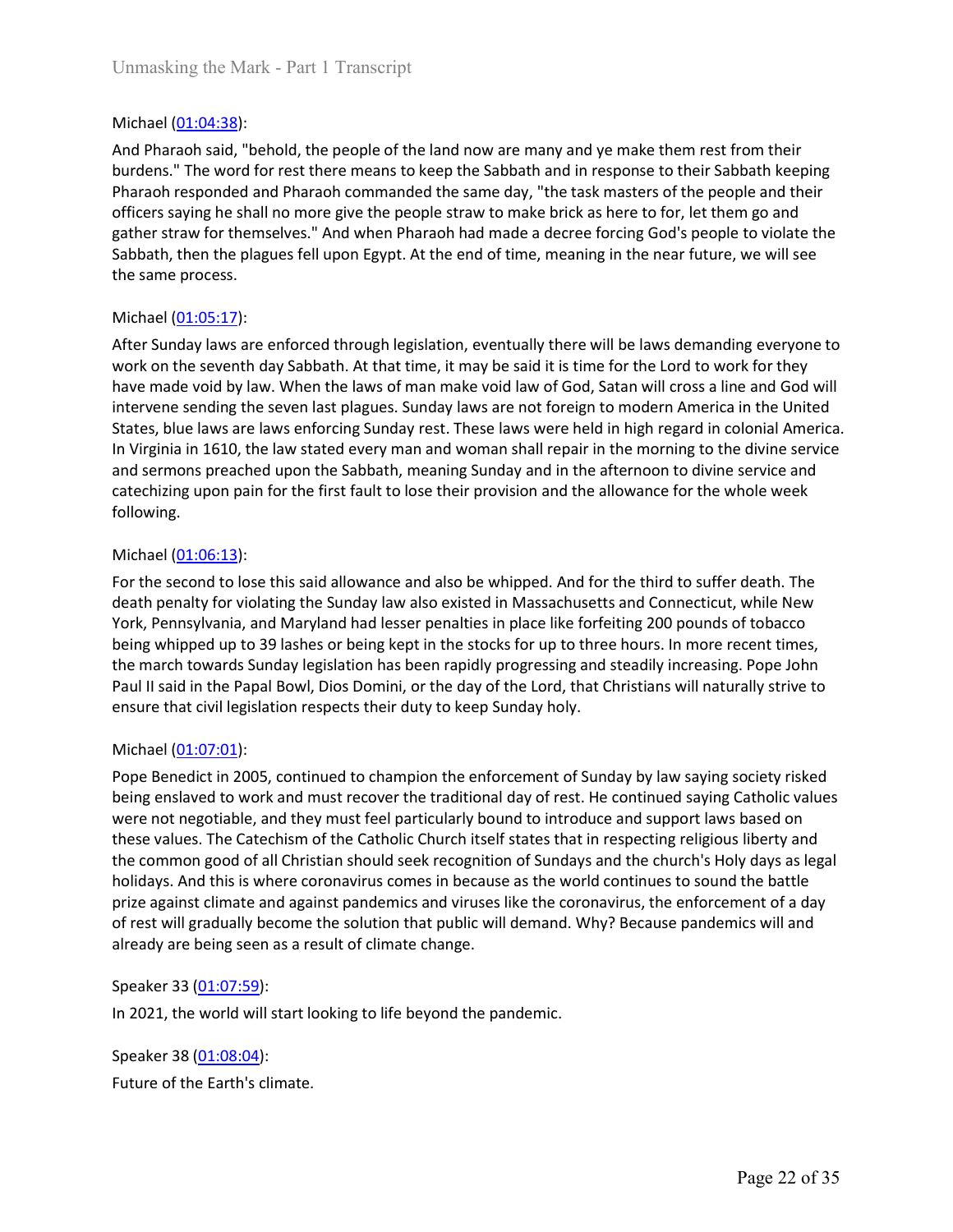Unmasking the Mark - Part 1 Transcript<br>Speaker 39 <u>(01:08:05</u>):<br>Climate change is caused by us. So in other words, it's up to us to make a turnaround<br>Speaker 40 <u>(01:08:10</u>):<br>Today our focus is on climate change over the w Unmasking the Mark - Part 1 Transcript<br>Speaker 39 <u>(01:08:05)</u>:<br>Climate change is caused by us. So in other words, it's up to us to make a turnaround.<br>Speaker 40 (<u>01:08:10</u>):<br>Today our focus is on climate change over the Unmasking the Mark - Part 1 Transcript<br>Speaker 39 <u>(01:08:05):</u><br>Climate change is caused by us. So in other words, it's up to us to make a turnaround<br>Speaker 40 <u>(01:08:10):</u><br>Today our focus is on climate change over the w Unmasking the Mark - Part 1 Transcript<br>Speaker 39 (<u>01:08:05</u>):<br>Climate change is caused by us. So in other words, it's up to us to make a turnaround.<br>Speaker 40 (<u>01:08:10)</u>:<br>Today our focus is on climate change over the

Unmasking the Mark - Part 1 Transcript<br>
Speaker 39 <u>(01:08:05</u>):<br>
Climate change is caused by us. So in other words, it's up to us to make a turnaround<br>
Speaker 40 <u>(01:08:10)</u>:<br>
Today our focus is on climate change over t Unmasking the Mark - Part 1 Transcript<br>Speaker 39 <u>(01:08:05</u>):<br>Climate change is caused by us. So in other words, it's up to us to make a turnaround.<br>Speaker 40 <u>(01:08:10):</u><br>Today our focus is on climate change over the Unmasking the Mark - Part 1 Transcript<br>
Speaker 39 <u>(01:08:05)</u>:<br>
Climate change is caused by us. So in other words, it's up to us to make a turnarou<br>
Speaker 40 (<u>01:08:10)</u>:<br>
Today our focus is on climate change over th Unmasking the Mark - Part 1 Transcript<br>Speaker 39 <u>(01:08:05)</u>:<br>Climate change is caused by us. So in other words, it's up to us to make a turnaround.<br>Speaker 40 <u>(01:08:10)</u>:<br>Speaker 41 <u>(01:08:14</u>):<br>Kighest temperature e Unmasking the Mark - Part 1 Transcript<br>Speaker 39 <u>(01-08:05)</u>:<br>Climate change is caused by us. So in other words, it's up to us to make a turnaround.<br>Speaker 40 <u>(01-08:14)</u>:<br>Deday our focus is on climate change over the Unmasking the Mark - Part 1 Transcript<br>Speaker 40 <u>(01:08:05);</u><br>Climate change is caused by us. So in other words, it's up to us to make a turnaround.<br>Speaker 40 (<u>01:08:10);</u><br>Speaker 41 <u>(01:08:14);</u><br>Highest temperature e Unmasking the Mark - Part 1 Transcript<br>
Speaker 39 <u>(01-08-05)</u>:<br>
Climate change is caused by us. So in other words, it's up to us to make a turnaround.<br>
Speaker 40 <u>(01-08-14)</u>:<br>
Today our focus is on climate change over Unmasking the Mark - Part 1 Transcript<br>Speaker 49 (0<u>1:08:05</u>):<br>Simate change is caused by us. So in other words, it's up to us to make a turnaround.<br>Speaker 40 (<u>01:08:14)</u>:<br>Today our focus is on climate change over the w Speaker 39 (0<u>1:08:05</u>):<br>Sheaker 40 (01:08:05):<br>Sheaker 40 (01:08:10):<br>Speaker 40 (01:08:10):<br>Today our focus is on climate change over the world.<br>Speaker 41 (01:08:14):<br>Highest temperature ever recorded north.<br>Michael (01 Speaker 39 (<u>01:08:05)</u>:<br>Climate change is caused by us. So in other words, it's up to us to make a turnaround.<br>Speaker 40 (<u>01:08:14)</u>:<br>Today our focus is on climate change over the world.<br>Speaker 41 (<u>01:08:14)</u>:<br>Highest Speaker 39 <u>(01:08:05):</u><br>
Speaker 40 <u>(01:08:10)</u>:<br>
Speaker 40 (<u>01:08:10)</u>:<br>
Today our focus is on climate change over the world.<br>
Speaker 41 (<u>01:08:14)</u>:<br>
Highest temperature ever recorded north.<br>
Richael (<u>01:08:17</u>):<br> Climate change is caused by us. So in other words, it's up to us to make a turnaround.<br>
Speaker 40 (<u>01:08:1</u>2):<br>
Today our focus is on climate change over the world.<br>
Speaker 41 (0<u>1:08:1</u>4):<br>
Highest temperature ever rec Speaker 40 (<u>01-08:10</u>).<br>
Speaker 40 (<u>01-08:10</u>):<br>
Speaker 41 (<u>01-08:14</u>):<br>
Fighetst temperature ever recorded north.<br>
Michael (<u>01-08:14</u>):<br>
Michael (0<u>1-08:14</u>):<br>
Michael (01<u>-08:14</u>):<br>
Could be nature's response to c climate. Totaly our locus is on climate cnange over the world.<br>
Speaker 41 (01:08:14):<br>
Highest temperature ever recorded north.<br>
Michael (01:08:17):<br>
Michael (01:08:17):<br>
Michael (01:08:17):<br>
Michael (01:08:17):<br>
Michael (01:08:17 Speaker 41 <u>(01:08:14)</u>:<br>Highest temperature ever recorded north.<br>Michael <u>(01:08:17</u>):<br>Remember the Pope already began inserting this idea into the public mind when he said coronavirus<br>could be neture's response to climat **Highest temperature** ever recorded north.<br>
Michael (01:08:17):<br>
Remember the Pope already began inserting this idea into the public mind when he said coronavirus<br>
could be nature's response to climate change. And others rignest temperature ever recoroea norm.<br>
Michael (<u>01:08:17</u>):<br>
Rienember the Pope already began inserting this idea into the public mind when he said coronavirus<br>
coculd be nature's response to climate change. And others Michael (0<u>1-08:1</u>7):<br>Remember the Pope already began inserting this idea into the public mind when he said coronavirus<br>could be nature's response to climate change. And others are asying the coronavirus outbreak is part o Michael (<u>U1985</u>:1):<br>Remember the Pope already began inserting this idea into the public mind when he said coronavirus<br>could be nature's response to climate change. And others are saying the coronavirus outbreak is part of

Remember the Pope already began inserting this idea into the public mind when he said coronavirus outlocavirus<br>could be nature's response to climate change. And others are saying the coronavirus outloceak is part of<br>the cl could be nature's response to climate change. And others are saying the coronavirus outbreak is part of<br>the dimate change crisis. Still, other articles have tought ouched on the relationship between the virus<br>cleaner air, the climate change crisis. Still, other articles have tough touched on the relationship between the virus<br>cleaner air, cleaner water. CNN wrote satellite images show less pollution over the U.S. as coronavirus<br>cleaner air, and climate change. NBC published this article saying coronavirus shutdowns have unintended beneficial<br>shuts down public places. In China, it's the same story. Why China's air has been cleaner during the<br>shuts down public cleaner air, clearer water. CMN wrote satellitte images show less pollution over the U.S. as coronavius<br>shorts down public places. In China, it's the same story. Why China's air has been clearer during the<br>coronavius outdr shuts down public places. In China, it's the same story. Why China's air has been cleaner during the<br>coronavirus uotdreak. Venice's canal water looks clear as coronavirus sleeps visitors away and<br>coronavirus lockdowns cont coronavirus usutreak. Venice's canal water looks clear as coronavirus keeps visitors away and<br>coronavirus lockdowns continue to suppress European pollution. The streets of major cities have<br>dramatically emptied of traffic. dramatically emptied of traffic. Denver, Paris, Nashville, Las Vegas, and thousands<br>emptied. This is why it is being said, global response to COVID-19 should be a mod<br>climate.<br>Michael (<u>01:09:25</u>):<br>With lockdowns so strong effinence. Tins is winy it is being said, giodariesponse to COVID-19 should be a model for action on<br>
Michael (01:09:25):<br>
With lockdowns so strongly impacting the climate in a positive way, and knowing where prophecy tell culmate.<br>
With lockdowns so strongly impacting the climate in a positive way, and knowing where prophecy tells<br>
sus we are heading to a global enforcement of a day of rest. It should be no surprise to see mandatory<br>
Sunday Michael (01:09:25):<br>With lockdowns so strongly impacting the climate in a positive way, and knowing where prophecy tells<br>using we are heading to a global enforcement of a day of rest. It should be no surprise to see mandat Michael (<u>U130%</u>23)<br>Michiockdowns so strongly impacting the climate in a positive way, and knowing where prophecy tells<br>sus we are heading to a global enforcement of a day of rest. It should be no surprise to see mandatory With lockdowns so strongly impacting the climate in a positive way, and knowing where prophecy tells<br>Sunday reserved anong to a global enforcement of a day of rest. It should be hoo supprise to see mandatory<br>Sunday rest b us we are heading to a global enforcement of a day of rest. It should be no supprise to see mandatory<br>Sunday rest being promoted as the policy that will maintain these positive changes. On March 24th,<br>coronavirus is punish Sunday reist being promoted as the policy that will maintain these positive changes. On March 24th, conconvertus is punishment from God, Pennsylvanial aiwmaker suggests calls for statewide day of about memeric. On April 2 atonement. On April 20th, the Christian post wrote is the pandemic God's judgme<br>reasons to think so. And in this article, each of the 10 reasons are related to the bro<br>God's 10 Commandments. And therefore in reason number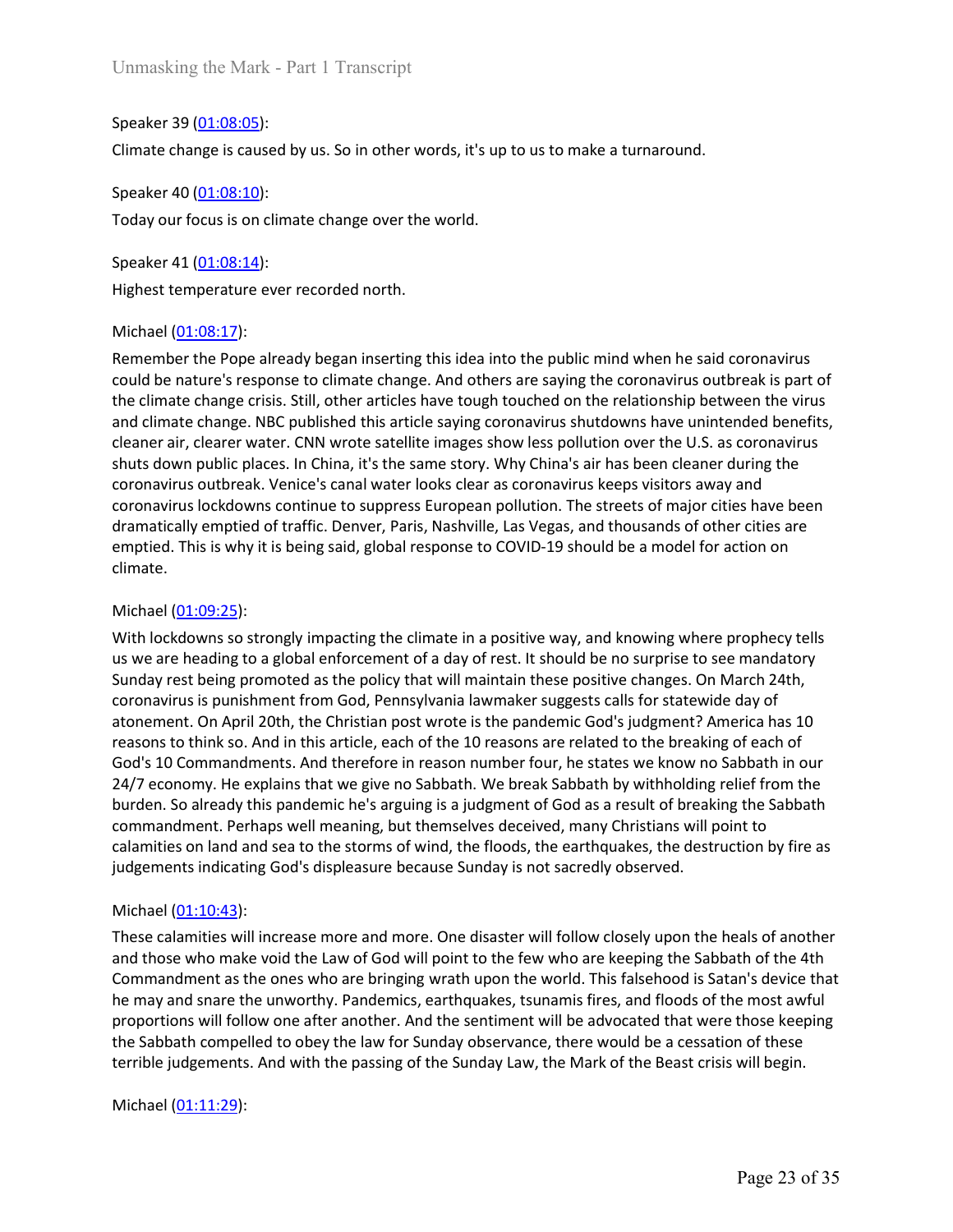Unmasking the Mark - Part 1 Transcript<br>On April 19th, author Michael Brown wrote an article published on ChristianPost.com entitled The<br>Shutdown Sabbath and A Weekly Divine Reset. And reflecting upon the busyness of his li Unmasking the Mark - Part 1 Transcript<br>On April 19th, author Michael Brown wrote an article published on ChristianPost.com entitled The<br>Shutdown Sabbath and A Weekly Divine Reset. And reflecting upon the busyness of his li Unmasking the Mark - Part 1 Transcript<br>On April 19th, author Michael Brown wrote an article published on ChristianPost.com entitled The<br>Shutdown Sabbath and A Weekly Divine Reset. And reflecting upon the busyness of his li Unmasking the Mark - Part 1 Transcript<br>On April 19th, author Michael Brown wrote an article published on ChristianPost.com entitled The<br>Shutdown Sabbath and A Weekly Divine Reset. And reflecting upon the busyness of his li Unmasking the Mark - Part 1 Transcript<br>On April 19th, author Michael Brown wrote an article published on ChristianPost.com entitled The<br>Shutdown Sabbath and A Weekly Divine Reset. And reflecting upon the busyness of his li Unmasking the Mark - Part 1 Transcript<br>On April 19th, author Michael Brown wrote an article published on ChristianPost.com entitled The<br>Shutdown Sabbath and A Weekly Divine Reset. And reflecting upon the busyness of his li Unmasking the Mark - Part 1 Transcript<br>
On April 19th, author Michael Brown wrote an article published on ChristianPost.com entitled The<br>
Shrutdown Sabbath and A Weekly Divine Reset. And reflecting upon the buy mess of his Unmasking the Mark - Part 1 Transcript<br>On April 19th, author Michael Brown wrote an article published on ChristianPost.com entitled The<br>Shutdown Sabbath and A Weekly Divine Reset. And reflecting upon the busyness of his li Unmasking the Mark - Part 1 Transcript<br>
On April 19th, author Michael Brown wrote an article published on ChristianPost.com entitled The<br>
Shutdown Sabbath and A Weekly Divine Reset. And reflecting upon the busyness of his Unmasking the Mark - Part 1 Transcript<br>
On April 19th, author Michael Brown wrote an article published on ChristianPost.com entitled The<br>
Shutdown Sabbath and A Weekly Divine Reset. And reflecting upon the busyness of his Unmasking the Mark - Part 1 Transcript<br>
On April 19th, author Michael Brown wrote an article published on ChristianPost.c<br>
Shutdown Sabbath and A Weekly Divine Reset. And reflecting upon the busyness of<br>
frequent travel, h Unmasking the Mark - Part 1 Transcript<br>
On April 19th, author Michael Brown wrote an article published on ChristianPost.com entitled The<br>
Shutdown Sabbath and A Weekly Divine Reset. And reflecting upon the busyness of his Unmasking the Mark - Part 1 Transcript<br>
On April 19th, author Michael Brown wrote an article published on ChristianPost.com entitled The<br>
Shutdown Sabach and A Weekly Divine Reset. And reflecting upon the busyness of his l Unmasking the Mark - Part 1 Transcript<br>
On April 19th, author Michael Brown wrote an article published on ChristianPost.com entitled The<br>
Shutdown Sabbath and A Weekly Divine Reset. And reflecting upon the busyness of his Unmasking the Mark - Part 1 Transcript<br>
On April 19th, author Michael Brown wrote an article published on ChristianPost.com entitled The<br>
Shutdown Sabbath and A Weekly Divine Reset. And reflecting upon the busyness of his On April 19th, author Michael Brown wrote an article published on ChristianPost.com entitled The Shutdown Sabbath and A Weekly phoine Reset. And reflecting upon the busyness of his life and his Shutdown Sabbath and A Week On April 19th, author Michael Brown wrote an article published on ChristianPost.com entitled The Shutdown Sabbath and A Weekly Divine Reset. And reflecting upon the busyness of his life and his frequent travel, be comments On April 19th, author Michael Brown wrote an article published on ChristianPost.com entitled The Shutdown Sabbath and A Weekly Divine Reset. And reflecting upon the buysvess of his life and his Shutdown Sabbath and A Weekl

Shutdown Sabbath and A Weekly Divine Reset. And reflecting upon the busyness of his life and his<br>frequent travel, he comments, but what happens when the shutdown ends? Vinta happens when if God<br>evills, I start traveling ag frequent travel, he comments, but what happens when the shutdown ends? What happens when if food<br>wills, I start traveling again? The key is a weekly reset and many shutdown of sorts, a Sabbath rest,<br>which in his mind means wills, I start travelieing again? The key is a weekly reste that dmany shutdown of sonts, a Sabbath rest,<br>which in his mind means Sunday, Fox 5 News of New York posted during the pandemic saying, should all<br>stores close on stores close on Sunday to allow staff a day off to recuperate? The local supermark<br>ordeans think so. As bro Mart is taking a day off no Sunday and mayor Cam Guthritotok to Twitter to say, just putting this ucut there for c Oreans finns to. As oro wart is taking a day or non Sunady an mayor came unitive and Ontario, Canada<br>took to Twitter to say, just putting this out there for considering, once we kick COVID-19's, but I suggest<br>that everythi too we to rewrite to say, just purting this out treere for considering, once we kick COVID-19 s, out i suggest<br>that everything be closed on Sundays again, so that we can appreciate the importance of what taking a<br>pause in that everything be cosed on sundays again, so tract we can appreciate the importance or what taking a<br>pause in our busty lives really means.<br>
Michael (01:12:46):<br>
If think our body mind and soul would thank us. Puerto Rico pause in our busy lives reality means.<br>
Michael (<u>01:12:46</u>):<br>
think our body mind and soul would thank us. Puerto Rico is leading the way by connecting the idea of<br>
thockdowns with Sunday legislation. The Associated Press

Michael (<u>01:12:48)</u>:<br>
I think our body mind and soul would thank us. Puerto Rico is leading the way by connecting the idea of<br>
fockdowns with Sunday legislation. The Associated Press reports, Puerto Rico to lockdown Sunda Michael (<u>U1:13:49</u>):<br>Think our body mind and soul would thank us. Puerto Rico is leading the way by connecting the idea of<br>lockdowns with Sunday legislation. The Associated Press reports, Puerto Rico to lockdown Sundays. I think our body mind and soul would thank us. Puerto Rico is leading the way by connecting the idea of lockdowns with Sunday legislation. The Associated Press reports, Puerto Rico to lockdown Sunday. The Governor Wanda Va dockdowns with Sunday legislation. The Associated Press reports, Puerto Ricot to lockdown Sunday. The<br>Governor Wanda Vasquez told the press we have to pause to save the lives of our old people, maily,<br>On June 17th, Crisis Greentor Wanda Vasquez told the press we have to pause to save the lives of our old people, mainly. Crisis Magazine made a call to bring back the Blue Laws in which they state. there was a time when even the United States On lune 17th, Crisis Magazine made a call to bring back the Blue Laws in which they state, there was a one of the parametering the control or the system in Hennington versus Georgia, 1896, the prohibition of secular busine time when event the United States Supreme court favored these ordinances. Justice Steven Johnson, and<br>divariating in Hennington versus Georgia, 1896, the forehibition of secular business on Sunday is<br>advocated on the groun field writing in Hennington versus Georgia, 1896, the prohibition of secular b<br>advocated on the ground. That by it the general welfare is advanced, labor p<br>physical wellbeing of society promoted. When considering the poten physical wellbeing of society promoted. When considering the potential for Sunday le<br>to remember, it will not be necessarily only on the grounds of religion, but the entire<br>to remember, it will not be necessarily only on t to remement; It wull not to necessarily only on the grounds of religion, but the entire world can get<br>to helind the idea of a day of rest if it is for the general welfare and health of the people and the planet.<br>Michael (0 Michael (0<u>1:13:58)</u>:<br>The author concludes America, for the sake of its own emotional and spiritual welfare<br>own sanity needs to restore the Blue Laws. In September of 2020, ABC News reportee<br>made a call to use the pandemi I'he author concludes America, for the sake of its own emotional and spiritual welfare, for the sake of its own sanity needs to restore the Blue Laws. In September of 2020, ABC News reported that the Pope<br>made a call to u own sanny neuts to restore the but Laws. In september of 2020, New text the parameter and those the pandemic has shown how the Earth can recover if we allow it to rest and must spir pandemic has shown how the Earth can rec pandemic has shown how the Earth can recover if we allow it to rest and must spur people to adopt<br>pandemic has shown how the Earth can recover if we allow it to rest and must spur people to adopt<br>Francis said Tuesday. The simpler lifestyles to help a planet groaning under are the constant demand for economic growth, poperations is and Tuesday. The concept of curbing climate Sunday is metally constant demand in economic growth, poperations i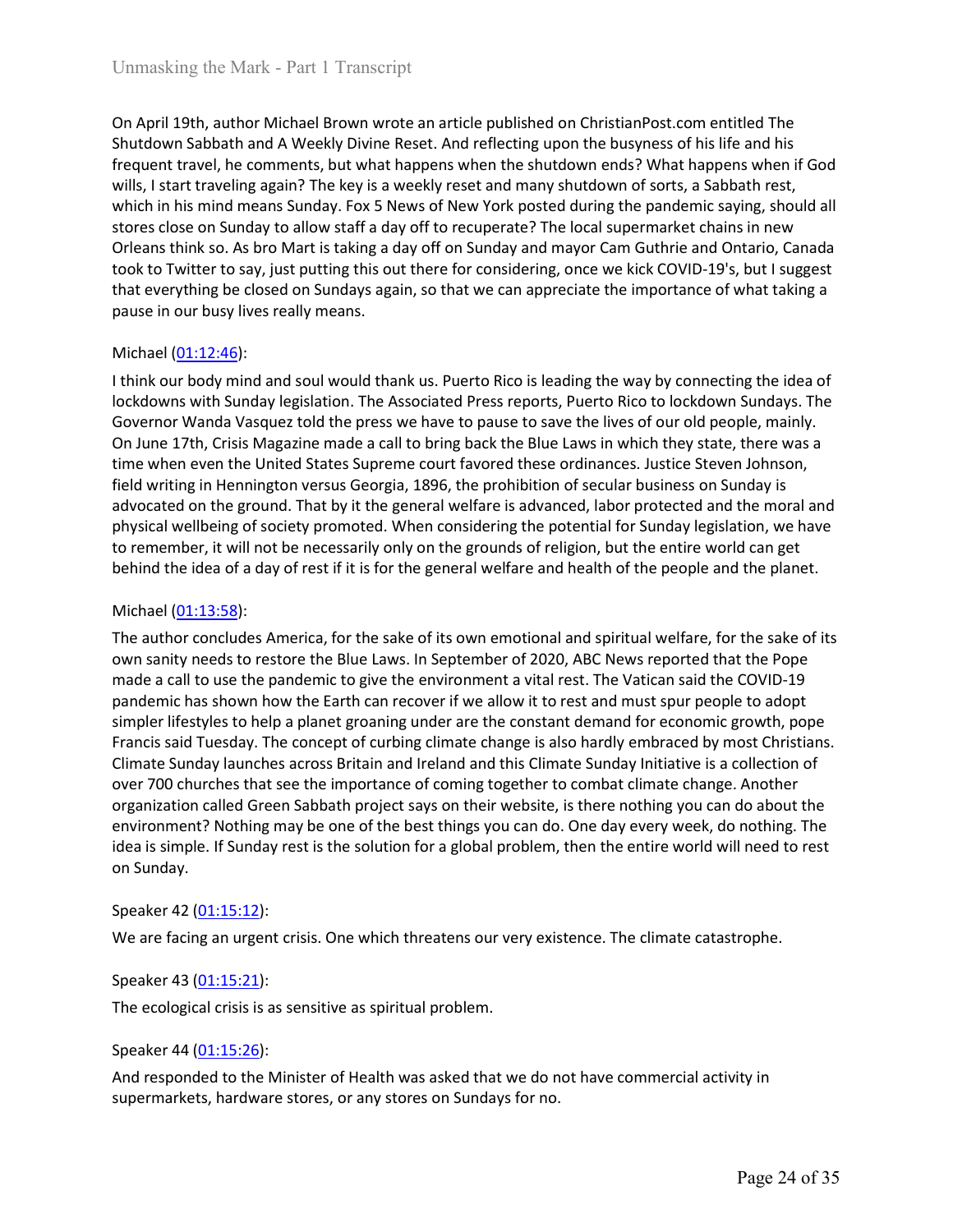Unmasking the Mark - Part 1 Transcript<br>
Speaker 45 (01:15:36):<br>
Grocery stores will be closed every Sunday for the whole month of April to give emple<br>
rest. And everyone says that's how it should be.<br>
Speaker 46 (01:15:44) Unmasking the Mark - Part 1 Transcript<br>Speaker 45 (<u>01:15:36)</u>:<br>Grocery stores will be closed every Sunday for the whole month of April to give employees a chance to<br>rest. And everyone says that's how it should be.<br>Speaker Unmasking the Mark - Part 1 Transcript<br>Speaker 45 <u>(01:15:36)</u>:<br>Grocery stores will be closed every Sunday for the whole month of April to give employees a chance to<br>rest. And everyone says that's how it should be.<br>Speaker Unmasking the Mark - Part 1 Transcript<br>Speaker 45 <u>(01:15:36)</u>:<br>Grocery stores will be closed every Sunday for the whole month of April to give emple<br>rest. And everyone says that's how it should be.<br>Speaker 46 <u>(01:15:44):</u> Unmasking the Mark - Part 1 Transcript<br>Speaker 45 (<u>01:15:36</u>):<br>Grocery stores will be closed every Sunday for the whole month of April to give employees a chance to<br>erst. And everyone says that's how it should be.<br>Speaker Unmasking the Mark - Part 1 Transcript<br>Speaker 45 <u>(01:15:36)</u>:<br>Grocery stores will be closed every Sunday for the whole month of April to give emperst. And everyone says that's how it should be.<br>Speaker 46 <u>(01:15:44</u>):<br>A Unmasking the Mark - Part 1 Transcript<br>Speaker 45 <u>(01:15:36):</u><br>Grocery stores will be closed every Sunday for the whole month of April to give emplerest. And everyone says that's how it should be.<br>Speaker 46 (<u>01:15:44):</u> Unmasking the Mark - Part 1 Transcript<br>Speaker 45 <u>(01:15:36):</u><br>Grocery stores will be closed every Sunday for the whole month of April to give employees a chance to<br>rest. And everyone says that's how it should be.<br>Speaker Unmasking the Mark - Part 1 Transcript<br>Speaker 45 (01:15:36):<br>Grocery stores will be closed every Sunday for the whole month of April to give emplerent. And everyone says that's how it should be.<br>Speaker 46 (01:15:44):<br>And Unmasking the Mark - Part 1 Transcript<br>Speaker 45 <u>(01:15:36)</u>:<br>Grocery stores will be closed every Sunday for the whole month of April to give employees a chance to<br>rest. And everyone says that's how it should be.<br>Speaker Speaker 45 (<u>01:15:36</u>):<br>
Speaker 45 (<u>01:15:36</u>):<br>
Grocery stores will be closed every Sunday for the whole month of April to give emplerest. And everyone says that's how it should be.<br>
Speaker 46 (<u>01:15:44)</u>:<br>
And tough Speaker 45 <u>(01:15:36)</u>:<br>Grocery stores will be closed every Sunday for the whole month of April to give employees a chance to<br>rest. And everyone says that's how it should be.<br>Speaker 46 <u>(01:15:44</u>):<br>And tough battle agai

Grocery stores will be closed every Sunday for the whole month of April to give emple<br>rest. And everyone says that's how it should be.<br>Speaker 46 (<u>01:15:44</u>):<br>And tough battle against the virus. That's why we're announcin Speaker 46 <u>(01:15:44)</u>:<br>
And tough battle against the virus. That's why we're announcing today that businesses will now be<br>
closed on Sundays.<br>
Speaker 47 <u>(01:15:55)</u>:<br>
Quebec Premier Francios Legault said closing busine

sixties-And tough battle against the virus. That's why we're announcing today that businesse<br>closed on Sundays.<br>Speaker 47 (<u>01:15:55)</u>:<br>Quebec Premier Francios Legault said closing businesses on Sundays will give frontlin<br>Speaker closed on sundays.<br>
Speaker 47 (<u>01:15:55)</u>:<br>
Quebec Premier Francios Legault said closing businesses on Sundays will give frontline workers a l<br>
Speaker 48 (<u>01:16:01)</u>:<br>
And with the family, which is a family values like speaker 47 (<u>01:15:55)</u>:<br>
Quebec Premier Francios Legault said closing businesses on Sundays will give frontlin<br>
Speaker 48 (0<u>1:16:01)</u>:<br>
And with the family, which is a family values like we used to have back in the old speaker 48 (0<u>1:16:01)</u>:<br>
Speaker 48 (0<u>1:16:07</u>):<br>
Speaker 49 (0<u>1:16:07)</u>:<br>
Speaker 49 (0<u>1:16:07)</u>:<br>
Shoppers agree that Sunday is a day for everyone to rest.<br>
Speaker 50 (0<u>1:16:10)</u>:<br>
So called Blue Laws named for the

rest. And everyone says that s now it should be.<br>Speaker 46 (<u>01:15:44</u>):<br>And tough battle against the virus. That's why we're announcing today that businesses will now be<br>Aloed an Sundays.<br>Speaker 47 (01:15:55):<br>Quebec Pr Quebec Premier Francios Legauit said closing businesses on sundays will give frontine workers a break.<br>Speaker 48 <u>(01:16:01)</u>:<br>And with the family, which is a family values like we used to have back in the old days, back And with the family, which is a family values like we used to have back in the old days, back in the<br>sixties-<br>Speaker 49 (<u>01:16:07)</u>:<br>Shoppers agree that Sunday is a day for everyone to rest.<br>Speaker 50 (<u>01:16:10):</u><br>Shop Speaker 49 (<u>01:16:07</u>):<br>Shoppers agree that Sunday is a day for everyone to rest.<br>Speaker 50 (<u>01:16:10</u>):<br>Speaker 50 (<u>01:16:10)</u>:<br>New Jersey since the late 1600s.<br>New Jersey since the late 1600s.<br>Speaker 51 (<u>01:16:16):</u> Speaker 50 (<u>01:16:10</u>):<br>Speaker 50 (<u>01:16:10)</u>:<br>New Jersey since the late 1600s.<br>New Jersey since the late 1600s.<br>Speaker 51 <u>(01:16:16):</u><br>Speaker 52 (<u>01:16:18):</u><br>Thank Goodness in this consumer driven world, we can all

Findependent Shoppers agree that Sunday is a day for everyone to rest.<br>
Speaker 50 <u>(01:16:10)</u>:<br>
So called Blue Laws named for the color paper they used to be written on, have been on the books in<br>
New Jersey since the la Shoppers agree that Sunday is a day for everyone to rest.<br>Speaker 50 (<u>01:16:10</u>):<br>Speaker 50 (<u>01:16:10</u>):<br>New Jersey since the late 1600s.<br>Speaker 51 <u>(01:16:16):</u><br>Jackaker 52 (<u>01:16:18)</u>:<br>Jackaker 52 (<u>01:16:18)</u>:<br>Spea So canea bule Laws hamed Tof the Color paper they used to be written on, have been on the books in<br>New Jersey since the late 1600s.<br>Speaker 51 <u>(01:16:16):</u><br>Jacklauly enjoy the Blue Laws.<br>Speaker 52 <u>(01:16:18):</u><br>Speaker 5 speaker S1 (<u>01:16:18)</u>:<br>
Speaker S2 (<u>01:16:18</u>):<br>
Speaker 52 (<u>01:16:18</u>):<br>
Thank Goodness in this consumer driven world, we can all use a break.<br>
Speaker 53 (<u>01:16:24):</u><br>
Sundays is the Day of the Lord.<br>
Speaker 54 (<u>0</u> Factually enjoy the bitle Eaws.<br>
Speaker 52 (<u>01:16:18)</u>:<br>
Speaker 53 (<u>01:16:23</u>):<br>
Sundays is the Day of the Lord.<br>
Speaker 54 (<u>01:16:24</u>):<br>
Sundays is the Day of the Lord.<br>
Speaker 54 (<u>01:16:34</u>):<br>
Speaker 44 (<u>01:16:</u> speaker 52 <u>(01:16:18)</u>:<br>Thank Goodness in this consumer driven world, we can all use a break.<br>Speaker 53 <u>(01:16:23)</u>:<br>Sundays is the Day of the Lord.<br>Speaker 54 (<u>01:16:24</u>):<br>It will be an opportunity for our workers to

Sunday.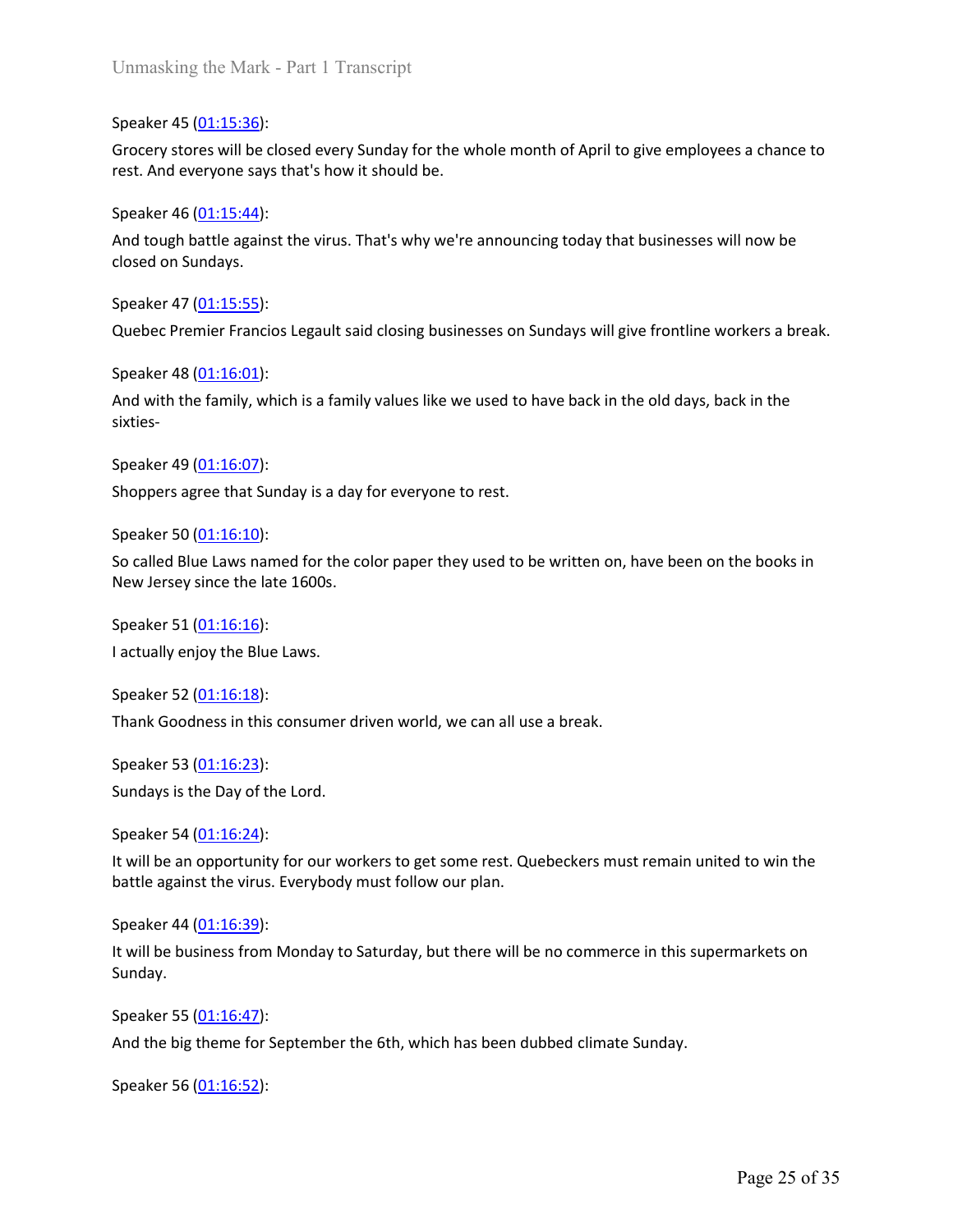Unmasking the Mark - Part 1 Transcript<br>We're well into the sixth mass extinction event.<br>Speaker 57 (<u>01:16:55</u>):<br>with the COVID 19 pandemic, many people are suffering from poverty and loneliness. This is why we<br>need frater Unmasking the Mark - Part 1 Transcript<br>We're well into the sixth mass extinction event.<br>Speaker 57 <u>(01:16:55)</u>:<br>With the COVID 19 pandemic, many people are suffering from poverty and loneliness<br>need fraternity more than e Unmasking the Mark - Part 1 Transcript<br>We're well into the sixth mass extinction event.<br>Speaker 57 (<u>01:16:55):</u><br>With the COVID 19 pandemic, many people are suffering from poverty and loneliness. This is why we<br>need frater Unmasking the Mark - Part 1 Transcript<br>We're well into the sixth mass extinction event.<br>Speaker 57 <u>(01:16:55):</u><br>With the COVID 19 pandemic, many people are suffering from poverty and loneliness. This is why we<br>need frater Unmasking the Mark - Part 1 Transcript<br>We're well into the sixth mass extinction event.<br>Speaker 57 (<u>01:16:55)</u>:<br>With the COVID 19 pandemic, many people are suffering from poverty and loneliness. This is why we<br>need frater Unmasking the Mark - Part 1 Transcript<br>We're well into the sixth mass extinction event.<br>Speaker 57 (<u>01:16:55</u>):<br>With the COVID 19 pandemic, many people are suffering from poverty and loneliness. This is why we<br>need frater Unmasking the Mark - Part 1 Transcript<br>We're well into the sixth mass extinction event.<br>Speaker 57 (<u>01:16:55):</u><br>With the COVID 19 pandemic, many people are suffering from poverty and loneliness<br>need fraternity more than Unmasking the Mark - Part 1 Transcript<br>Speaker 57 <u>(01:16:55)</u>:<br>We're well into the exith mass extinction event.<br>We with the COVID 19 pandemic, many people are suffering from poverty and loneliness. This is why we<br>need fra Unmasking the Mark - Part 1 Transcript<br>We're well into the sixth mass extinction event.<br>Speaker 57 (<u>01:16:55)</u>:<br>With the COVID 19 pandemic, many people are suffering from poverty and loneliness.<br>Theed fraternity more than Unmasking the Mark - Part 1 Transcript<br>We're well into the sixth mass extinction event.<br>Speaker 57 (<u>01:16:55)</u>:<br>With the COVID 19 pandemic, many people are suffering from poverty and loneliness<br>family. This is why at [ina Unmasking the Mark - Part 1 Transcript<br>Speaker 57 (<u>01:16:55</u>):<br>Speaker 57 (<u>01:16:55</u>):<br>With the COVID 19 pandemic, many people are suffering from poverty and loneliness. This is why we<br>with the COVID 19 pandemic, many pe Unmasking the Mark - Part 1 Transcript<br>We're well into the sixth mass extinction event.<br>Speaker 57 (<u>01:16:55</u>):<br>With the COVID 19 pandemic, many people are suffering from poverty and lonelliness. This is why we<br>need fract Unmasking the Miark - Part 1 Transcript<br>
We're well into the sixth mass extinction event.<br>
Speaker 57 (<u>01:16:55)</u>:<br>
With the COVID 19 pandemic, many people are suffering from poverty and loneliness. This is<br>
need fraterni We're well into the sixth mass extinction event.<br>Speaker 57 (<u>01:16:55</u>):<br>With the COVID 19 pandemic, many people are suffering from poverty and lonelineed fratemity more than ever. We need to care for each other for we ar

Speaker 57 (01:16:55):<br>With the COVID 19 pandemic, many people are suffering from poverty and loneliness. This is why we<br>need fraternity more than ever. We need to care for each other for we are all members of one human<br>fa Speaker 57 (<u>01:16:55</u>):<br>
Speaker 57 (<u>01:16:55</u>):<br>
With the COVID 19 pandemic, many people are suffering from poverty and loneliness. This is why we<br>
meed fracternity more than ever. We need to care for each other for we With the COVID 19 pandemic, many people are suffering from poverty and loneliness. This is why we<br>need fractentity more than ever. We need to care for each otietr for we are all members of one human<br>family. This is why at need fraternity more than ever. We need to care for each other for we are all members of one human<br>family. This is why at [inaudible 01:17:09] we are committed to promote Sunday as a common weekly<br>day of rest in the Europe iay that gives time for family and spiritual life.<br>
Stat while we fight this hope and let us give Sunday as a time to be<br>
didible 01:17:28] government has imposed lockdown on Sunday in<br>
or function till 10:00 PM in the sta

Speaker 44 (<u>01:17:18)</u>:<br>
Let them have Sunday as the day of rest while we fight this hope and let us give Su<br>
able to move forward.<br>
Speaker 58 (<u>01:17:25)</u>:<br>
New rising cases of Covid-19, the [inaudible 01:17:28] governm Let them have Sunday as the day of rest while we fight this hope and let us give Sunday as a time to be<br>able to move forward.<br>Speaker  $S8$  (<u>01:17:25</u>):<br>New rising cases of Covid-19, the [inaudible 01:17:28] government has speaker 58 (<u>01:17:25</u>):<br>Speaker 58 (<u>01:17:25)</u>:<br>New rising cases of Covid-19, the [inaudible 01:17:28] government has imposed lockdown on Sunday in<br>Nepsi. Restaurants and notes will now function till 10:00 PM in the stat Speaker 58 (<u>01:17:25</u>):<br>New rising cases of Covid-19, the [inaudible 01:17:28] government has imposed lockdown on Sunday in<br>Nepal. Restaurants and hotels will now function till 10:00 PM in the state. Shops in containment Speaker 58 (0<u>1:17</u>:25):<br>New rising cases of Covid-19, the [inaudible 01:17:28] government has imposed lockdown on Sunday in<br>Nepal. Restaurants and hotels will now function till 10:00 PM in the state. Shops in containment From the state of the threated of the interaction of the state. Shops in containment zone in<br>New rising cases of Covid-19, the [inaudible 01:17:28] government has imposed lockdown on Sunday in<br>Nepal. Restaurants and hotels government. the city will remain closed.<br>
Michael ( $\underline{01:17:44}$ ):<br>
As nations turn to Sunday observance to curb the pandemic, the same solution is<br>
solve climate change. CNN reported April 8th, the world is coming together to figh Michael (<u>01:17:44)</u>:<br>As nations turn to Sunday observance to curb the pandemic, the same solution is being heralded to<br>Asyations turn to Sunday observance to curb the pandemic, the same solution is being heralded to<br>solve comment to Sunday observance to curb the pandemic, the same solution is being heralded to<br>solve climate change. CNN reported April 8th, the world is coming together to fight coronavirus. It can<br>do the same for the climate As nations turn to sunlary observance to curro the paratemet, the same solutions being netralied to the same for the climate change. CNN reported April 8th, the world is coming together to fight coronavirus. It can<br>obthe s solve timetar tinage. Cowi reported applinating the COVID crisis? The World of the Sainter Covid in the COVID crisis? They share two.<br>
The Covid of the Covid Crisis? They share two.<br>
PART 3 OF 4 ENDS [01:18:04]<br>
Michael (0 of the same of the current ends. While the Coronavirus pannemic and climate change are innerentity<br>
inferent issues. They share two.<br>
2011-18:03):<br>
2011-18:03):<br>
2011-18:03):<br>
2021-18:03:<br>
2021-18:05: The properties by the PART 3 OF 4 ENDS [01:18:04]<br>
... and climate change are inherently different issues, they share two important ch<br>
eglobal crises that threaten the lives of millions of people. The antichrist power nee<br>
earth, which means a Michael (<u>01:18:03</u>):<br>... and climate change are inherently different issues, they share two important characteristics. Both are<br>global crises that threaten the lives of millions of people. The antichrist power needs contr Michael <u>(01:18:03)</u>:<br>... and dimate change are inherently different issues, they share two important characteristics. Both are<br>global crises that three lives of millions of people. The antichrist power needs control over ... and cumtate crange are interesting unteret in sissues, they sharte two important cm<br>global crises that threaten the lives of millions of people. The antichrist power nee<br>earth, which means a global form of control. And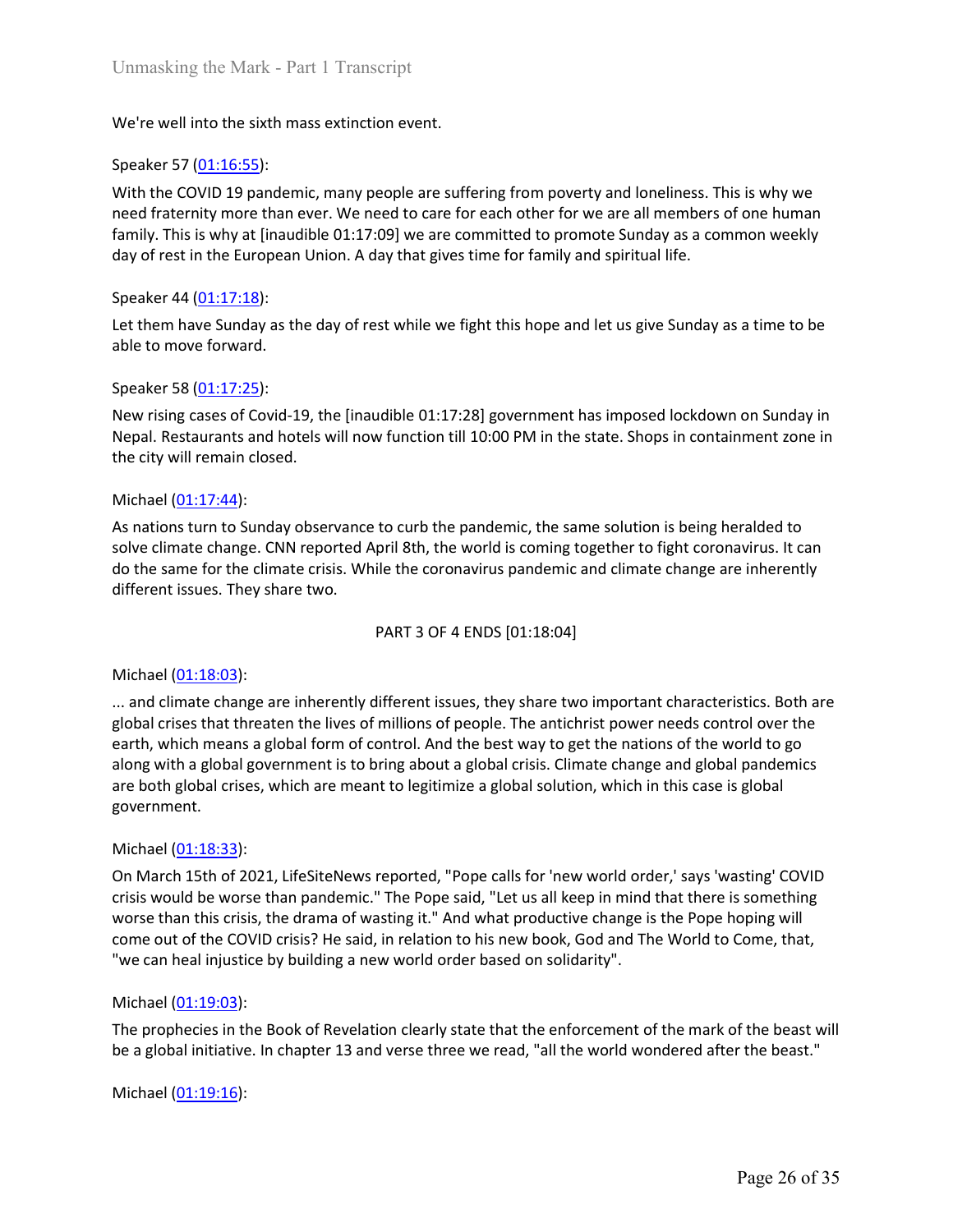Unmasking the Mark - Part 1 Transcript<br>And in verse eight we see, "all that dwell upon the earth shall worship him". And we read concerning<br>second beast power that he "causeth the earth and them which dwell therein to wors

Unmasking the Mark - Part 1 Transcript<br>And in verse eight we see, "all that dwell upon the earth shall worship him". And we read concerning<br>second beast power that he "causeth the earth and them which dwell therein to wors Unmasking the Mark - Part 1 Transcript<br>
And in verse eight we see, "all that dwell upon the earth shall worship him". And v<br>
second beast power that he "causeth the earth and them which dwell therein to v<br>
Michael (<u>01:19:</u> Unmasking the Mark - Part 1 Transcript<br>And in verse eight we see, "all that dwell upon the earth shall worship him". And we read concerning<br>second beast power that he "causeth the earth and them which dwell therein to wors Unmasking the Mark - Part 1 Transcript<br>And in verse eight we see, "all that dwell upon the earth shall worship him". And we read concerning<br>second beast power that he "causeth the earth and them which dwell therein to wors Unmasking the Mark - Part 1 Transcript<br>And in verse eight we see, "all that dwell upon the earth shall worship him". And we read concerning<br>second beast power that he "causeth the earth and them which dwell therein to wors Unmasking the Mark - Part 1 Transcript<br>And in verse eight we see, "all that dwell upon the earth shall worship him". And we read concerning<br>second beast power that he "causeth the earth and them which dwell therein to wors Unmasking the Mark - Part 1 Transcript<br>And in verse eight we see, "all that dwell upon the earth shall worship him". And we read concerning<br>second beast power that he "causeth the earth and them which dwell therein to wors Unmasking the Mark - Part 1 Transcript<br>And in verse eight we see, "all that dwell upon the earth shall worship him". And we read concerning<br>second beast power that he "causeth the earth and them which dwell therein to wors Unmasking the Mark - Part 1 Transcript<br>And in verse eight we see, "all that dwell upon the earth shall worship him". And we read concerning<br>second beast power that he "causeth the earth and them which dwell therein to wors Unmasking the Mark - Part 1 Transcript<br>
And in verse eight we see, "all that dwell upon the earth shall worship him". And v<br>
second beast power that he "causeth the earth and them which dwell therein to v<br>
Michael (0<u>1:19</u> Unmasking the Mark - Part 1 Transcript<br>And in verse eight we see, "all that dwell upon the earth shall worship him". And we read concerning<br>second beast power that he "causeth the earth and them which dwell therein to wors And in verse eight we see, "all that dwell upon the earth shall worship him". And we second beast power that he "causeth the earth and them which dwell therein to word Michael (01:19:28):<br>In the world today, the nations o And in verse eight we see, "all that dwell upon the earth shall worship him". And we read concerning<br>second beast power that he "causeth the earth and them which dwell therein to worship the first beast".<br>Michael (<u>01:19:2</u> Michael (0<u>1:19:28</u>):<br>In the world today, the nations of earth are sovereign in that they answer to no one. Or at lea<br>how things used to work. Today, it's not that straightforward due to the establishment of int<br>governing Michael (01:19:28):<br>
In the world today, it he rations of earth are sovereign in that they answer to no one. O<br>
how things used to work. Today, it's not that straightforward due to the establishment<br>
how things used to wo how things used to work. Today, it's not that straightforward due to the establishmer<br>governing booles like the United Nations or the Council on Foreign Relations that driving<br>international policies, or the International M governing bodies like the United Nations or the Council on Foreign Relations that drive an international policies, or the International Monetary Fund that seeks international solidations of the United Stremational solid ec economy, or the World Health Organization that helps to set policies and recomment<br>and is seeking to establish a universal health coverage. And even in the religious wor<br>World Council of Churches that works for the unity o

governments. and is seeking to establish a universial nearlin coverage. And even in the religious world, there is the World Council of Churches that works for the unity of Christian denominations.<br>
Michael (01:20:10):<br>
In the last 75 y Michael <u>(01:20:10)</u>:<br>
In the last 75 years, the world has drastically changed as the leaders of nations seek a global<br>
governments.<br>
Speaker 59 <u>(01:20:18)</u>:<br>
Speaker 59 <u>(01:20:18)</u>:<br>
Nothing less than a new world order. when liet and the last 75 years, the world has drastically changed as the leaders of nations seek a global cohesion of<br>governments.<br>Speaker 59 (<u>01:20:28</u>):<br>Nothing less than a new world order. This is the pledge of the wo

Speaker 59 (<u>01:20:18)</u>:<br>Speaker 59 (<u>01:20:18)</u>:<br>Nothing less than a new world order. This is the pledge of the world's most powerful<br>George H. W. Bush (<u>01:20:23)</u>:<br>A new world order.<br>Speaker 60 (<u>01:20:24)</u>:<br>Speaker 60 Speaker 59 <u>(01:20:18):</u><br>Nothing less than a new world order. This is the pledge of the world's most powerful leaders.<br>George H. W. Bush <u>(01:20:23):</u><br>A new world order.<br>Speaker 60 <u>(01:20:24):</u><br>... a new world order.<br>Bill Nothing less than a new world order. This is the piedge of the world s most powerfur<br>George H. W. Bush (<u>01:20:23):</u><br>A new world order.<br>Speaker 60 (<u>01:20:24</u>):<br>Speaker 60 (<u>01:20:24</u>):<br>... a new world order.<br>Bill Clinton George H. W. Bush (<u>01:20:23</u>):<br>
A new world order.<br>
Speaker 60 <u>(01:20:24)</u>:<br>
... a new world order.<br>
Bill Clinton <u>(01:20:25)</u>:<br>
... we needed a new world order.<br>
George H. W. Bush <u>(01:20:27)</u>:<br>
When we are successful,

A new world order.<br>
Speaker 60 (<u>01:20:24)</u>:<br>
... a new world order.<br>
Bill Clinton <u>(01:20:25)</u>:<br>
... we needed a new world order.<br>
George H. W. Bush <u>(01:20:27)</u>:<br>
When we are successful, and we will be, we have a real ch Speaker 60 <u>(01:20:24)</u>:<br>
... a new world order.<br>
Bill Clinton <u>(01:20:25)</u>:<br>
... we needed a new world order.<br>
George H. W. Bush <u>(01:20:27)</u>:<br>
When we are successful, and we will be, we have a real chance at this new wor ... a new world order.<br>
Bill Clinton (0<u>1:20:25)</u>:<br>
... we needed a new world order.<br>
George H. W. Bush (0<u>1:20:27</u>):<br>
When we are successful, and we will be, we have a real chance at this new world ord<br>
Speaker 61 (0<u>1:2</u> Bill Clinton (<u>01:20:25</u>):<br>
... we needed a new world order.<br>
George H. W. Bush (<u>01:20:27);</u><br>
When we are successful, and we will be, we have a real chance at this new world order.<br>
Speaker 61 (<u>01:20:34);</u><br>
Author of a n ... we needed a new world order.<br>George H. W. Bush (0<u>1:20:27)</u>:<br>When we are successful, and we will be, we have a real chance at this new world of<br>Speaker 61 (0<u>1:20:34</u>):<br>Author of a new book, it's called World Order.<br>S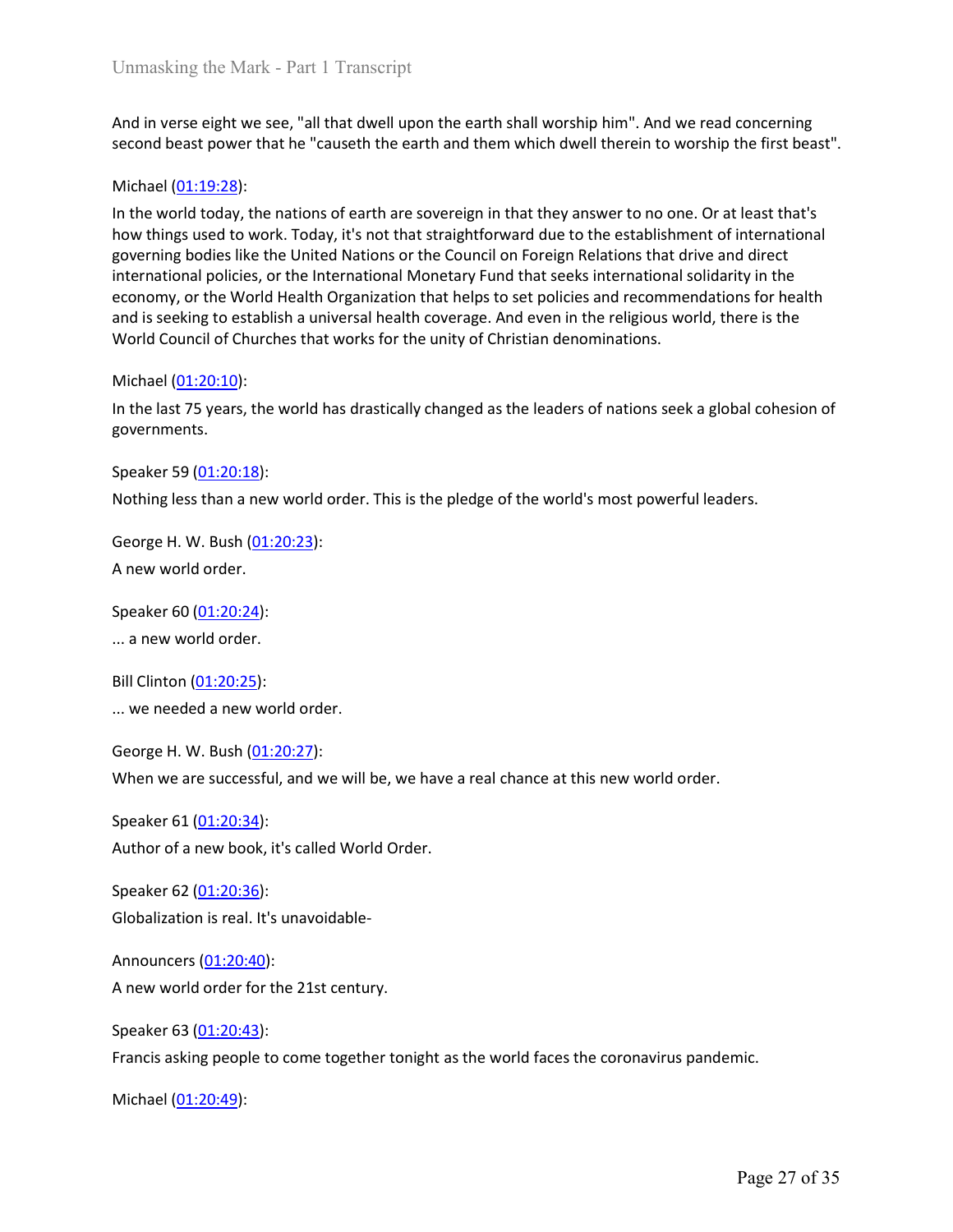Unmasking the Mark - Part 1 Transcript<br>The Bible foretold 2,000 years ago that this would be the case, and we can see the rapid fulfillment of<br>these prophecies in the headlines of today. On July 26th, we read, "U.N. chief Unmasking the Mark - Part 1 Transcript<br>The Bible foretold 2,000 years ago that this would be the case, and we can see the rapid fulfillment of<br>these prophecies in the headlines of today. On July 26th, we read, "U.N. chief Unmasking the Mark - Part 1 Transcript<br>The Bible foretold 2,000 years ago that this would be the case, and we can see the rapid fulfillment of<br>these prophecies in the headlines of today. On July 26th, we read, "U.N. chief Unmasking the Mark - Part 1 Transcript<br>The Bible foretold 2,000 years ago that this would be the case, and we can see the rapid fulfillment of<br>these prophecies in the headlines of today. On July 26th, we read, "U.N. chief Unmasking the Mark - Part 1 Transcript<br>The Bible foretold 2,000 years ago that this would be the case, and we can see the rapid fulfillment of<br>these prophecies in the headlines of today. On July 26th, we read, "U.N. chief Unmasking the Mark - Part 1 Transcript<br>The Bible foretold 2,000 years ago that this would be the case, and we can see the<br>these prophecies in the headlines of today. On July 26th, we read, "U.N. chief Gut<br>supreme body of '

Unmasking the Mark - Part 1 Transcript<br>The Bible foretold 2,000 years ago that this would be the case, and we can see the rapid fulfillment of<br>these prophecies in the headlines of today. On July 26th, we read, "U.N. chief Unmasking the Mark - Part 1 Transcript<br>The Bible foretold 2.000 years ago that this would be the case, and we can see the rapid fulfillment of<br>these prophecies in the headlines of today. On July 26th, we read, "U.N. chief Unmasking the Mark - Part 1 Transcript<br>
The Bible foretold 2,000 years ago that this would be the case, and we can see the rapid fulfillment of<br>
these prophecies in the headlines of today. On July 26th, we read, "U.N. chef Unmasking the Mark - Part 1 Transcript<br>
The Bible foretold 2,000 years ago that this would be the case, and we can see the rapid fulfillment of<br>
these prophecies in the headlines of today. On July 26th, we read, "U.N. chie Unmasking the Mark - Part 1 Transcript<br>
The Bible foretold 2,000 years ago that this would be the case, and we can see the rapid fulfillment of<br>
these prophecies in the headlines of today. On July 26th, we read, "U.M. chie Unmasking the Mark - Part 1 Transcript<br>The Bible foretold 2,000 years ago that this would be the case, and we can see the<br>these prophecies in the headlines of today. On July 26th, we read, "U.N. chief Gut<br>supreme body of Unmasking the Mark - Part 1 Transcript<br>The Bible foretold 2,000 years ago that this would be the case, and we can see the rapid fulfillment of<br>these propheteis in the headlines of today. On July 26ft, we read, "U.N. chief Unmasking the Mark - Part 1 Transcript<br>The Bible foretold 2,000 years ago that this would be the case, and we can see the rapid fulfillment of<br>these prophecies in the headlines of today. On July 26th, we read, "U.N. chief The Bible foretold 2,000 years ago that this would be the case, and we can see the rapid fulfillment of<br>these prophecies in the headlines of today. On July 26th, we read, "U.N. chief Guterres calls for one<br>supreme body of The Bible foretold 2,000 years ago that this would be the case, and we can see the rapid fulfillment of<br>these prophecies in the headlines of today. On July 26th, we read, "U.N. chief Guterres calls for one<br>suppreme body of these proprecies in the relauines of today. On Jury 2oin, we fead, O.J.C. Chief outer the standard soverance should supersede an overa multilateral governance that can sideline problematic antional interests. Which is simp multilateral governance that can sideline problematic national interests. Which is simply another way of<br>saying global governance should supersede national sovereignty.<br>Michael (<u>01:21:21)</u>:<br>Michael (<u>01:21:21):</u><br>When fina Michael ( $\underline{01:21:21}$ ):<br>
When financial institutions merge with the international agencies, like the UN, it<br>
when financial institutions merge with the international agencies, like the UN, it<br>
when financial institutio Michael (01:22:23):<br>When financial institutions merge with the international agencies, like the UN, it would surely make<br>controlling buying and selling much easier. Henry Kissinger, a well-known globalist, was quick to say When financial institutions merge with the international agencies, like the UN, it would surely make controlling buying and selling much easier. Henry Kisinger, a well-Known globalist, was quick to say back<br>in April of 202 controlling buying and selling much easier. Henry Kissinger, a well-known gobalist, was quick to say back<br>in April of 2020, "The solution to coronavirus is the new world order," arguing that, "No country, not<br>even the US,

in April of 2020, "The solution to coronavirus is the new world order," arguing that, "No country, not<br>in April of 2020, "The solution to coronavirus is the new world order," arguing that, "No country, not<br>even the US, can

necessities of the moment must ultimately be coupled with a global collaborative<br>Michael (01:21:56):<br>The pandemic caused by the virus with a 99% survival rate is being heralded as a g<br>is just the fuel he wants to promote a Michael (<u>01:21:56</u>):<br>The pandemic caused by the virus with a 99% survival rate is being heralded as a global problem, which<br>is just the fuel he wants to promote a global solution, global government. Global governance does Michael (<u>01:21:56)</u>:<br>The pandemic caused by the virus with a 99% survival rate is being heralded as a global problem, which<br>The parademic caused by the virus with a 99% survival rate is being heralded as a global governan The pandemic caused by the virus with a 99% survival rate is being heralded as a global problem, which<br>Is just the fuel he wants to promote a global sloution, global government. Global government composition reacessarily r is just the fuel he wants to promote a global solution, global government. Global governance does not<br>increassantly require countries to surrender their sovereignty to a single international organization. All it<br>requires i necessarily require countries to surrender their sovereignty to a single international organization. All it<br>requires is cooperation to a common objective or ideal that will seem to be in everyone's best interest.<br>Announcer requires is cooperation to a common objective or ideal that will seem to be in everyone's best interest.<br>Announcers (01:22:21):<br>Announcers (01:22:21):<br>What is our mandate? I believe it's this. In the battle to save our pla Announcers (01:22:21):<br>
What is our mandate? I believe it's this. In the battle to save our planet by getting climate under control.<br>
Michael (01:22:31):<br>
Michael (01:22:31):<br>
Cliobal warming, for example, is one such idea What is our mandate? I believe it's this. In the battle to save our planet by getting<br>
Michael ( $01:22:31$ ):<br>
Global warming, for example, is one such ideal. A global health crisis is another me<br>
nations may think it best Michael (01:22:31):<br>
Giobal warming, for example, is one such ideal. A global health crists is another means by which the<br>
mations may think it best to work together, or a global economic crists, or perhaps all of the abov Michael (<u>01:22:31</u>):<br>Global warming, for example, is one such ideal. A global health crisis is another means by which the<br>anatons may think it best to work together, or a global economic crisis, or perhaps all of the abov Collar Unitary the state of the second beast will force the second beast will be second beast will be said of the above.<br>
So the second beast will be said to be for the good of the people.<br>
Will be said to be for the good undour warming, for example, is one such loeal. A groosal near to rises is snottent means by which the above.<br>
Matever the crisis, the most restrictive laws and tyrannical plots ever conducted against planet earth<br>
will be nations may thank the best to work together, or a global economic crists, or permaps all or the above.<br>Whatever the crists, the most restrictive laws and tyramical plots ever conducted against planet earth<br>will be said to whateer the crists, the most restrictive laws and tyrannical plots ever conducted against<br>will be said to be for the good of the people.<br>Michael (01:22:54):<br>So who will be at the head of such a movement? The Bible reveals Michael ( $\underline{01:22:54}$ ):<br>So who will be at the head of such a movement? The Bible reveals this too. So far,<br>the beast that rises up out of the sea in Revelation chapter 13 as the papacy of the<br>Church. However, the Roman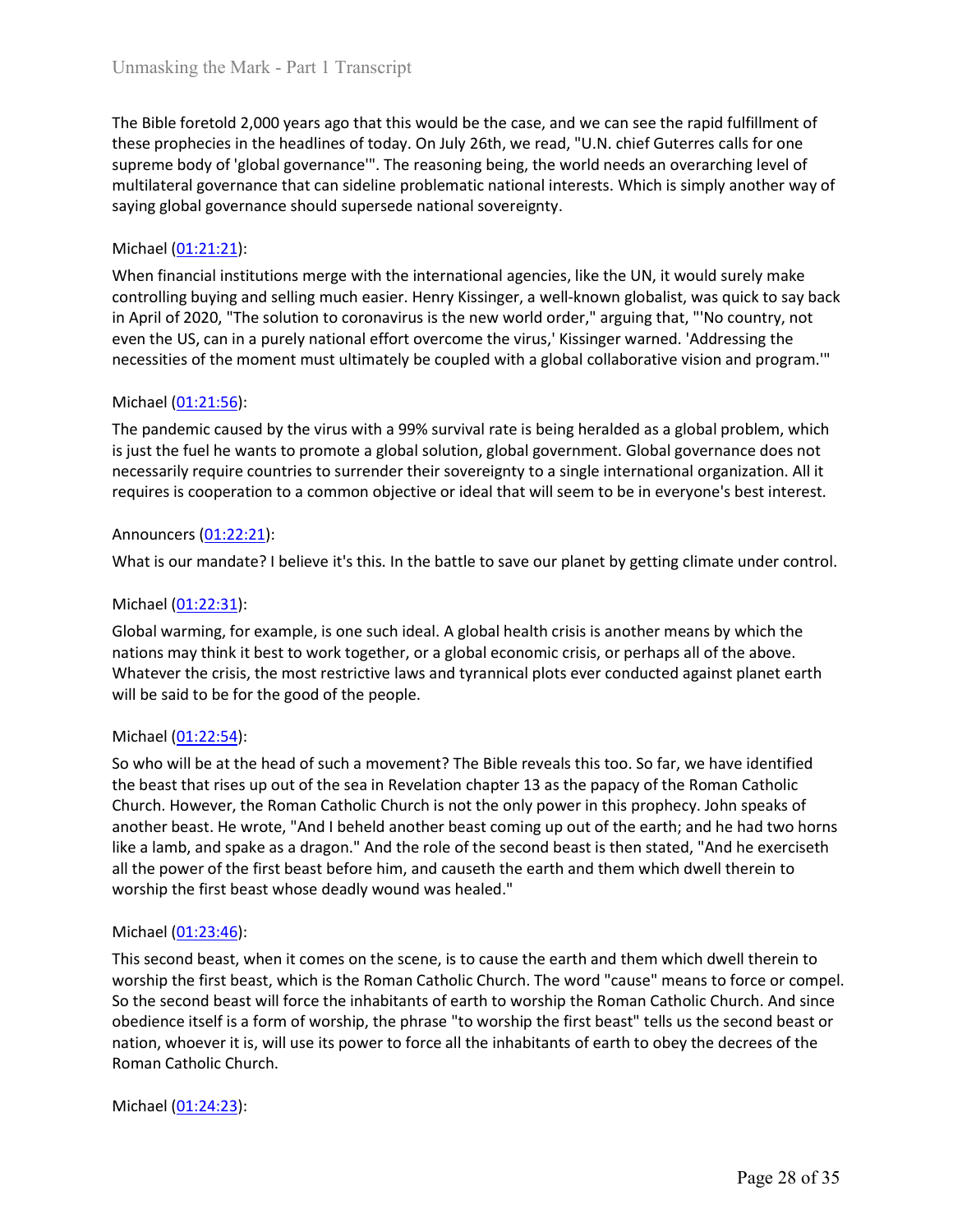Unmasking the Mark - Part 1 Transcript<br>But the prophecy gives us more light on how this will happen. Just as it "causeth the earth" to worship<br>the first beast, we read in verse 16, "he causes all, both small and great, ric Unmasking the Mark - Part 1 Transcript<br>But the prophecy gives us more light on how this will happen. Just as it "causeth the earth" to worship<br>the first beast, we read in verse 16, "he causes all, both small and great, ric Unmasking the Mark - Part 1 Transcript<br>But the prophecy gives us more light on how this will happen. Just as it "causeth the earth" to worship<br>the first beast, we read in verse 16, "he causes all, both small and great, ric Unmasking the Mark - Part 1 Transcript<br>But the prophecy gives us more light on how this will happen. Just as it "causeth the earth" to worship<br>the first beast, we read in verse 16, "he causes all, both small and great, ric Unmasking the Mark - Part 1 Transcript<br>But the prophecy gives us more light on how this will happen. Just as it "causeth the earth" to worship<br>the first beast, we read in verse 16, "he causes all, both small and great, ric Unmasking the Mark - Part 1 Transcript<br>But the prophecy gives us more light on how this will happen. Just as it "causeth the earth" to worship<br>the first beast, we read in verse 16, "he causes all, both small and great, ri Unmasking the Mark - Part 1 Transcript<br>But the prophecy gives us more light on how this will happen. Just as it "causeth the earth" to worship<br>the first beast, we read in verse 16, "he causes all, both small and great, fir Unmasking the Mark - Part 1 Transcript<br>
But the prophecy gives us more light on how this will happen. Just as it "causeth the<br>
first beast, we read in verse 16, "he causes all, both small and great, rich and p<br>
receive a m Unmasking the Mark - Part 1 Transcript<br>But the prophecy gives us more light on how this will happen. Just as it "causeth the earth" to worship<br>the first beast, we read in verse 16, "he causes all, both small and great, ric

Unmasking the Mark - Part 1 Transcript<br>But the prophecy gives us more light on how this will happen. Just as it "causeth the earth" to worship<br>the first beast, we read in verse 16, "he causes all, both small and great, ric Unmasking the Mark - Part | Transcript<br>
But the prophecy gives us more light on how this will happen. Just as it "causeth the earth" to worship<br>
the first beast, we read in verse 16, "he causes all, both small and great, r Unmasking the Mark - Part 1 Transcript<br>But the prophecy gives us more light on how this will happen. Just as it "causeth the earth" to worship<br>the first beast, we read in verse 16, "he causes all, both small and great, ric Unmasking the Mark - Part 1 Transcript<br>But the prophecy gives us more light on how this will happen. Just as it "causeth the earth" to worship<br>the first beast, we read in verse 16, "he causes all, both small and great, ric Unmasking the Mark - Part 1 Transcript<br>
But the prophecy gives us more light on how this will happen. Just as it "causeth the earth" to worship<br>
the first beast, we read in verse 16, "he causes all, both small and great, r Unmasking the Mark - Part 1 Transcript<br>
But the prophecy gives us more light on how this will happen. Just as it "causeth the earth" to worship<br>
the first beast, we read in verse 16, "he causes all, both small and great, r tongues." But the prophecy gives us more light on how this will happen. Just as it "causeth the first beast, we read in verse 16, "he causes all, both small and great, rich and the freceive a mark in their right hand or in their fo the rist beast, we read in werse is, mean werse to, mean and great, nich and great, nich and poor, tree and poon, to<br>receive a mark in their right hand or in their foreheads". The word "causeth" links these two verses<br>toge receive a mark in treir right nanto in it heir roreneass. The word "causern" inks these two versels<br>together, showing us the way the second beast causes the earth to worship the first beast is by forcing<br>the world to recei togetner, snowing us the way the second oeast causes the earth to worship then lists of the second beast then to the then known world to receive its mark in their fright hand or in their foreheads. So this second beast wil Imabitants or earth to worship the koman Catholic Cruitch by a law enforcing the<br>the sign of the Church's authority, the mark of the beast.<br>Michael ( $0.1:25:11$ ):<br>Only a nation with a lot of power and influence would be a Michael (01:25:11):<br>
Michael (01:25:11):<br>
Mohy a nation with a lot of power and influence would be able to accomplish such a thing. So let's now<br>
identify the second beast that will cause the world to worship or obey the Michael <u>(01:25:11</u>):<br>Only a nation with a lot of power and influence would be able to accomplish such a thing. So let's now<br>identify the second beast that will cause the world to worship or obey the papacy of the Roman Ca word solution and the second beast that will cause the word downship or obey the papacy of the Roman Catholic<br>charify the second beast that will cause the word to worship or obey the papacy of the Roman Catholic<br>Church. An Univer a nation with a lot or power and immente would be able to accomplism such as the moment of the Roman Catholic<br>Church, And part of the key to identifying the second beast power is looking at where these beasts came<br>f Church. And part or the Key to luentuplying the second beast power is looking at which then perform. Remember that regarding the first beast, John wrote how he saw a beast ristherefore, the woman John saw sitting on the be

Therefore, the woman John saw sitting on the beast, he described in chapter 17 as, "the great whore<br>Therefore, the woman John saw sitting on the beast, he described in chapter 17 as, "the great whore<br>"The waters which thou that sitteth upon many waters". Then John defines the symbol of the sea and the waters for us, saying, "The vaters which thou sawest, where the whore sitteth, are peoples, and multitudes, and mations, and thougues."<br>
Micha "The waters which thou sawest, where the whore sitteth, are peoples, and multitudes, and nations, and<br>torgues."<br>
Michael (<u>01:25:57</u>):<br>
Michael (<u>01:25:57</u>):<br>
So whe prophecy is telling us that the antichrist power repres Iongues."<br>
So the prophecy is telling us that the antichrist power representing the Roman Catholic Church system<br>
would arise in a populated area with lots of people. And that it did as it rose to power in Rome, which<br>
was **Example (01:25:57):**<br>So the prophecy is telling us that the antichrist power representing the Roman Catholic Church system<br>would arise in a populated area with lots of people. And that it did as it rose to power in Rome, Michael (<u>01:25:57):</u><br>So the prophecy is telling us that the antichrist power representing the Roman Catholic Church system<br>would arise in a populated area with lots of people. And that it did as it rose to power in Rome, munion to the first beast was already in prophecy is equivalent to the first beast ended.<br>
So the prophecy is telling us that the antichrist power representing the Roman Catholic Church system would arise in a populated a would arise in a populated area whit iots of people. And that it did as it fose to po<br>was the heart of the then known world.<br>Michael (01:26:14):<br>So what about the second beast that rises from the earth? If the sea or multi Michael (01:26:14):<br>So what about the second beast that rises from the earth? If the sea or multitude of water represents a<br>populated area, then the earth or land would represent a desolate or largely uninhabited area. In Michael <u>(01:26:14</u>):<br>So what about the second beast that rises from the earth? If the sea or multitude of water represents a<br>populated area, then enth or land would represent a desolate or largely uninhabited area. In oth mower that the second beast that rises from the earth? If the sea or multitude of water represents a populated area, then the earth or land would represent a desolate or largely uninhabited area. In other words, the second So what about the second beast that rises from the earrir in the sea or multude populated area, then the earth or land would represent a desolate or largely uniny words, the second beast, like the first, is a nation or kin words, the second deast, the the first, is a fraction of kingdom. But faither than compopulated area or by conquest, this nation rises up in a remote area by itself.<br>
Michael (01:26:40):<br>
Now with regard to the first beast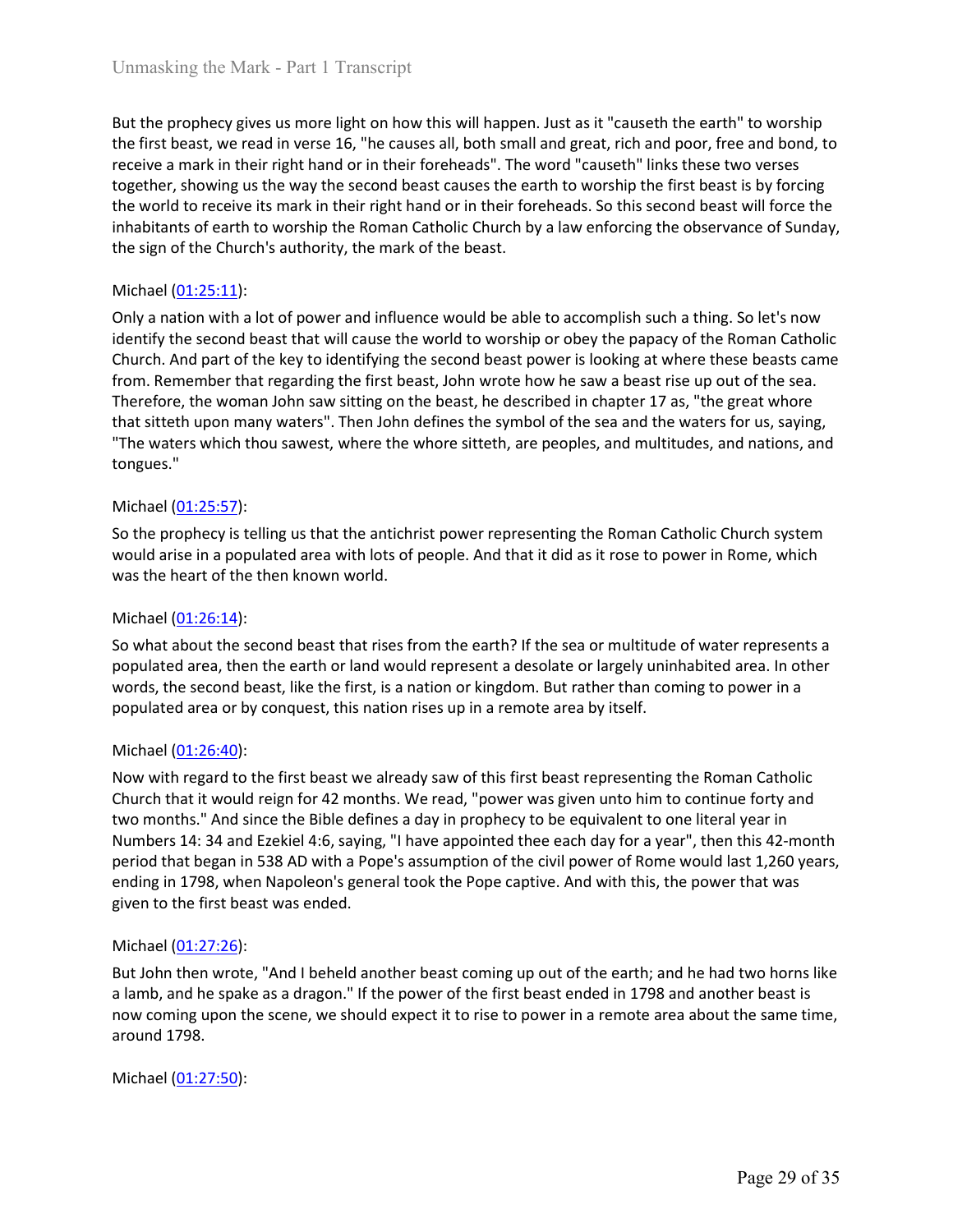Unmasking the Mark - Part 1 Transcript<br>In the notes from his own Bible, John Wesley wrote in 1754 about this second beast, "He has not yet<br>come, though he cannot be far off for he is to appear at the end of the forty-two m Unmasking the Mark - Part 1 Transcript<br>In the notes from his own Bible, John Wesley wrote in 1754 about this second beast, "He has not yet<br>come, though he cannot be far off for he is to appear at the end of the forty-two m Unmasking the Mark - Part 1 Transcript<br>
In the notes from his own Bible, John Wesley wrote in 1754 about this second beast, "He has not yet<br>
come, though he cannot be far off for he is to appear at the end of the forty-two Unmasking the Mark - Part 1 Transcript<br>
In the notes from his own Bible, John Wesley wrote in 1754 about this second beast, "He has not yet<br>
come, though he cannot be far off for he is to appear at the end of the forty-two Unmasking the Mark - Part 1 Transcript<br>
In the notes from his own Bible, John Wesley wrote in 1754 about this second beast, "He has not yet<br>
come, though he cannot be far off for he is to appear at the end of the forty-two Unmasking the Mark - Part 1 Transcript<br>
In the notes from his own Bible, John Wesley wrote in 1754 about this second beast, "He has n<br>
come, though he cannot be far off for he is to appear at the end of the forty-two month Unmasking the Mark - Part 1 Transcript<br>
In the notes from his own Bible, John Wesley wrote in 1754 about this second bea<br>
come, though he cannot be far off for he is to appear at the end of the forty-two r<br>
beast." This se

Unmasking the Mark - Part 1 Transcript<br>
In the notes from his own Bible, John Wesley wrote in 1754 about this second beast, "He has not yet<br>
come, though he cannot be far off for he is to appear at the end of the forty-two Unmasking the Mark - Part 1 Transcript<br>
In the notes from his own Bible, John Wesley wrote in 1754 about this second beast, "He has not yet<br>
come, though he cannot be far off for he is to appear at the end of the forty-two Unmasking the Mark - Part 1 Transcript<br>
In the notes from his own Bible, John Wesley wrote in 1754 about this second beast, "He has not yet<br>
come, though he cannot be far off for he is to appear at the end of the forty-two Unmasking the Mark - Part | Transcript<br>
In the notes from his own Bible, John Wesley wrote in 1754 about this second beast, "He has not yet<br>
come, though he cannot be far off for he is to appear at the end of the forty-two Unmasking the Mark - Part 1 Transcript<br>
In the notes from his own Bible, John Wesley wrote in 1754 about this second beast, "He has not yet<br>
come, though he cannot be far off for he is to appear at the end of the forty-two Unmasking the Mark - Part 1 Transcript<br>
In the notes from his own Bible, John Wesley wrote in 1754 about this second beast, "He has not yet<br>
come, though he cannot be far of for he is to appear at the end of the forty-two Unmasking the Mark - Part 1 Transcript<br>
In the notes from his own Bible, John Wesley wrote in 1754 about this second beast, "He has not yet<br>
come, though he cannot be far off for he is to appear at the end of the forty-two In the notes from his own Bible, John Wesley wrote in 1754 about this second beacome, though he cannot be far off for he is to appear at the end of the forty-two r<br>beast." This second beast is described in the prophecy as In the notes from his own Bible, John Wesley wrote in 1754 about this second beast, "He has not yet<br>come, though he cannot be far off for he is to appear at the end of the forty-two months of the first<br>beast." This second In the notes romm is own Bulle, Jom wessely wrote in 1/2-s about this secono easa; The nas not yet increases. A mass of yet increases." This second beast is described in the prophecy as having two horns like a lamb. Throug come, though ne cannot oe rar or the inter of appear at the end of the chore, the end of the earth of the met a more to the met by the earth of the earth of the single and especially the Book of Revelation, the lamb is to oeax: "Ins second oesat ts eserchoe on the propnecy as having two norms like a ramo. In rongono between the mechanism of the mechanism and purity of the character of Christ. Peter wrote of "the precious blood of Christ, as stione, and especially the book or kevelation, the fiam is to denote the meetares, the gentieness and purity of the character of Christ. Peter wrote of "the precious blood of Christ, as of a lamb without blemish and withou purry or the character or thrist. Peter wrote or the precious biood or christ, as or a lamb without purchy or the cord beast when it rises to power is a lamb-like or Christ-like beast. But the prophecy also warrants that e blemish and without spot.<br>
Michael (<u>01:28:26</u>):<br>
Michael (<u>01:28:26</u>):<br>
The second beast when it rises to power is a lamb-like or Christ-like beast. But the prophecy also<br>
warrants that eventually at some point it will sp Michael (<u>U1:28:25)</u>:<br>
Michael (U<u>1:28:25</u>):<br>
The second beast when it rises to power is a lamb-like or Christ-like beast. But the proph<br>
The second beast when it rises to power is a lamb-like or Christ-like beast. But th

Ine second beast when It rases to power is a rami-was eo runist-unic eleast. But the prophets are applied that worrants that eventually at some point it will speak like a dragon. Who is the second beast or nation that appe appears wint Critichian pinnicipes and rises to power in a femice and numinable are are not a<br>The New World Compared with the Old, the author wrote on page 462, "Since America was<br>she has been a subject of revolutionary th She has been a subject of revolutionary thought in Europe. The mystery of her comination, the has been a subject of revolutionary thought in Europe. The mystery of her cominationary, the marvel of her wealth and gold and s European capitals, filled the minds of men with unrest..."<br>
Michael (0<u>1:29:10</u>):<br>
The second beast that rose to power in a remote area around 1798 is without a dout<br>
of America that signed its Declaration of Independence Michael (<u>01:29:10</u>):<br>The second beast that rose to power in a remote area around 1798 is without a doubt the United States<br>of America that signed its Declaration of Independence on July 4th, 1776, and has become the most<br> The second beast that rose to power in a remote area around 1798 is without a doub<br>of America that signed its Declaration of Independence on July 4th, 1776, and has been<br>powerful and influential nation and civil authority of America that signed its Declaration of Independence on July 4th, 1776, and has become the most<br>powerful and influential nation and civil authority on the earth to this day. Next to the Roman Catholic<br>Church, which is co Church, which is considered to be the world's most authoritative moral authority on earth<br>States of America and the Roman Catholic Church have enjoyed a very cozy relationship in<br>years. And according to the 2,000-year-old

Yeah.

In the enforcement of the mark of the beast upon the world:<br>Ronald Reagan (01:29:57):<br>Certainly no one can speak with greater force to our own generation than you yourse<br>George H. W. Bush (0<u>1:30:04)</u>:<br>[inaudible 01:30:04] Ronald Reagan (<u>01:29:57</u>):<br>Certainly no one can speak with greater force to our own generation than you yourself.<br>George H. W. Bush (<u>01:30:04</u>):<br>[inaudible 01:30:04].<br>Bill Clinton (<u>01:30:0</u>6):<br>But all Americans are grat Certainly no one can speak with greater force to our own generation than you yoursen.<br>George H. W. Bush (<u>01:30:04</u>):<br>[inaudible 01:30:04].<br>Bill Clinton <u>(01:30:06</u>):<br>But all Americans are grateful to the Catholics of this

God.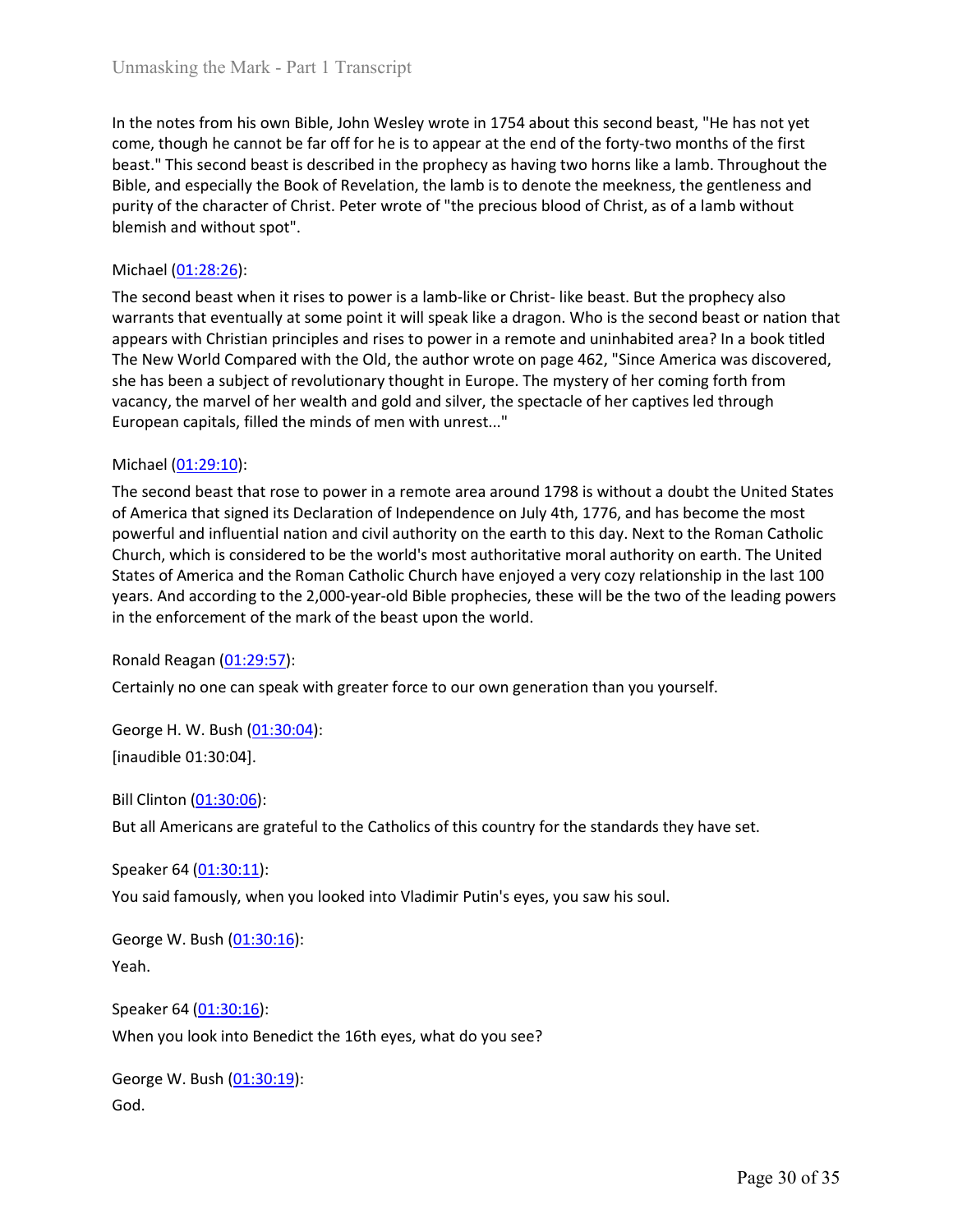Unmasking the Mark - Part 1 Transcript<br>Barack Obama (<u>01:30:20</u>):<br>Holy father, we thank you and welcome you with joy and gratitude to the United States of<br>Donald Trump (<u>01:30:29</u>):<br>My administration will stand side by sid Unmasking the Mark - Part 1 Transcript<br>Barack Obama <u>(01:30:20</u>):<br>Holy father, we thank you and welcome you with joy and gratitude to the United States of America.<br>Donald Trump <u>(01:30:29</u>):<br>My administration will stand si Unmasking the Mark - Part 1 Transcript<br>Barack Obama <u>(01:30:20</u>):<br>Holy father, we thank you and welcome you with joy and gratitude to the United States<br>Donald Trump <u>(01:30:29</u>):<br>My administration will stand side by side w Unmasking the Mark - Part 1 Transcript<br>Barack Obama (<u>01:30:20)</u>:<br>Holy father, we thank you and welcome you with joy and gratitude to the United States of America.<br>Donald Trump <u>(01:30:29):</u><br>My administration will stand si Unmasking the Mark - Part 1 Transcript<br>Barack Obama (<u>01:30:20)</u>:<br>Holy father, we thank you and welcome you with joy and gratitude to the United States of<br>Donald Trump (<u>01:30:29</u>):<br>My administration will stand side by sid Unmasking the Mark - Part 1 Transcript<br>Barack Obama <u>(01:30:20):</u><br>Holy father, we thank you and welcome you with joy and gratitude to the United State<br>Donald Trump <u>(01:30:29):</u><br>My administration will stand side by side wi Unmasking the Mark - Part 1 Transcript<br>Barack Obama (<u>01:30:20</u>):<br>Holy father, we thank you and welcome you with joy and gratitude to the United States of America.<br>Donald Trump (<u>01:30:29</u>):<br>about M administration will sta Unmasking the Mark - Part 1 Transcript<br>
Barack Obama (01:30:20):<br>
Holy father, we thank you and welcome you with joy and gratitude to the United Stat<br>
Donald Trump (01:30:29):<br>
My administration will stand side by side wi

Unmasking the Mark - Part 1 Transcript<br>Barack Obama <u>(01:30:20)</u>:<br>Holy father, we thank you and welcome you with joy and gratitude to the United States of America.<br>Donald Trump <u>(01:30:29)</u>:<br>My administration will stand si Unmasking the Mark - Part 1 Transcript<br>
Barack Obama (<u>01:30:20</u>):<br>
Holy father, we thank you and welcome you with joy and gratitude to the United S<br>
Donald Trump (<u>01:30:29</u>):<br>
My administration will stand side by side wi Unmasking the Mark - Part 1 Transcript<br>Barack Obama (<u>01:30:20</u>):<br>Holy father, we thank you and welcome you with joy and gratitude to the United States of America.<br>Donald Trump (<u>01:30:29</u>):<br>My administration will stand si Barack Obama <u>(01:30:20</u>):<br>Donald Trump (<u>01:30:20)</u>:<br>Donald Trump (0<u>1:30:29</u>):<br>My administration will stand side by side with the American Catholics to promote the values we all share<br>as Christians and Americans.<br>Barch s Barack Obama (<u>01:30:20</u>):<br>Holy father, we thank you and welcome you with joy and gratitude to the United States of America.<br>Donald Trump (<u>01:30:29</u>):<br>My administration will stand side by side with the American Catholics Barack Obama (<u>01:30:20</u>):<br>
Donald Trump (<u>03:30:29</u>):<br>
Donald Trump (03:30:29):<br>
Donald Trump (03:30:29):<br>
My administration will stand side by side with the American Catholics to promote the values we all share<br>
as Chris Holy father, we thank you and welcome you with joy and gratitude to the United States of America.<br>Donald Trump (01:30:29):<br>My administration will stand side by side with the American Catholics to promote the values we all Donald Trump (0<u>1:30:29</u>):<br>My administration will stand side by side with the American Catholics to promote the values we all share<br>as Christians and Americans.<br>Announcers (0<u>1:30:37</u>):<br>Look at the encyclical on climate ch Donald Trump (<u>01:30:29</u>):<br>
My administration will stand side by side with the American Catholics to promote the values we all share<br>
My administration will stand side by side with the American Catholics to promote the val as Christians and Americans.<br>
Announcers ( $01:30:37$ ):<br>
Look at the encyclical on climate change. It's all about we have responsibilities.<br>
Speaker 65 ( $01:30:44$ ):<br>
Mister Speaker, the Pope of the Holy See.<br>
Michael ( $01$ Announcers <u>(01:30:37)</u>:<br>
Look at the encyclical on climate change. It's all about we have responsibilities.<br>
Speaker 65 <u>(01:30:44)</u>:<br>
Mister Speaker, the Pope of the Holy See.<br>
Michael (<u>01:30:55):</u><br>
Now we have so far i Announcers (<u>01:30:37</u>):<br>
Look at the encyclical on climate change. It's all about we have responsibilities.<br>
Speaker 65 (<u>01:30:44</u>):<br>
Mister Speaker, the Pope of the Holy See.<br>
Michael (<u>01:30:55</u>):<br>
Michael (<u>01:30:55</u>) Speaker 65 (01:30:44):<br>
Mister Speaker, the Pope of the Holy See.<br>
Michael (01:30:55):<br>
Now we have so far identified the two beasts in the 13th chapter of Revelation th<br>
the mark of the beast crisis. We have identified t Speaker 65 <u>(01:30:44);</u><br>
Mister Speaker, the Pope of the Holy See.<br>
Michael (<u>01:30:55):</u><br>
Michael (<u>01:30:55):</u><br>
Mom we have so far identified the two beasts in the 13th chapter of Revelation that will be involved in<br>
No

Mister Speaker, the Pope of the Holy See.<br>
Michael (<u>01:30:55</u>):<br>
Now we have so far identified the two beasts in the 13th chapter of Revelation that will be involved in<br>
the mark of the beast crisis. We have identified th Michael ( $\underline{01:30:55}$ ):<br>Now we have so far identified the two beasts in the 13th chapter of Revelation that will be involved in<br>the mark of the beast crisis. We have identified the first beast as the Roman Catholic Chu Michael (<u>01:30:55</u>):<br>Now we have so far identified the two beasts in the 13th chapter of Revelation that will be involved in<br>the mark of the beast crisis. We have identified the first beast as the Roman Catholic Church wi mowe **lanets** of identified the two beasts in the 13th chapter of Revelation that will be involved in<br>the mark of the beast crisis. We have identified the first beast as the Roman Catholic Church wight<br>the second beast as Nichelel (01:31:30):<br>Now we have to are reactive and two beasts in the 1stro rapper or reveleant many out the menk of the beast est the Nintel States of America. The Roman Catholic Church will use its moral<br>the second beas the mark or the beast conscience their threst best as the kommic achiout currender in the second beast as the United States of America. The Roman Cabible Church will use its moral<br>authority and influence to promote a count at minutance to promote a counteriet saboard day or worsting, the mathout of the United States of America will use its civil power and influence to force all upor<br>to this law honoring Sunday. And in this way, will fulfill to this law honoring Sunday. And in this way, will fulfill the prophecy causing the earth and them which<br>dwell therein to worship the first beast by receiving its mark.<br>Michael (<u>01:31:37</u>):<br>Michael (<u>01:31:37</u>):<br>Michael ( doted (01:32:32):<br>
But now we need to consider the third and final major power in this prophecy that will bring about the<br>
But now we need to consider the third and final major power in this prophecy that will bring about Michael (01:31:32):<br>But now we need to consider the third and final major power in this prophecy that will bring about the<br>But now we need to consider the third and final major power in this prophecy that will bring about But now we need to consider the third and final major power in this prophecy tha<br>But now we need to consider the third and final major power in this prophecy tha<br>mark of the beast, and that is what John called the image o mark of the beast, and that is what John called the image of the beast.<br>
Michael (<u>01:31:50):</u><br>
An image of something is a replication of it, like a image in a mirror. The image you see of yourself in the<br>
mirror is not yo Michael (01:31:50):<br>An image of something is a replication of it, like a image in a mirror. The image you see of yourself in the<br>mirror is not you, but it is a representation of you. And the same is true of the image of t Michael (01:31:50):<br>An image of something is a replication of it, like a image in a mirror. The image you see of yourself in the<br>mirror is not you, but it is a representation of you. And the same is true of the image of th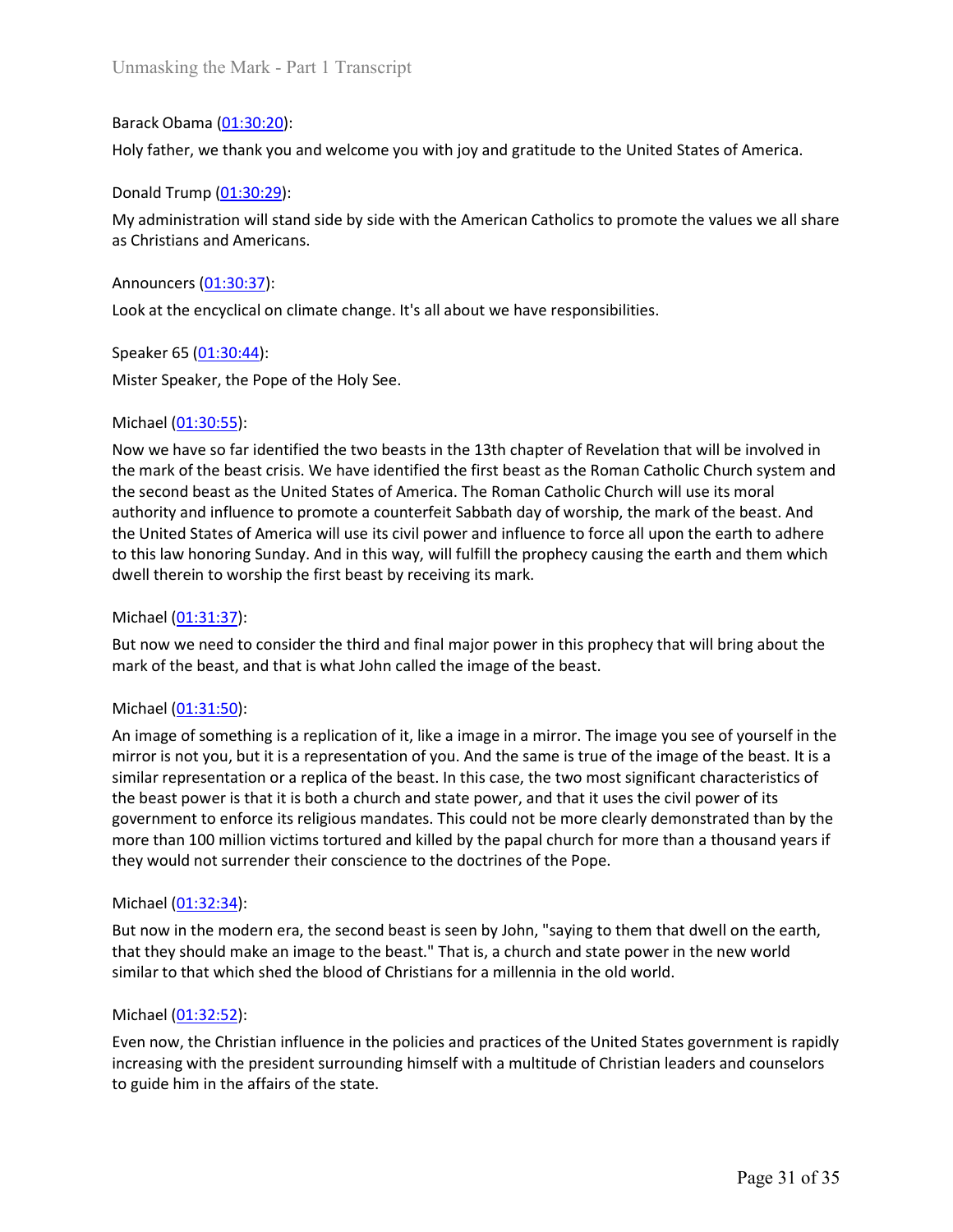Unmasking the Mark - Part 1 Transcript<br>Speaker 66 (<u>01:33:05</u>):<br>We thank you for this nation that was born in 1776. We pray in 2020, it would be bor<br>Speaker 67 (<u>01:33:13</u>):<br>And I declare God that you use them to change th Unmasking the Mark - Part 1 Transcript<br>Speaker 66 <u>(01:33:05)</u>:<br>We thank you for this nation that was born in 1776. We pray in 2020, it would be born again.<br>Speaker 67 <u>(01:33:13</u>):<br>And I declare God that you use them to c

Unmasking the Mark - Part 1 Transcript<br>
Speaker 66 <u>(01:33:05):</u><br>
We thank you for this nation that was born in 1776. We pray in 2020, it would be bor<br>
Speaker 67 <u>(01:33:13):</u><br>
And I declare God that you use them to chang Unmasking the Mark - Part 1 Transcript<br>Speaker 66 (0<u>1:33:05</u>):<br>We thank you for this nation that was born in 1776. We pray in 2020, it would be born again.<br>Speaker 67 (0<u>1:33:13</u>):<br>And I declare God that you use them to c Unmasking the Mark - Part 1 Transcript<br>Speaker 66 <u>(01:33:05</u>):<br>We thank you for this nation that was born in 1776. We pray in 2020, it would be l<br>Speaker 67 <u>(01:33:13)</u>:<br>And I declare God that you use them to change the Unmasking the Mark - Part 1 Transcript<br>Speaker 66 (<u>01:33:05)</u>:<br>We thank you for this nation that was born in 1776. We pray in 2020, it would be born again.<br>Speaker 67 <u>(01:33:13</u>):<br>And I declare God that you use them to c Unmasking the Mark - Part 1 Transeript<br>Speaker 66 (<u>01:33:05)</u>:<br>Speaker 67 (<u>01:33:05)</u>:<br>Speaker 67 (<u>01:33:13</u>):<br>And I declare God that you use them to change the spiritual atmosphere of this nation.<br>Michael (<u>01:33:20):</u> Unmasking the Mark - Part 1 Transcript<br>Speaker 66 (<u>01:33:05)</u>:<br>We thank you for this nation that was born in 1776. We pray in 2020, it would be born again.<br>Speaker 67 (<u>01:33:13</u>):<br>And I declare God that you use them to c Unmasking the Mark - Part 1 Transcript<br>Speaker 66 <u>(01:33:05)</u>:<br>We thank you for this nation that was born in 1776. We pray in 2020, it would be born again.<br>Speaker 67 <u>(01:33:13</u>):<br>And I declare God that you use them to c Unmasking the Mark - Part 1 Transcript<br>Speaker 66 (<u>01:33:05)</u>:<br>We thank you for this nation that was born in 1776. We pray in 2020, it would be born aga<br>Speaker 67 (<u>01:33:13</u>):<br>And I declare God that you use them to chan Unmasking the Mark - Part 1 Transcript<br>Speaker 66 <u>(01:33:05)</u>:<br>We thank you for this nation that was born in 1776. We pray in 2020, it would be born again.<br>Speaker 67 <u>(01:33:13)</u>:<br>And I declare God that you use them to c Speaker 66 ( $01:33:05$ ):<br>Speaker 66 ( $01:33:05$ ):<br>We thank you for this nation that was born in 1776. We pray in 2020, it would be bor<br>Speaker 67 ( $01:33:13$ ):<br>And I declare God that you use them to change the spiritual a Speaker 66 <u>(01:33:05)</u>:<br>We thank you for this nation that was born in 1776. We pray in 2020, it would be born again.<br>Speaker 67 (<u>01:33:13</u>):<br>And I declare God that you use them to change the spiritual atmosphere of this We thank you for this nation that was born in 1776. We pray in 2020, it would be borr<br>Speaker 67 (<u>01:33:13</u>):<br>And I declare God that you use them to change the spiritual atmosphere of this nation<br>Michael (01:33:20):<br>And J Speaker 67 (<u>01:33:13</u>):<br>And I declare God that you use them to change the spiritual atmosphere of this nation.<br>Michael (<u>01:33:20</u>):<br>And just as the religious priests, the Sadducees and Pharisees, cried unto the governmen And I declare God that you use them to change the spiritual atmosphere of this nation.<br>
Michael <u>(01:33:20</u>):<br>
And just as the religious priests, the Sadducees and Pharisees, cried unto the government<br>
Herod and Pilate fo Michael <u>(01:33:20</u>):<br>And just as the religious priests, the Sadducees and Pharisees, cried unto the government leaders like<br>Herod and Pilate for the crucifixion of lesus, so now were the Christian leaders and pastors and And just as the religious priests, the Sadducees and Pharisees, cried unto the gove<br>Herod and Pilate for the crucifixion of Jesus, so now were the Christian leaders and<br>come to the point where they will ally themselves wit

Herou and Priate for the chutchxon or lesus, so how were the Christmieacels and pastors and pressistent come to the point where they will ally themselves with the government and persuade the leaders of the state to enforce come to the point worler they will ally remissives wirl the government and persuade the leaders or the<br>state to enforce their doctrines and policies of the church does not speak for me.<br>John F. Kennedy (01:33:43):<br>Six deca state to enrorce their ooctrines and policies of the church.<br>John F. Kennedy (<u>01:33:43</u>):<br>I do not speak for my church on public matters, and the church does not speak<br>Speaker 68 (<u>01:33:48</u>):<br>Six decades later, Biden put John F. Kennedy (<u>U1:33:43</u>):<br>
Speaker 68 (<u>01:33:48</u>):<br>
Speaker 68 (<u>01:33:48)</u>:<br>
Six decades later, Biden put Pope Francis's picture in campaign videos and the Oval O<br>
Announcers (<u>01:33:54</u>):<br>
I grew up with Catholic so r and mot speak ror my church on public matters, and the church does not speak ror me.<br>Speaker 68 (<u>01:33:48)</u>:<br>Six decades later, Biden put Pope Francis's picture in campaign videos and the Oval Office.<br>Announcers (<u>01:33</u> Speaker 68 <u>(01:33:48)</u>:<br>Six decades later, Biden put Pope Francis's picture in campaign videos and the Oval Office.<br>Announcers <u>(01:33:54)</u>:<br>J grew up with Catholic social doctrine, which taught me faith without works is

Six decades later, Biden put Pope Francis's picture in campaign videos and the Ova<br>Announcers (<u>01:33:54</u>):<br>I grew up with Catholic social doctrine, which taught me faith without works is deal<br>Anne Thompson (<u>01:34:01)</u>:<br>Y Announcers (0<u>1:33:54)</u>:<br>I grew up with Catholic social doctrine, which taught me faith without works is dead.<br>Anne Thompson <u>(01:34:06)</u>:<br>You see the impact of Catholic social doctrine on his policies-<br>Michael (<u>01:34:06)</u> Amouncers (<u>U1:34:34)</u>:<br>
I grew up with Catholic social doctrine, which taught me faith without works is dead.<br>
Anne Thompson (<u>01:34:01)</u>:<br>
You see the impact of Catholic social doctrine on his policies-<br>
Inforder Cort th I grew up with Catholic social doctrine, which taught me faith without works is dead.<br>
Anne Thompson (<u>01:34:01)</u>:<br>
You see the impact of Catholic social doctrine on his policles-<br>
In order for the United States to form an interests You see the impact of Catholic social doctrine on his policies-<br>Michael (0<u>1:34:06)</u>:<br>In order for the United States to form an image of the beast, the religious power music<br>ivil government that the authority of the state Michael (<u>01:34:06</u>):<br>In order for the United States to form an image of the beast, the religious power must so control the<br>civil government that the authority of the state will also be employed by the church to accomplish Michael (0<u>1:34:06)</u>:<br>In order for the United States to form an image of the beast, the religious power must so control the<br>In order for the United States to form an image of the beast, the religious power must so control In order for the United States to form an image of the beast, the religious power must so control the civil government that the authority of the state will also be employed by the church to accomplish her civil government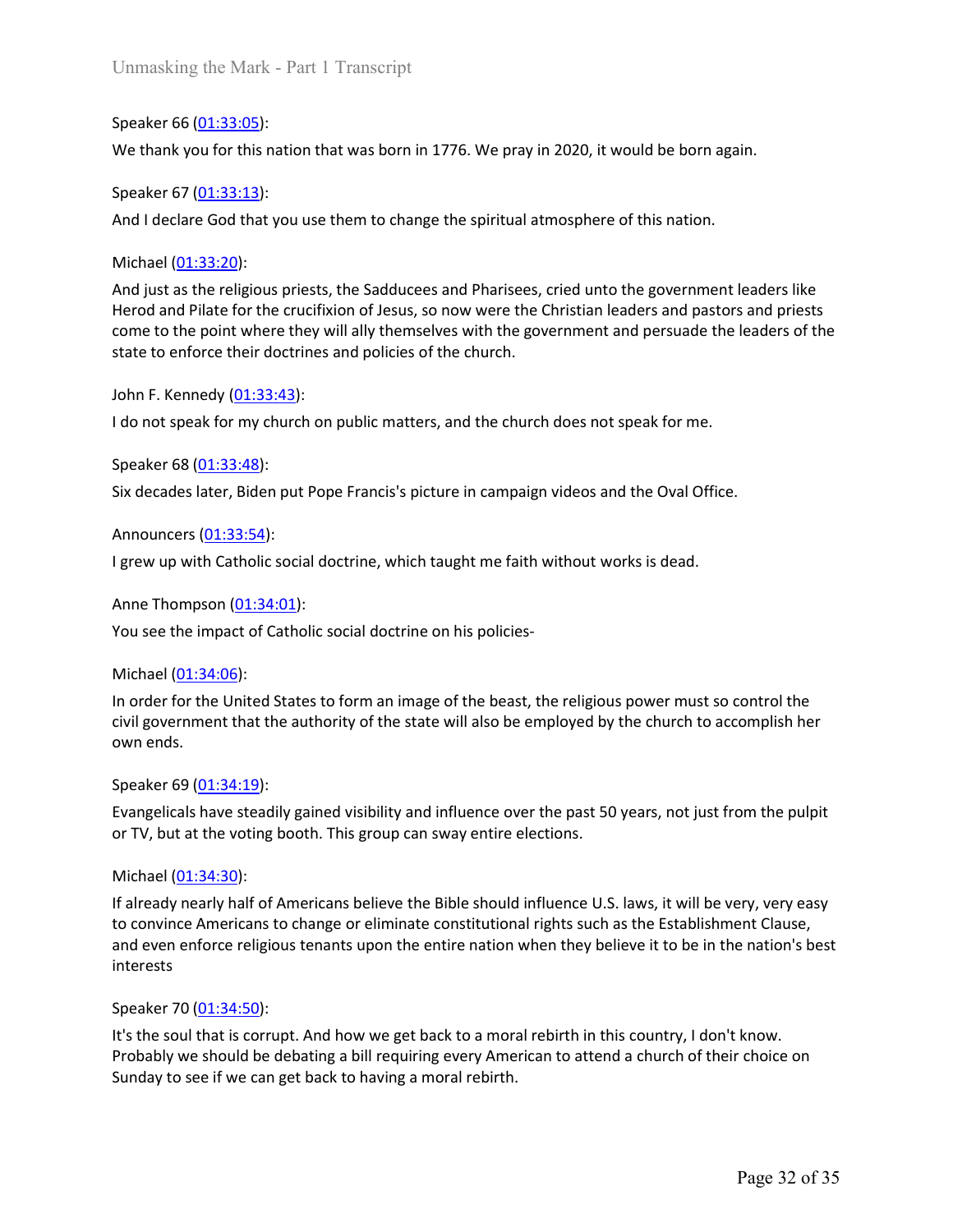Unmasking the Mark - Part 1 Transcript<br>Michael (01:35:10):<br>But this state of affairs will not come about without the help of supernatural even<br>concerning the United States as the second beast says, "And he doeth great wond Unmasking the Mark - Part 1 Transcript<br>But this state of affairs will not come about without the help of supernatural events. The prophecy<br>concerning the United States as the second beast says, "And he doeth great wonders, Unmasking the Mark - Part 1 Transcript<br>Michael (<u>01:35:10</u>):<br>But this state of affairs will not come about without the help of supernatural events. The prophecy<br>concerning the United States as the second beast says, "And h Unmasking the Mark - Part 1 Transcript<br>Michael (<u>01:35:10</u>):<br>But this state of affairs will not come about without the help of supernatural events. The prophecy<br>concerning the United States as the second beast says, "And h Unmasking the Mark - Part 1 Transcript<br>
But this state of affairs will not come about without the help of supernatural events. The prophecy<br>
concerning the United States as the second beast says, "And he doeth great wonder Unmasking the Mark - Part 1 Transcript<br>
Michael (<u>01:35:10</u>):<br>
But this state of affairs will not come about without the help of supernatural events. The prophecy<br>
But this state of affairs will not come about without the Unmasking the Mark - Part 1 Transcript<br>
Michael (0<u>1:35:10)</u>:<br>
But this state of affairs will not come about without the help of supernatural even<br>
concerning the United States as the second beast says, "And he doeth great Unmasking the Mark - Part 1 Transcript<br>
Michael (01:35:10):<br>
But this state of affairs will not come about without the help of supernatural events. The prophecy<br>
concerning the United States as the second beast says, "And Unmasking the Mark - Part 1 Transcript<br>
But this state of affairs will not come about without the help of supernatural events. The prophecy<br>
concerning the United States as the second beast says, "And he doeth great wonder Unmasking the Mark - Part I Transcript<br>
Witchael (<u>01:35:10</u>):<br>
But this state of affairs will not come about without the help of supermatural events. The prophecy<br>
concerning the United States as the second beast says, "A Unmasking the Mark - Part 1 Transcript<br>
Nichael (<u>01:35:10)</u>:<br>
But this state of affairs will not come about without the help of supernatural events. The prophecy<br>
concerning the United States as the second beast says, "An Unmasking the Mark - Part 1 Transcript<br>
Michael ( $\underline{01:35:10}$ ):<br>
But this state of affairs will not come about without the help of supernatural ever<br>
concerning the United States as the second beast says, "And he doeth Unmasking the Mark - Part 1 Transcript<br>
Michael (<u>01:35:10</u>):<br>
But this state of affairs will not come about without the help of supernatural events.<br>
Eoncerning the United States as the second beast says, "And he doeth gr Michael (<u>01:35:10</u>):<br>But this state of affairs will not come about without the help of supernatural events.<br>But this state of affairs will not come about without the help of supernatural events.<br>Fire come down from heaven But this state of affairs will not come about without the help of supernatural events. The prophecy<br>concerning the United States as the second beast says, "And he doeth great wonders, so that he maketh<br>fire come down from

fire come down from heaven on the earth in the sight of men, And deceiveth the<br>earth by means of those miracles which he had power to do in the sight of the bea<br>that dwell on the earth, that they should make an image to t earth by means of those miracles which he had power to do in the sight of the beast; saying to them<br>that dwell on the earth, that they should make an image to the beast."<br>Michael (<u>01:35:38)</u>:<br>Michael (<u>01:35:38):</u><br>Michael that dwell on the earth, that they should make an image to the beast."<br>
Michael (<u>01:35:38</u>):<br>
Miracles will be wrought with the intention of deceiving those that dwell on the earth, making them<br>
believe that they, the peo Michael (<u>01:35:38)</u>:<br>
Miracles will be wrought with the intention of deceiving those that dwell on the eart<br>
believe that they, the people, should form an image to the beast. And among these ne<br>
will appear among men in p Miracles will be wrought with the intention of deceiving those that dwell on the earth, making them<br>believe that they, the people, should form an image to the beast. And among these miracles, demons<br>will appear among men i believe that they, the people, should form an image to the beast. And among the<br>will appear among men in private and in public pretending to be departed loved<br>figures of the past, pleading with man to depart from his wicke

Diana.

figures of the past, pleading with man to depart from his wicked ways and restore the<br>Sunday worship.<br>Speaker 71 (<u>01:36:06):</u><br>Diana.<br>Speaker 72 (<u>01:36:10):</u><br>When the ghost actually appears, turns out to be the ghost of P Diana.<br>
Speaker 72 (<u>01:36:10)</u>:<br>
Speaker 72 (<u>01:36:10)</u>:<br>
When the ghost actually appears, turns out to be the ghost of Princess Diana.<br>
Michael (<u>01:36:15)</u>:<br>
The miracle-working power manifested through spiritualism wi Speaker 72 <u>(01:36:10)</u>:<br>When the ghost actually appears, turns out to be the ghost of Princess Diana.<br>Michael <u>(01:36:15)</u>:<br>The miracle-working power manifested through spiritualism will exert its influence against those<br> When the ghost actually appears, turns out to be the ghost of Princess Diana.<br>
Michael (<u>01:36:15</u>):<br>
The miracle-working power manifested through spiritualism will exert its influe<br>
choose to obey God rather than men.<br>
Sp

Speaker 71 <u>(01:36:06)</u>:<br>Speaker 72 <u>(01:36:10)</u>:<br>Speaker 72 (<u>01:36:10</u>):<br>When the ghost actually appears, turns out to be the ghost of Princess Diana.<br>Michael (<u>01:36:15):</u><br>Speaker 73 (<u>01:36:24)</u>:<br>Speaker 73 (<u>01:36:24</u> Speaker 71 <u>(01:36:06)</u>:<br>Speaker 72 <u>(01:36:10)</u>:<br>Speaker 72 <u>(01:36:15)</u>:<br>When the ghost actually appears, turns out to be the ghost of Princess Diana.<br>Michael <u>(01:36:15)</u>:<br>The miracle-working power manifested through sp

Michael (<u>01:36:15)</u>:<br>The miracle-working power manifested through spiritualism will exert its influence against those who<br>choose to obey God rather than men.<br>Speaker 73 (<u>01:36:34</u>):<br>time to die.<br>time to die.<br>Speaker 74 ( The miracle-working power manifested through spiritualism will exert its influe<br>choose to obey God rather than men.<br>Speaker 73 (01:36:24):<br>Every religious tradition, every wisdom tradition talks about these beings that c<br>t cnoose to obey God rather than men.<br>Speaker 73 <u>(01:36:24</u>):<br>Every religious tradition, every wisdom tradition talks about these beings that come to get us when it's<br>Street 74 (<u>01:36:33</u>):<br>She speaks with dead people. And Speaker 73 (<u>01:36:24</u>):<br>Every religious tradition, every wisdom tradition talks about these beings that come to ge<br>time to die.<br>Speaker 74 (<u>01:36:33</u>):<br>She speaks with dead people. And now she says we too can communicate Every religious tradition, every wisdom tradition talks about these beings that come t<br>time to die.<br>Speaker 74 (<u>01:36:33</u>):<br>She speaks with dead people. And now she says we too can communicate with lost lc<br>new book, There time to the.<br>Speaker 74 <u>(01:36:33</u>):<br>She speaks with dead people. And now she says we too can communicate with lost loved ones. In her<br>new book, There's More to Life Than This, she's teaching us how.<br>Dave <u>(01:36:43</u>):<br>"O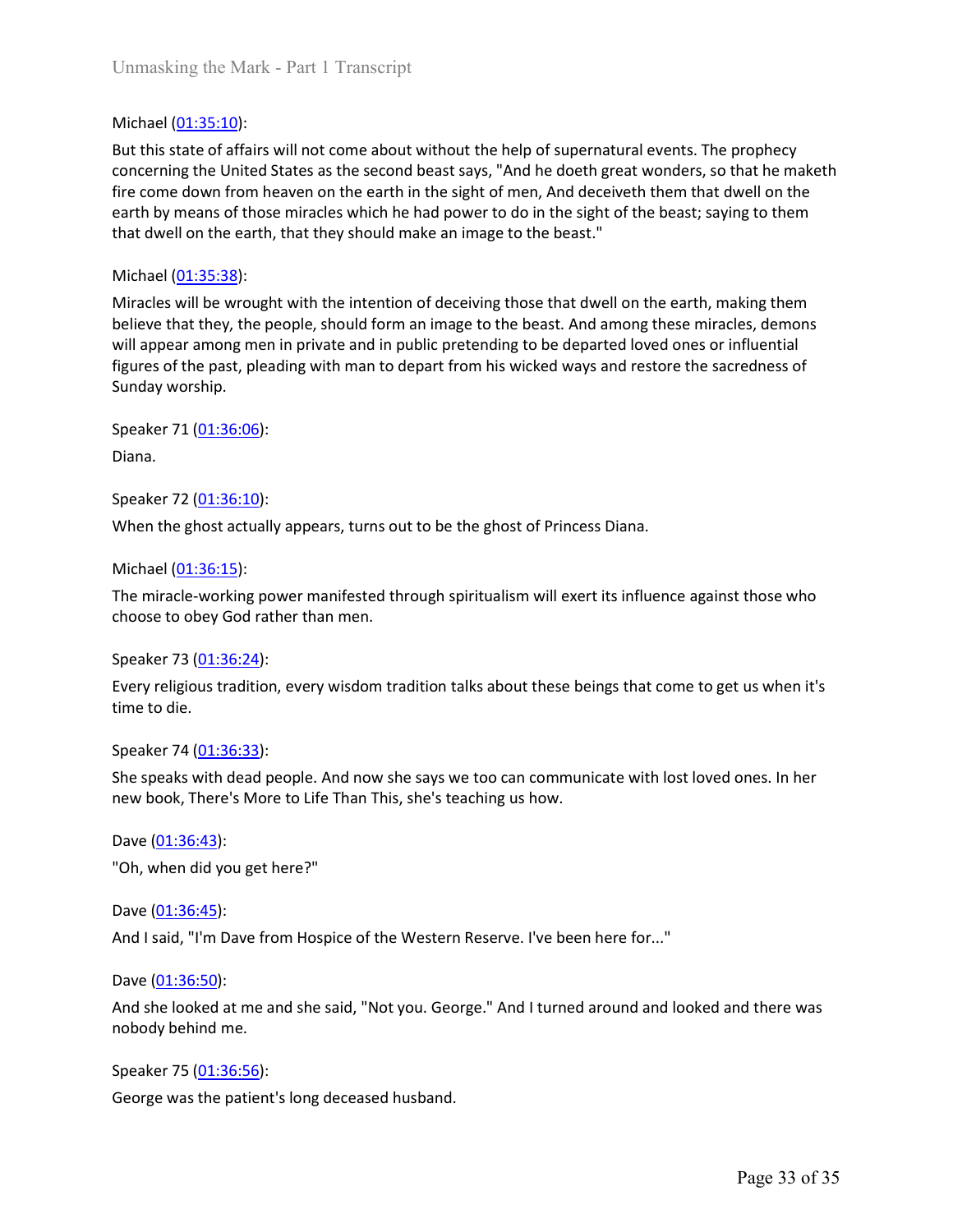Unmasking the Mark - Part 1 Transcript<br>Speaker 76 (01:36:59):<br>He says, " And I want you, Mom, to know that I live life through your eyes. So I want y<br>know every time you smile, my soul is smiling in heaven."<br>Michael (01:37 Unmasking the Mark - Part 1 Transcript<br>Speaker 76 (<u>01:36:59)</u>:<br>He says, " And I want you, Mom, to know that I live life through your eyes. So I want you to be happy. So<br>know every time you smile, my soul is smiling in hea

Unmasking the Mark - Part 1 Transcript<br>Speaker 76 (<u>01:36:59)</u>:<br>He says, " And I want you, Mom, to know that I live life through your eyes. So I want you to be happy. So<br>know every time you smile, my soul is smiling in hea Unmasking the Mark - Part 1 Transcript<br>Speaker 76 (<u>01:36:59</u>):<br>He says, " And I want you, Mom, to know that I live life through your eyes. So I wa<br>know every time you smile, my soul is smiling in heaven."<br>Michael (<u>01:37:</u> Unmasking the Mark - Part 1 Transcript<br>Speaker 76 (<u>01:36:59</u>):<br>He says, "And I want you, Mom, to know that I live life through your eyes. So I want you to be happy. So<br>know every time you smile, my soul is smiling in hea Unmasking the Mark - Part 1 Transcript<br>Speaker 76 (<u>01:36:59)</u>:<br>He says, " And I want you, Mom, to know that I live life through your eyes. So I want you to be happy. So<br>know every time you smile, my soul is smiling in hea Unmasking the Mark - Part 1 Transcript<br>Speaker 76 (<u>01:36:59)</u>:<br>He says, " And I want you, Mom, to know that I live life through your eyes. So I want you to be happy.<br>know every time you smile, my soul is smiling in heaven Unmasking the Mark - Part 1 Transcript<br>
Speaker 76 (<u>01:36:59</u>):<br>
He says, " And I want you, Mom, to know that I live life through your eyes. So I want y<br>
know every time you smile, my soul is smiling in heaven."<br>
Michael Unmasking the Mark - Part 1 Transcript<br>
Speaker 76 <u>(01:36:59)</u>:<br>
He says, " And I want you, Mom, to know that I live life through your eyes. So I want<br>
know every time you smile, my soul is smiling in heaven."<br>
Michael <u></u>

Unmasking the Mark - Part 1 Transcript<br>
Speaker 76 (0<u>1:36:59)</u>:<br>
He says, " And I want you, Mom, to know that I live life through your eyes. So I wa<br>
know every time you smile, my soul is smiling in heaven."<br>
Michael (01: Unmasking the Mark - Part 1 Transcript<br>Speaker 76 <u>(01:36:59)</u>:<br>He says, " And I want you, Mom, to know that I live life through your eyes. So I want you to be happy. So<br>know every time you smile, my soul is smilling in he Unmasking the Mark - Part 1 Transcript<br>Speaker 76 (01:36:59):<br>He says, " And I want you, Mom, to know that I live life through your eyes. So I want you to be happy. So<br>know every time you smile, my soul is smiling in heave Speaker 76 (01:37:59):<br>
He says, " And I want you, Mom, to know that I live life through your eyes. So I want you to be happy. So<br>
know every time you smile, my soul is smiling in heaven."<br>
Michael (01:37:11):<br>
Michael (01 Speaker 76 (01:36:59):<br>He says, " And I want you, Mom, to know that I live life through your eyes. So I want you to be happy. So<br>know every time you smile, my soul is smiling in heaven."<br>Michael (01:37:11):<br>The danger is t Speaker 76 (<u>01:36:59</u>):<br>He says, "And I want you, Mom, to know that I live life through your eyes. So I want you to be happy. So<br>Henow every time you smile, my soul is smiling in heaven."<br>Michael (<u>01:37:11</u>):<br>The danger He says, " And I want you, Mom, to know that I live life through your eyes. So I want you to be happy. So<br>
know every time you smile, my soul is smiling in heaven."<br>
Michael (<u>01:37:11</u>):<br>
Michael (<u>01:37:11)</u>:<br>
Michael (0 Know every time you smile, my soul is smiling in heaven."<br>
Wichael (01:37:11):<br>
The danger is that these demons will not be readily identified as demonic spirits. Almost everyone<br>
earth has some form of belief in life aft Michael ( $\underline{01:37:11}$ ):<br>The danger is that these demons will not be readily identified as demonic spirits. *P*<br>reach has some form of belief in life after death, and that when a person dies, the<br>reach has some form of The danger is that these demons will not be readily identified as demonic spirits. Almost everyone on<br>earth has some form of belief in life after death, and that when a person dies, they do not really die, but<br>continue to earth has some form of belief in life after death, and that when a person dies, they do not really die, but<br>continue to live somewhere else.<br>Speaker 77 (<u>01:37:26</u>):<br>Speaker 77 (<u>01:37:26</u>):<br>Is ee dead people.<br>Michael (<u>01</u> continue to live somewhere else.<br>
Speaker 77 (<u>01-37-28</u>):<br>
Speaker 77 (<u>01-37-28</u>):<br>
In the plainest language, the Bible teaches, "The soul that simeth, it shall die." Nevertheless, ministers<br>
today repeat the teaching of Speaker 77 (<u>01:37:26</u>):<br>
Siese dead people.<br>
Michael (<u>01:37:28</u>):<br>
Michael (0<u>1:37:28)</u>:<br>
Michael (01:37:28):<br>
Indepensed tanguage, the Bible teaches, "The soul that sinneth, it shall of us "." Nevertheless, ministers<br>
I Speaker 77 (<u>01:37:26</u>):<br>
In the plainest language, the Bible teaches, "The soul that sinneth, it shall die." Nevertheless, ministers<br>
today repeat the teaching of the serpent when they declare, "Ye shall not surely die", First death and proper to the Bible teaches, "The soul that sinneth, it shall die." Nevertheless, ministers<br>
to the plainest language, the Bible teaches, "The soul that sinneth, it shall not surely die", but live on foreve Michael ( $\underline{01:37:28}$ ):<br>In the plainest language, the Bible teaches, "The soul that sinneth, it shall die." Ne<br>today repeat the teaching of the serpent when they declare, "Ye shall not surely d<br>in another state. They p In the plainest language, the Bible teaches, "The soul that sinneth, it shall die." Nevertheless, ministers<br>today repeat the teaching of the serpent when they declare, "Ye shall not surely die", but live on forever<br>in a na in the pianest ranguage, the solite teatres. In easy in easy in the mark minerin, it smanle is nevertheess, minsters<br>today repeat the teaching of the serpent when they declare, "Ye shall not surely die", but live on foreve

to any repear the teaching of the serpent winn iney declare, "re shall not survey one, but live on forever any and the in paradise," as proof that upon death, the individual would be in paradise. But they disregard entirel In another state. Iney point to Jesus words on the cross, I say unto the today, shat mou oe with<br>in paradise," as proof that upon death, the individual would be in paradise. But they disregard entit<br>statements to the contr statements to the contrary, such as lessls words to wary arter ins resurrection, the control of the control of the dead to my Father", showing that even three days after he died, that lascended to his father in heaven.<br>
Mi ascended to lis father in heaven.<br>
Michael (<u>01:38:10</u>):<br>
Instead, the Bible teaches from cover to cover that, "the dead know not anything", and that, "there is no<br>
work, nor device, now knowledge, nor wisdom in the grave, Michael (01:38:10):<br>Instead, the Bible teaches from cover to cover that, "the dead know not anything", and that, "there is no<br>work, nor device, nor knowledge, nor wisdom in the grave, whither thou goest." Jesus himself, li Michael (<u>01:38:10</u>):<br>Instead, the Bible teaches from cover to cover that, "the dead know not anything", and that, "there is no<br>work, nor device, nor knowledge, nor wisdom in the grave, whither thou goest." Jesus himself, misted, the Bible teaches from cover to cover that, "the dead know not anything", and that, "there is no<br>work, nor device, nor knowledge, nor wisdom in the grave, whither thou goest." Jesus himself, likened<br>death to an unc Instead, the buote teaches from cover to cover that, the deads a now onot anying, and that, there is no thou posed. "Issue himself, likened death to an unconscious sleep when he spoke to the disciples about Lazarus, who ha

death to an unconstolous sleep when he spoke to the discriptes aloolu tazarus, who<br>effered Lazarus sleepeth". The manifestations of demons pretending to be departed<br>calls familiar spirits, and says, "they are the spirits o calls familiar spirits, and says, "they are the spirits of devils, working miracles, which go forth to the kings<br>of the earth and of the whole world, to gather them to the battle of that great day of God Almighty."<br>Michael of the earth and of the whole world, to gather them to the battle of that great day of God Almighty."<br>
Wichael (<u>01:38:48</u>):<br>
And this is the purpose of these demonic spirits appearing as famous figures of the past as the